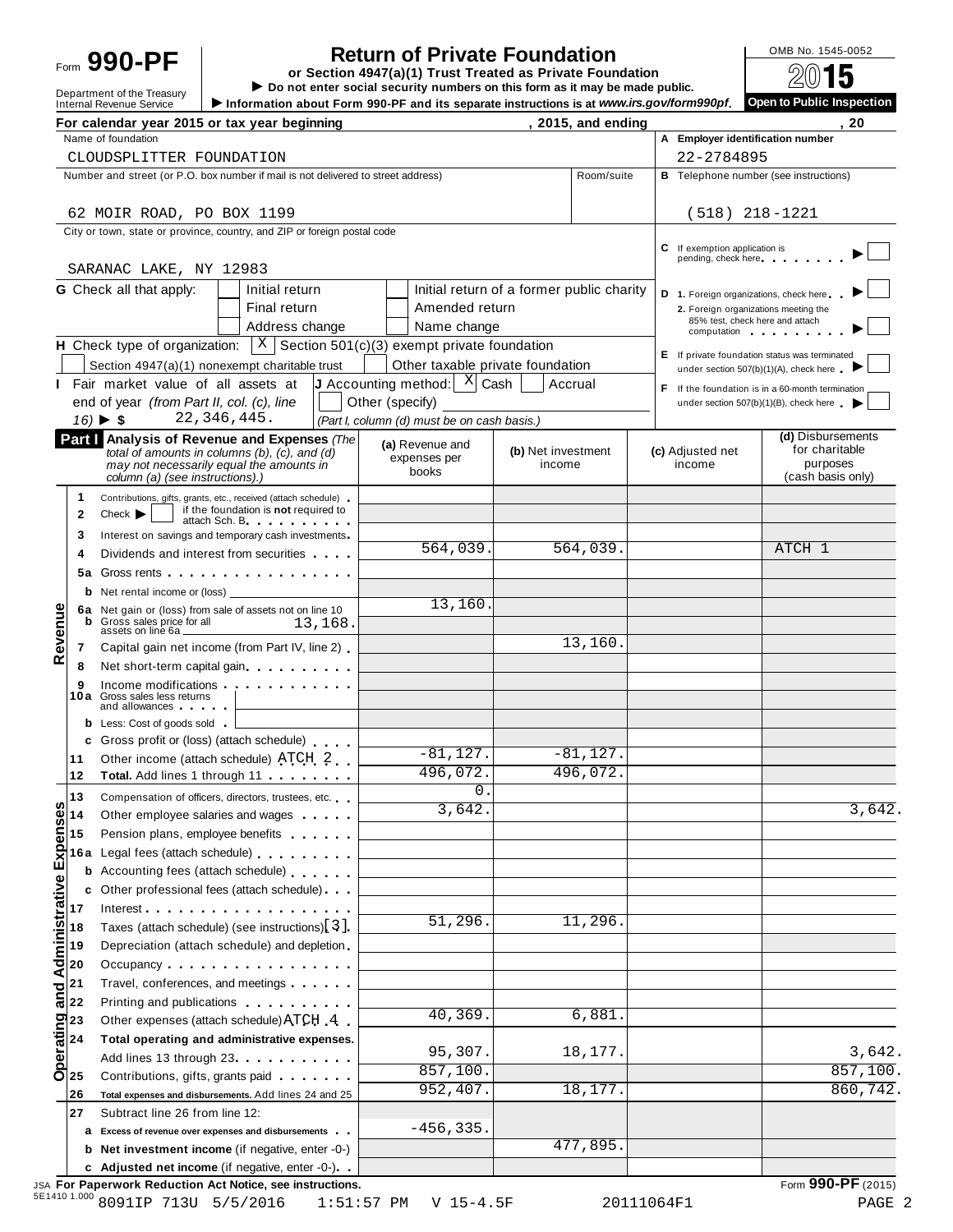|                                                                                             | CLOUDSPLITTER FOUNDATION<br>Form 990-PF (2015)                                                                 |                         | 22-2784895<br>Page 2        |                       |  |  |
|---------------------------------------------------------------------------------------------|----------------------------------------------------------------------------------------------------------------|-------------------------|-----------------------------|-----------------------|--|--|
| Part II                                                                                     | Attached schedules and amounts in the                                                                          | Beginning of year       | End of year                 |                       |  |  |
|                                                                                             | <b>Balance Sheets</b> description column should be for end-of-year<br>amounts only. (See instructions.)        | (a) Book Value          | (b) Book Value              | (c) Fair Market Value |  |  |
| 1                                                                                           |                                                                                                                |                         |                             |                       |  |  |
| $\mathbf{2}$                                                                                | Savings and temporary cash investments                                                                         | $\overline{3,511,857}.$ | 1,689,685.                  | 1,689,685.            |  |  |
| 3                                                                                           | 3,391.                                                                                                         |                         |                             |                       |  |  |
|                                                                                             |                                                                                                                | 5,043.                  | 3,391.                      | 3,391.                |  |  |
| 4                                                                                           | Pledges receivable $\blacktriangleright$                                                                       |                         |                             |                       |  |  |
|                                                                                             |                                                                                                                |                         |                             |                       |  |  |
| 5                                                                                           |                                                                                                                |                         |                             |                       |  |  |
| 6                                                                                           | Receivables due from officers, directors, trustees, and other                                                  |                         |                             |                       |  |  |
|                                                                                             |                                                                                                                |                         |                             |                       |  |  |
|                                                                                             | disqualified persons (attach schedule) (see instructions)                                                      |                         |                             |                       |  |  |
| 7                                                                                           | Other notes and loans receivable (attach schedule) > _______                                                   |                         |                             |                       |  |  |
|                                                                                             |                                                                                                                |                         |                             |                       |  |  |
| ssets<br>8                                                                                  | Inventories for sale or use                                                                                    |                         |                             |                       |  |  |
| 9                                                                                           | Prepaid expenses and deferred charges <b>Expenses Expenses</b>                                                 |                         |                             |                       |  |  |
| ⋖<br>10a                                                                                    | Investments - U.S. and state government obligations (attach schedule)                                          |                         |                             |                       |  |  |
| b                                                                                           | Investments - corporate stock (attach schedule) ATCH 5                                                         | 4,949,209.              | 4,968,557.                  | 6,989,413.            |  |  |
| c<br>11                                                                                     | Investments - corporate bonds (attach schedule)                                                                |                         |                             |                       |  |  |
|                                                                                             | Investments - land, buildings,<br>and equipment: basis                                                         |                         |                             |                       |  |  |
|                                                                                             | Less: accumulated depreciation $\blacktriangleright$<br>(attach schedule)                                      |                         |                             |                       |  |  |
| 12                                                                                          | Investments - mortgage loans                                                                                   |                         |                             |                       |  |  |
| 13                                                                                          | Investments - other (attach schedule) ATCH 6                                                                   | 10, 132, 960.           | 11, 481, 110.               | 13,663,956.           |  |  |
| 14                                                                                          | Land, buildings, and<br>equipment: basis                                                                       |                         |                             |                       |  |  |
|                                                                                             | Less: accumulated depreciation<br>(attach schedule)                                                            |                         |                             |                       |  |  |
| 15                                                                                          | Other assets (describe $\blacktriangleright$                                                                   |                         |                             |                       |  |  |
| 16                                                                                          | Total assets (to be completed by all filers - see the                                                          |                         |                             |                       |  |  |
|                                                                                             | instructions. Also, see page 1, item I)                                                                        |                         | $18,599,069.$ $18,142,743.$ | 22,346,445.           |  |  |
| 17                                                                                          | Accounts payable and accrued expenses                                                                          |                         |                             |                       |  |  |
|                                                                                             |                                                                                                                |                         |                             |                       |  |  |
| 18                                                                                          | Grants payable entering the service of the service of the service of the service of the service of the service |                         |                             |                       |  |  |
| iabilities<br>19                                                                            | Deferred revenue                                                                                               |                         |                             |                       |  |  |
| 20                                                                                          | Loans from officers, directors, trustees, and other disqualified persons                                       |                         |                             |                       |  |  |
| 21                                                                                          | Mortgages and other notes payable (attach schedule)                                                            |                         |                             |                       |  |  |
| 22                                                                                          |                                                                                                                |                         |                             |                       |  |  |
|                                                                                             |                                                                                                                |                         |                             |                       |  |  |
| 23                                                                                          | Total liabilities (add lines 17 through 22)                                                                    | 0.                      | 0.                          |                       |  |  |
| w                                                                                           | Foundations that follow SFAS 117, check here $\blacktriangleright$                                             |                         |                             |                       |  |  |
|                                                                                             | and complete lines 24 through 26 and lines 30 and 31                                                           |                         |                             |                       |  |  |
|                                                                                             |                                                                                                                |                         |                             |                       |  |  |
|                                                                                             | Temporarily restricted entering the state of the state of the state of the state of the state of the state of  |                         |                             |                       |  |  |
|                                                                                             |                                                                                                                |                         |                             |                       |  |  |
|                                                                                             | X<br>Foundations that do not follow SFAS 117,                                                                  |                         |                             |                       |  |  |
|                                                                                             | check here and complete lines 27 through 31.                                                                   |                         |                             |                       |  |  |
|                                                                                             | Capital stock, trust principal, or current funds                                                               |                         |                             |                       |  |  |
|                                                                                             | Paid-in or capital surplus, or land, bldg., and equipment fund                                                 |                         |                             |                       |  |  |
|                                                                                             | Retained earnings, accumulated income, endowment, or other funds                                               | 18,599,069.             | 18, 142, 743.               |                       |  |  |
|                                                                                             | Total net assets or fund balances (see instructions)                                                           | 18,599,069.             | 18, 142, 743.               |                       |  |  |
| Net Assets or Fund Balance<br>$\frac{3}{2}$ & $\frac{1}{2}$ & $\frac{1}{2}$ & $\frac{1}{2}$ | Total liabilities and net assets/fund balances (see                                                            |                         |                             |                       |  |  |
|                                                                                             | $instructions)$                                                                                                | 18,599,069.             | 18, 142, 743.               |                       |  |  |
|                                                                                             | Part III Analysis of Changes in Net Assets or Fund Balances                                                    |                         |                             |                       |  |  |
|                                                                                             | 1 Total net assets or fund balances at beginning of year - Part II, column (a), line 30 (must agree with       |                         |                             |                       |  |  |
|                                                                                             |                                                                                                                |                         |                             | 18,599,069.           |  |  |
|                                                                                             |                                                                                                                |                         | 1                           |                       |  |  |
|                                                                                             |                                                                                                                |                         | $\mathbf{2}$                | $-456, 335.$          |  |  |
|                                                                                             | 3 Other increases not included in line 2 (itemize) > ATCH 7                                                    |                         | 3                           | 9.                    |  |  |
|                                                                                             |                                                                                                                |                         | 4                           | 18, 142, 743.         |  |  |
| 5                                                                                           | Decreases not included in line 2 (itemize) ▶                                                                   |                         | 5                           |                       |  |  |
|                                                                                             | 6 Total net assets or fund balances at end of year (line 4 minus line 5) - Part II, column (b), line 30        |                         | 6                           | 18, 142, 743.         |  |  |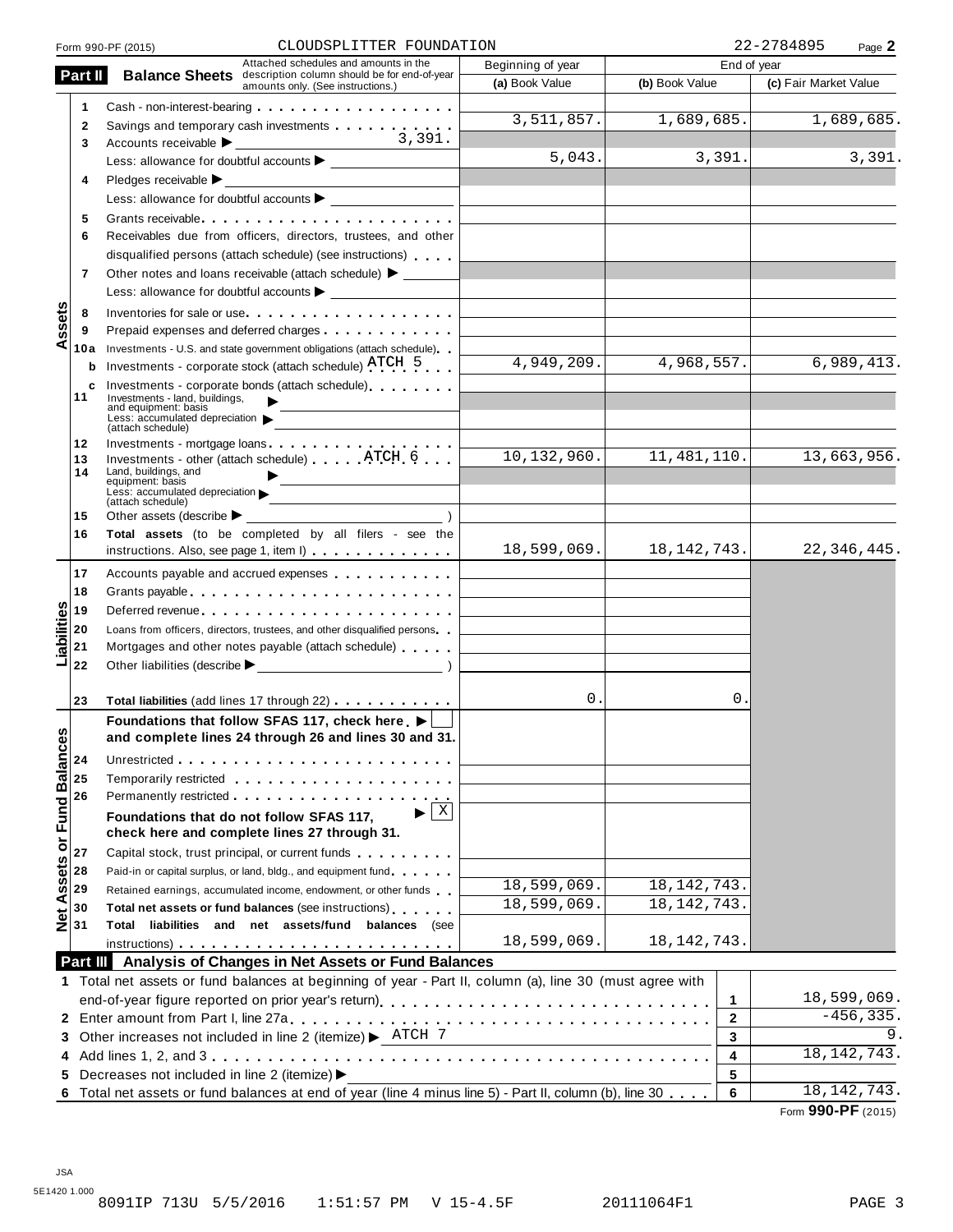| 2-story brick warehouse; or common stock, 200 shs. MLC Co.)<br>SEE PART IV SCHEDULE<br>(g) Cost or other basis<br>(f) Depreciation allowed<br>(e) Gross sales price<br>(or allowable)<br>plus expense of sale | P - Purchase<br>D - Donation | acquired<br>(mo., day, yr.)                                         | (mo., day, yr.)              |
|---------------------------------------------------------------------------------------------------------------------------------------------------------------------------------------------------------------|------------------------------|---------------------------------------------------------------------|------------------------------|
|                                                                                                                                                                                                               |                              |                                                                     |                              |
|                                                                                                                                                                                                               |                              |                                                                     |                              |
|                                                                                                                                                                                                               |                              |                                                                     |                              |
|                                                                                                                                                                                                               |                              |                                                                     |                              |
|                                                                                                                                                                                                               |                              |                                                                     |                              |
|                                                                                                                                                                                                               |                              | (h) Gain or (loss)                                                  |                              |
|                                                                                                                                                                                                               |                              | $(e)$ plus $(f)$ minus $(q)$                                        |                              |
|                                                                                                                                                                                                               |                              |                                                                     |                              |
|                                                                                                                                                                                                               |                              |                                                                     |                              |
|                                                                                                                                                                                                               |                              |                                                                     |                              |
|                                                                                                                                                                                                               |                              |                                                                     |                              |
|                                                                                                                                                                                                               |                              |                                                                     |                              |
| Complete only for assets showing gain in column (h) and owned by the foundation on 12/31/69                                                                                                                   |                              | (I) Gains (Col. (h) gain minus                                      |                              |
| (i) Adjusted basis<br>$(k)$ Excess of col. (i)<br>(i) $F.M.V.$ as of $12/31/69$<br>as of 12/31/69<br>over col. (i), if any                                                                                    |                              | col. $(k)$ , but not less than $-0$ -) or<br>Losses (from col. (h)) |                              |
|                                                                                                                                                                                                               |                              |                                                                     |                              |
|                                                                                                                                                                                                               |                              |                                                                     |                              |
|                                                                                                                                                                                                               |                              |                                                                     |                              |
|                                                                                                                                                                                                               |                              |                                                                     |                              |
|                                                                                                                                                                                                               |                              |                                                                     |                              |
| If gain, also enter in Part I, line 7<br>Capital gain net income or (net capital loss)<br>If (loss), enter -0- in Part I, line 7                                                                              | $\mathbf{2}$                 |                                                                     | 13,160.                      |
| Net short-term capital gain or (loss) as defined in sections 1222(5) and (6):                                                                                                                                 |                              |                                                                     |                              |
| If gain, also enter in Part I, line 8, column (c) (see instructions). If (loss), enter -0- in $\mathbf l$                                                                                                     |                              |                                                                     |                              |
|                                                                                                                                                                                                               | 3                            |                                                                     | 0.                           |
| <b>Part V</b><br>Qualification Under Section 4940(e) for Reduced Tax on Net Investment Income                                                                                                                 |                              |                                                                     |                              |
|                                                                                                                                                                                                               |                              |                                                                     |                              |
| Was the foundation liable for the section 4942 tax on the distributable amount of any year in the base period?<br>If "Yes," the foundation does not qualify under section 4940(e). Do not complete this part. |                              |                                                                     |                              |
| Enter the appropriate amount in each column for each year; see the instructions before making any entries.                                                                                                    |                              |                                                                     |                              |
| (a)<br>(b)<br>(c)                                                                                                                                                                                             |                              | (d)                                                                 |                              |
| Base period years<br>Adjusted qualifying distributions<br>Net value of noncharitable-use assets<br>Calendar year (or tax year beginning in)                                                                   |                              | Distribution ratio<br>(col. (b) divided by col. (c))                |                              |
| 1,516,324.<br>24,782,640.<br>2014                                                                                                                                                                             |                              |                                                                     | 0.061185                     |
| 1,098,272.<br>21,569,833.<br>2013                                                                                                                                                                             |                              |                                                                     | 0.050917                     |
| 553, 125.<br>19,012,730.<br>2012                                                                                                                                                                              |                              |                                                                     | 0.029092                     |
| 552,957.<br>17, 369, 414.<br>2011                                                                                                                                                                             |                              |                                                                     | 0.031835                     |
| 477,415.<br>7,459,557.<br>2010                                                                                                                                                                                |                              |                                                                     | 0.064000                     |
|                                                                                                                                                                                                               |                              |                                                                     |                              |
|                                                                                                                                                                                                               | $\mathbf{2}$                 |                                                                     | 0.237029                     |
| 3 Average distribution ratio for the 5-year base period - divide the total on line 2 by 5, or by the                                                                                                          |                              |                                                                     |                              |
| number of years the foundation has been in existence if less than 5 years                                                                                                                                     | 3                            |                                                                     | 0.047406                     |
| Enter the net value of noncharitable-use assets for 2015 from Part X, line 5                                                                                                                                  | 4                            |                                                                     | 23, 468, 198.                |
|                                                                                                                                                                                                               | 5                            |                                                                     | 1,112,533.                   |
|                                                                                                                                                                                                               | 6                            |                                                                     | 4,779.                       |
|                                                                                                                                                                                                               | $\overline{7}$               |                                                                     | 1, 117, 312.                 |
|                                                                                                                                                                                                               | 8                            |                                                                     | Yes $X \mid N$ o<br>860,742. |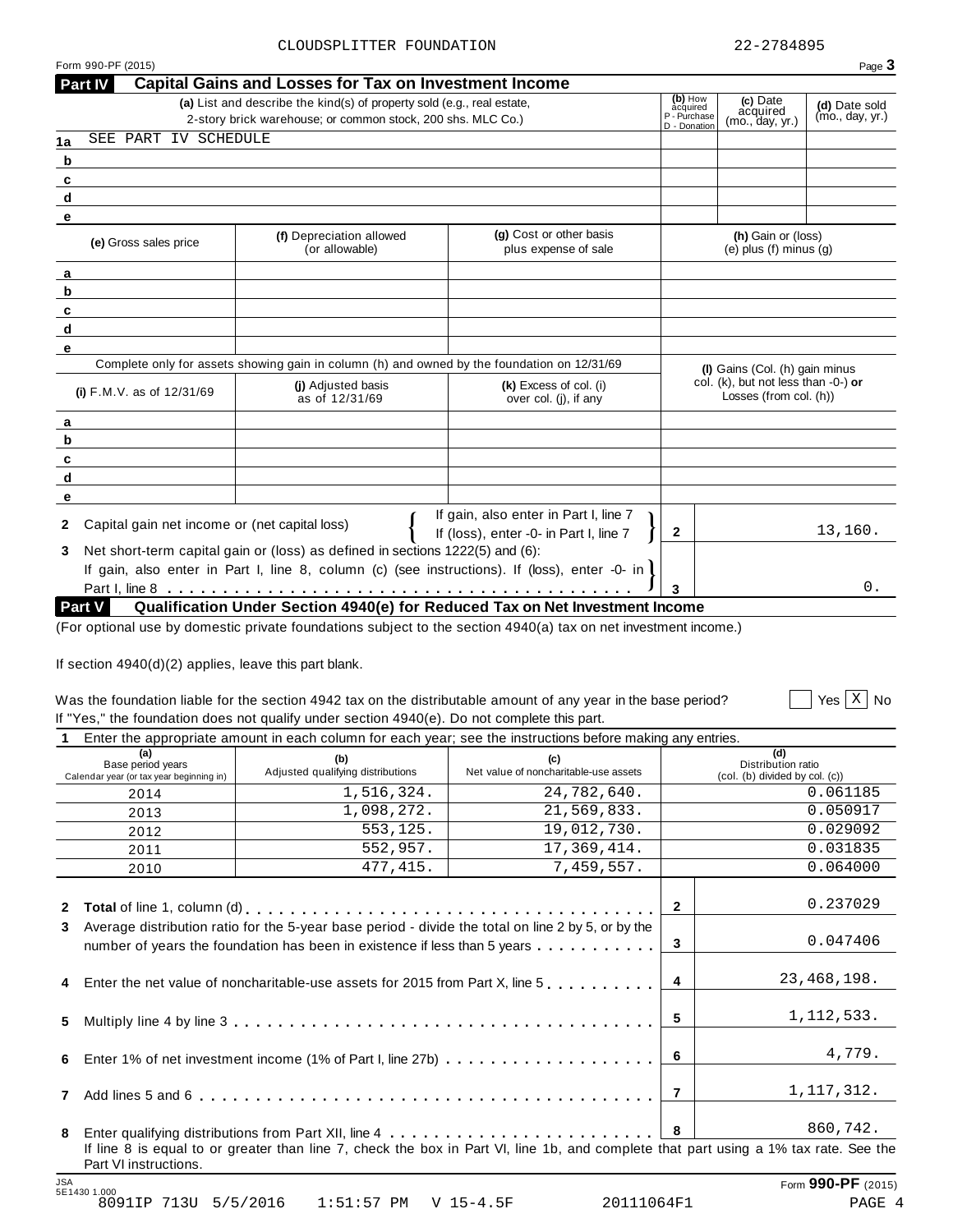|    | 22-2784895<br>CLOUDSPLITTER FOUNDATION<br>Form 990-PF (2015)                                                                             |                |          | Page 4 |
|----|------------------------------------------------------------------------------------------------------------------------------------------|----------------|----------|--------|
|    | Excise Tax Based on Investment Income (Section 4940(a), 4940(b), 4940(e), or 4948 - see instructions)<br><b>Part VI</b>                  |                |          |        |
|    | 1a Exempt operating foundations described in section 4940(d)(2), check here $\blacktriangleright \bigsqcup$ and enter "N/A" on line 1.   |                |          |        |
|    | Date of ruling or determination letter: ______________ (attach copy of letter if necessary - see instructions)                           |                |          |        |
|    | <b>b</b> Domestic foundations that meet the section 4940(e) requirements in Part V, check<br>$\mathbf{1}$                                |                | 9,558.   |        |
|    | here $\blacktriangleright$ 1<br>____] and enter 1% of Part I, line 27b .................................                                 |                |          |        |
|    | c All other domestic foundations enter 2% of line 27b. Exempt foreign organizations enter 4% of J                                        |                |          |        |
|    | Part I, line 12, col. (b).                                                                                                               |                |          |        |
| 2  | Tax under section 511 (domestic section 4947(a)(1) trusts and taxable foundations only. Others enter -0-)<br>2                           |                |          |        |
| 3  | 3                                                                                                                                        |                | 9,558.   |        |
| 4  | Subtitle A (income) tax (domestic section 4947(a)(1) trusts and taxable foundations only. Others enter -0-)<br>4                         |                |          | 0.     |
| 5  | 5<br>Tax based on investment income. Subtract line 4 from line 3. If zero or less, enter -0-                                             |                | 9,558.   |        |
| 6  | Credits/Payments:                                                                                                                        |                |          |        |
| а  | 45,693.<br>6a<br>2015 estimated tax payments and 2014 overpayment credited to 2015                                                       |                |          |        |
| b  | 6b<br>Exempt foreign organizations - tax withheld at source                                                                              |                |          |        |
| с  | 6с<br>Tax paid with application for extension of time to file (Form 8868)                                                                |                |          |        |
| d  | 6d                                                                                                                                       |                |          |        |
| 7  | $\overline{7}$                                                                                                                           |                | 45,693.  |        |
| 8  | 8<br>Enter any penalty for underpayment of estimated tax. Check here     if Form 2220 is attached                                        |                |          |        |
| 9  | 9<br>Tax due. If the total of lines 5 and 8 is more than line 7, enter amount owed proper proper property in Demonst                     |                |          |        |
| 10 | Overpayment. If line 7 is more than the total of lines 5 and 8, enter the amount overpaid $\ldots$ , $\ldots$<br>10                      |                | 36, 135. |        |
| 11 | 36, 135. Refunded $\blacktriangleright$<br>Enter the amount of line 10 to be: Credited to 2016 estimated tax $\blacktriangleright$<br>11 |                |          |        |
|    | <b>Part VII-A</b> Statements Regarding Activities                                                                                        |                |          |        |
|    | 1a During the tax year, did the foundation attempt to influence any national, state, or local legislation or did it                      |                | Yes      | No     |
|    |                                                                                                                                          | 1a             |          | X      |
|    | b Did it spend more than \$100 during the year (either directly or indirectly) for political purposes (see                               |                |          |        |
|    |                                                                                                                                          | 1b             |          | Χ      |
|    | If the answer is "Yes" to 1a or 1b, attach a detailed description of the activities and copies of any materials                          |                |          |        |
|    | published or distributed by the foundation in connection with the activities.                                                            |                |          |        |
|    |                                                                                                                                          | 1c             |          | Χ      |
|    | d Enter the amount (if any) of tax on political expenditures (section 4955) imposed during the year:                                     |                |          |        |
|    | (1) On the foundation. $\triangleright$ \$                                                                                               |                |          |        |
|    | e Enter the reimbursement (if any) paid by the foundation during the year for political expenditure tax imposed on                       |                |          |        |
|    | foundation managers. $\triangleright$ \$                                                                                                 |                |          | Χ      |
| 2  | Has the foundation engaged in any activities that have not previously been reported to the IRS?                                          | $\mathbf{2}$   |          |        |
|    | If "Yes," attach a detailed description of the activities.                                                                               |                |          |        |
| 3  | Has the foundation made any changes, not previously reported to the IRS, in its governing instrument, articles of                        | 3              |          | Χ      |
|    | incorporation, or bylaws, or other similar instruments? If "Yes," attach a conformed copy of the changes                                 | 4a             |          | Χ      |
| 4a | Did the foundation have unrelated business gross income of \$1,000 or more during the year?<br>                                          | 4b             |          |        |
| b  | Was there a liquidation, termination, dissolution, or substantial contraction during the year?<br>                                       | 5              |          | Χ      |
| 5  | If "Yes," attach the statement required by General Instruction T.                                                                        |                |          |        |
| 6  | Are the requirements of section 508(e) (relating to sections 4941 through 4945) satisfied either:                                        |                |          |        |
|    | • By language in the governing instrument, or                                                                                            |                |          |        |
|    | • By state legislation that effectively amends the governing instrument so that no mandatory directions that                             |                |          |        |
|    |                                                                                                                                          | 6              | Χ        |        |
| 7  | Did the foundation have at least \$5,000 in assets at any time during the year? If "Yes," complete Part II, col. (c), and Part XV        | $\overline{7}$ | Χ        |        |
| 8a | Enter the states to which the foundation reports or with which it is registered (see instructions)                                       |                |          |        |
|    | NY,                                                                                                                                      |                |          |        |
|    | <b>b</b> If the answer is "Yes" to line 7, has the foundation furnished a copy of Form 990-PF to the Attorney General                    |                |          |        |
|    | (or designate) of each state as required by General Instruction G? If "No," attach explanation                                           | 8b             | Χ        |        |
| 9  | Is the foundation claiming status as a private operating foundation within the meaning of section 4942(j)(3) or                          |                |          |        |

*complete Part XIV* m m m m m m m m m m m m m m m m m m m m m m m m m m m m m m m m m m m m m m m m m m m m m m m m m m m m m **<sup>9</sup> 10** Did any persons become substantial contributors during the tax year? *If "Yes," attach a schedule listing their names* and addresses <u>mass measures manual measures measures measures measures and addresses  $\ldots \ldots \ldots \ldots \ldots$ </u>

4942(j)(5) for calendar year 2015 or the taxable year beginning in 2015 (see instructions for Part XIV)? *If "Yes,"*

Form **990-PF** (2015)

X

X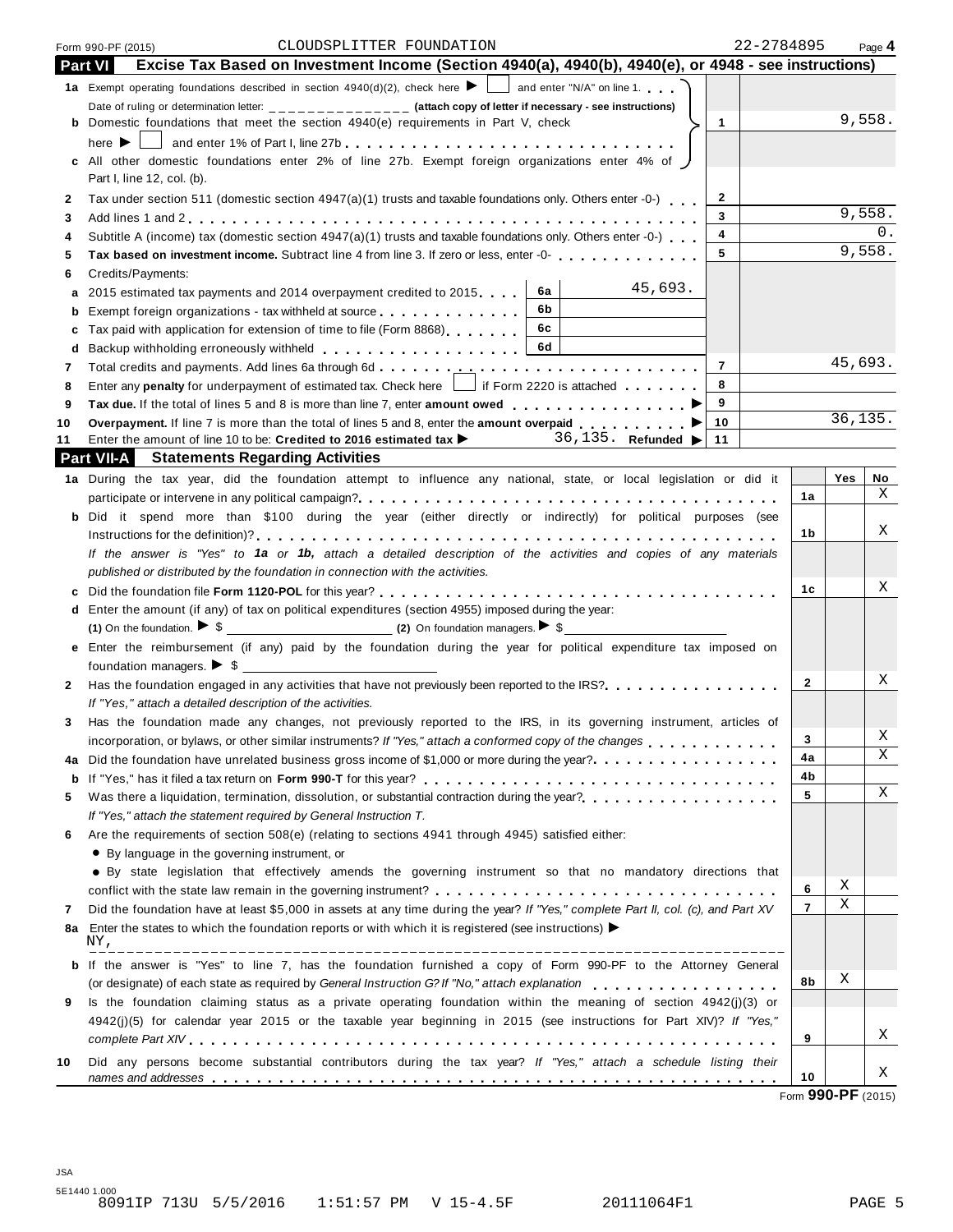|    | Form 990-PF (2015)<br>22-2784895<br>CLOUDSPLITTER FOUNDATION                                                                                                                                                                          |    |                  | Page 5 |
|----|---------------------------------------------------------------------------------------------------------------------------------------------------------------------------------------------------------------------------------------|----|------------------|--------|
|    | Part VII-A<br><b>Statements Regarding Activities (continued)</b>                                                                                                                                                                      |    |                  |        |
| 11 | At any time during the year, did the foundation, directly or indirectly, own a controlled entity within the                                                                                                                           |    | Yes <sub>1</sub> | No     |
|    |                                                                                                                                                                                                                                       | 11 |                  | X      |
| 12 | Did the foundation make a distribution to a donor advised fund over which the foundation or a disqualified                                                                                                                            |    |                  |        |
|    | person had advisory privileges? If "Yes," attach statement (see instructions)                                                                                                                                                         | 12 |                  | Χ      |
| 13 | Did the foundation comply with the public inspection requirements for its annual returns and exemption application?                                                                                                                   | 13 | Χ                |        |
|    | WWW.KEET-FOUNDATION.ORG<br>Website address $\blacktriangleright$                                                                                                                                                                      |    |                  |        |
| 14 | Telephone no. $\triangleright$ 518-218-1221<br>The books are in care of > BENDER LANE ADVISORY, LLC                                                                                                                                   |    |                  |        |
|    | Located at > PO BOX 38016 ALBANY, NY<br>$ZIP+4$ $\triangleright$ 12203                                                                                                                                                                |    |                  |        |
| 15 | Section 4947(a)(1) nonexempt charitable trusts filing Form 990-PF in lieu of Form 1041 - Check here                                                                                                                                   |    |                  |        |
|    | and enter the amount of tax-exempt interest received or accrued during the year $\dots \dots \dots \dots \dots \dots \dots \longrightarrow \boxed{15}$                                                                                |    |                  |        |
| 16 | At any time during calendar year 2015, did the foundation have an interest in or a signature or other authority                                                                                                                       |    | Yes              | No     |
|    |                                                                                                                                                                                                                                       | 16 |                  | X      |
|    | See the instructions for exceptions and filing requirements for FinCEN Form 114. If "Yes," enter the name of                                                                                                                          |    |                  |        |
|    | the foreign country                                                                                                                                                                                                                   |    |                  |        |
|    | <b>Part VII-B</b><br>Statements Regarding Activities for Which Form 4720 May Be Required                                                                                                                                              |    | Yes              | No     |
|    | File Form 4720 if any item is checked in the "Yes" column, unless an exception applies.                                                                                                                                               |    |                  |        |
|    | 1a During the year did the foundation (either directly or indirectly):<br>$\vert$ X $\vert$<br><b>No</b>                                                                                                                              |    |                  |        |
|    | (1) Engage in the sale or exchange, or leasing of property with a disqualified person?<br>Yes<br>(2) Borrow money from, lend money to, or otherwise extend credit to (or accept it from) a                                            |    |                  |        |
|    | Χ<br>No<br>Yes                                                                                                                                                                                                                        |    |                  |        |
|    | Χ<br>(3) Furnish goods, services, or facilities to (or accept them from) a disqualified person?<br>Yes<br>No                                                                                                                          |    |                  |        |
|    | Χ<br>Yes<br>No<br>(4) Pay compensation to, or pay or reimburse the expenses of, a disqualified person?                                                                                                                                |    |                  |        |
|    | (5) Transfer any income or assets to a disqualified person (or make any of either available for                                                                                                                                       |    |                  |        |
|    | X<br><b>No</b><br>Yes<br>the benefit or use of a disqualified person)?                                                                                                                                                                |    |                  |        |
|    | (6) Agree to pay money or property to a government official? (Exception. Check "No" if the                                                                                                                                            |    |                  |        |
|    | foundation agreed to make a grant to or to employ the official for a period after                                                                                                                                                     |    |                  |        |
|    | $\mathbf{X}$<br>No<br>Yes<br>termination of government service, if terminating within 90 days.                                                                                                                                        |    |                  |        |
|    | <b>b</b> If any answer is "Yes" to 1a(1)-(6), did any of the acts fail to qualify under the exceptions described in Regulations                                                                                                       |    |                  |        |
|    | section 53.4941(d)-3 or in a current notice regarding disaster assistance (see instructions)?                                                                                                                                         | 1b |                  |        |
|    |                                                                                                                                                                                                                                       |    |                  |        |
|    | c Did the foundation engage in a prior year in any of the acts described in 1a, other than excepted acts, that                                                                                                                        |    |                  |        |
|    |                                                                                                                                                                                                                                       | 1c |                  | Χ      |
| 2  | Taxes on failure to distribute income (section 4942) (does not apply for years the foundation was a private                                                                                                                           |    |                  |        |
|    | operating foundation defined in section $4942(i)(3)$ or $4942(i)(5)$ :                                                                                                                                                                |    |                  |        |
|    | <b>a</b> At the end of tax year 2015, did the foundation have any undistributed income (lines 6d and<br>$\Box$<br>$\overline{z}$                                                                                                      |    |                  |        |
|    | ∆   No                                                                                                                                                                                                                                |    |                  |        |
|    |                                                                                                                                                                                                                                       |    |                  |        |
|    | <b>b</b> Are there any years listed in 2a for which the foundation is not applying the provisions of section $4942(a)(2)$                                                                                                             |    |                  |        |
|    | (relating to incorrect valuation of assets) to the year's undistributed income? (If applying section 4942(a)(2) to                                                                                                                    |    |                  |        |
|    |                                                                                                                                                                                                                                       | 2b |                  | Χ      |
|    | c If the provisions of section $4942(a)(2)$ are being applied to any of the years listed in 2a, list the years here.                                                                                                                  |    |                  |        |
|    | ▶                                                                                                                                                                                                                                     |    |                  |        |
|    | 3a Did the foundation hold more than a 2% direct or indirect interest in any business enterprise<br>$\mathbf{X}$                                                                                                                      |    |                  |        |
|    | Yes<br>No                                                                                                                                                                                                                             |    |                  |        |
|    | <b>b</b> If "Yes," did it have excess business holdings in 2015 as a result of (1) any purchase by the foundation or<br>disqualified persons after May 26, 1969; (2) the lapse of the 5-year period (or longer period approved by the |    |                  |        |
|    | Commissioner under section $4943(c)(7)$ ) to dispose of holdings acquired by gift or bequest; or (3) the lapse of                                                                                                                     |    |                  |        |
|    | the 10-, 15-, or 20-year first phase holding period? (Use Schedule C, Form 4720, to determine if the                                                                                                                                  |    |                  |        |
|    |                                                                                                                                                                                                                                       | 3b |                  |        |
|    | 4a Did the foundation invest during the year any amount in a manner that would jeopardize its charitable purposes?                                                                                                                    | 4a |                  | Χ      |
|    | <b>b</b> Did the foundation make any investment in a prior year (but after December 31, 1969) that could jeopardize its                                                                                                               |    |                  |        |
|    | charitable purpose that had not been removed from jeopardy before the first day of the tax year beginning in 2015?                                                                                                                    | 4b |                  | Χ      |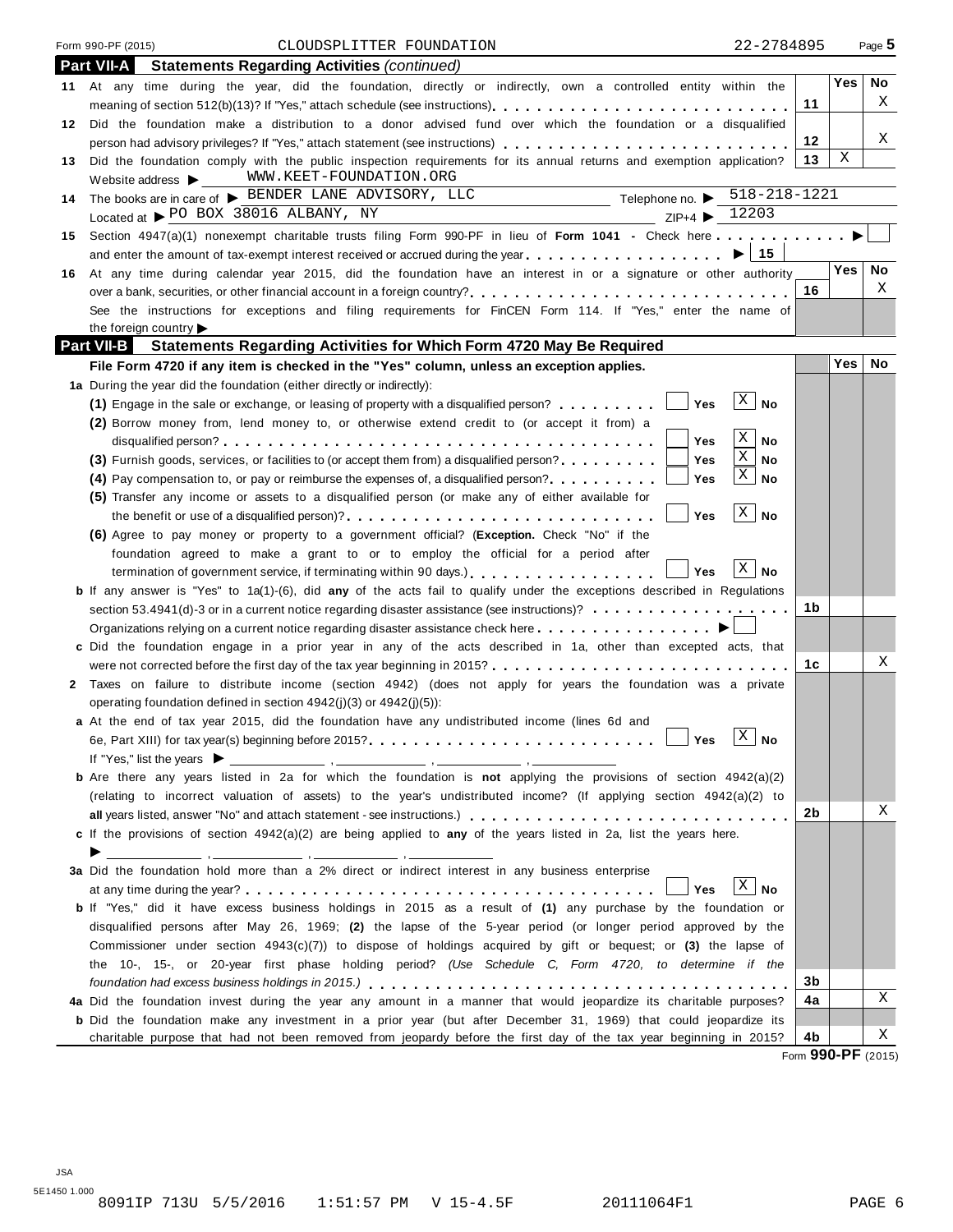| Form 990-PF (2015)                                                                                   |                            | CLOUDSPLITTER FOUNDATION                                        |                                                                                                                                                |                                                                             | 22-2784895                                                                                                                                                                                                                                                                                                                                                                                                                                                                                                                                                                                                                                                                                                                                                                                                                                                                                                                                                                                                                                                                                                                                                                                                                                  | Page $6$                                                                                                                                                                                                                                                                                                                                                                                                                                                                                                                                                                                                                                                                                                                                     |
|------------------------------------------------------------------------------------------------------|----------------------------|-----------------------------------------------------------------|------------------------------------------------------------------------------------------------------------------------------------------------|-----------------------------------------------------------------------------|---------------------------------------------------------------------------------------------------------------------------------------------------------------------------------------------------------------------------------------------------------------------------------------------------------------------------------------------------------------------------------------------------------------------------------------------------------------------------------------------------------------------------------------------------------------------------------------------------------------------------------------------------------------------------------------------------------------------------------------------------------------------------------------------------------------------------------------------------------------------------------------------------------------------------------------------------------------------------------------------------------------------------------------------------------------------------------------------------------------------------------------------------------------------------------------------------------------------------------------------|----------------------------------------------------------------------------------------------------------------------------------------------------------------------------------------------------------------------------------------------------------------------------------------------------------------------------------------------------------------------------------------------------------------------------------------------------------------------------------------------------------------------------------------------------------------------------------------------------------------------------------------------------------------------------------------------------------------------------------------------|
| Statements Regarding Activities for Which Form 4720 May Be Required (continued)<br><b>Part VII-B</b> |                            |                                                                 |                                                                                                                                                |                                                                             |                                                                                                                                                                                                                                                                                                                                                                                                                                                                                                                                                                                                                                                                                                                                                                                                                                                                                                                                                                                                                                                                                                                                                                                                                                             |                                                                                                                                                                                                                                                                                                                                                                                                                                                                                                                                                                                                                                                                                                                                              |
|                                                                                                      |                            |                                                                 |                                                                                                                                                |                                                                             |                                                                                                                                                                                                                                                                                                                                                                                                                                                                                                                                                                                                                                                                                                                                                                                                                                                                                                                                                                                                                                                                                                                                                                                                                                             |                                                                                                                                                                                                                                                                                                                                                                                                                                                                                                                                                                                                                                                                                                                                              |
|                                                                                                      |                            |                                                                 |                                                                                                                                                | Yes                                                                         |                                                                                                                                                                                                                                                                                                                                                                                                                                                                                                                                                                                                                                                                                                                                                                                                                                                                                                                                                                                                                                                                                                                                                                                                                                             |                                                                                                                                                                                                                                                                                                                                                                                                                                                                                                                                                                                                                                                                                                                                              |
|                                                                                                      |                            |                                                                 |                                                                                                                                                |                                                                             |                                                                                                                                                                                                                                                                                                                                                                                                                                                                                                                                                                                                                                                                                                                                                                                                                                                                                                                                                                                                                                                                                                                                                                                                                                             |                                                                                                                                                                                                                                                                                                                                                                                                                                                                                                                                                                                                                                                                                                                                              |
|                                                                                                      |                            |                                                                 |                                                                                                                                                | Yes                                                                         |                                                                                                                                                                                                                                                                                                                                                                                                                                                                                                                                                                                                                                                                                                                                                                                                                                                                                                                                                                                                                                                                                                                                                                                                                                             |                                                                                                                                                                                                                                                                                                                                                                                                                                                                                                                                                                                                                                                                                                                                              |
|                                                                                                      |                            |                                                                 |                                                                                                                                                | Yes                                                                         |                                                                                                                                                                                                                                                                                                                                                                                                                                                                                                                                                                                                                                                                                                                                                                                                                                                                                                                                                                                                                                                                                                                                                                                                                                             |                                                                                                                                                                                                                                                                                                                                                                                                                                                                                                                                                                                                                                                                                                                                              |
|                                                                                                      |                            |                                                                 |                                                                                                                                                |                                                                             |                                                                                                                                                                                                                                                                                                                                                                                                                                                                                                                                                                                                                                                                                                                                                                                                                                                                                                                                                                                                                                                                                                                                                                                                                                             |                                                                                                                                                                                                                                                                                                                                                                                                                                                                                                                                                                                                                                                                                                                                              |
|                                                                                                      |                            |                                                                 |                                                                                                                                                | <b>Yes</b>                                                                  |                                                                                                                                                                                                                                                                                                                                                                                                                                                                                                                                                                                                                                                                                                                                                                                                                                                                                                                                                                                                                                                                                                                                                                                                                                             |                                                                                                                                                                                                                                                                                                                                                                                                                                                                                                                                                                                                                                                                                                                                              |
|                                                                                                      |                            |                                                                 |                                                                                                                                                |                                                                             |                                                                                                                                                                                                                                                                                                                                                                                                                                                                                                                                                                                                                                                                                                                                                                                                                                                                                                                                                                                                                                                                                                                                                                                                                                             |                                                                                                                                                                                                                                                                                                                                                                                                                                                                                                                                                                                                                                                                                                                                              |
|                                                                                                      |                            |                                                                 |                                                                                                                                                | <b>Yes</b>                                                                  |                                                                                                                                                                                                                                                                                                                                                                                                                                                                                                                                                                                                                                                                                                                                                                                                                                                                                                                                                                                                                                                                                                                                                                                                                                             |                                                                                                                                                                                                                                                                                                                                                                                                                                                                                                                                                                                                                                                                                                                                              |
|                                                                                                      |                            |                                                                 |                                                                                                                                                |                                                                             |                                                                                                                                                                                                                                                                                                                                                                                                                                                                                                                                                                                                                                                                                                                                                                                                                                                                                                                                                                                                                                                                                                                                                                                                                                             |                                                                                                                                                                                                                                                                                                                                                                                                                                                                                                                                                                                                                                                                                                                                              |
|                                                                                                      |                            |                                                                 |                                                                                                                                                |                                                                             | 5b                                                                                                                                                                                                                                                                                                                                                                                                                                                                                                                                                                                                                                                                                                                                                                                                                                                                                                                                                                                                                                                                                                                                                                                                                                          | Χ                                                                                                                                                                                                                                                                                                                                                                                                                                                                                                                                                                                                                                                                                                                                            |
|                                                                                                      |                            |                                                                 |                                                                                                                                                |                                                                             |                                                                                                                                                                                                                                                                                                                                                                                                                                                                                                                                                                                                                                                                                                                                                                                                                                                                                                                                                                                                                                                                                                                                                                                                                                             |                                                                                                                                                                                                                                                                                                                                                                                                                                                                                                                                                                                                                                                                                                                                              |
|                                                                                                      |                            |                                                                 |                                                                                                                                                |                                                                             |                                                                                                                                                                                                                                                                                                                                                                                                                                                                                                                                                                                                                                                                                                                                                                                                                                                                                                                                                                                                                                                                                                                                                                                                                                             |                                                                                                                                                                                                                                                                                                                                                                                                                                                                                                                                                                                                                                                                                                                                              |
|                                                                                                      |                            |                                                                 |                                                                                                                                                | Yes                                                                         |                                                                                                                                                                                                                                                                                                                                                                                                                                                                                                                                                                                                                                                                                                                                                                                                                                                                                                                                                                                                                                                                                                                                                                                                                                             |                                                                                                                                                                                                                                                                                                                                                                                                                                                                                                                                                                                                                                                                                                                                              |
|                                                                                                      |                            |                                                                 |                                                                                                                                                |                                                                             |                                                                                                                                                                                                                                                                                                                                                                                                                                                                                                                                                                                                                                                                                                                                                                                                                                                                                                                                                                                                                                                                                                                                                                                                                                             |                                                                                                                                                                                                                                                                                                                                                                                                                                                                                                                                                                                                                                                                                                                                              |
|                                                                                                      |                            |                                                                 |                                                                                                                                                |                                                                             |                                                                                                                                                                                                                                                                                                                                                                                                                                                                                                                                                                                                                                                                                                                                                                                                                                                                                                                                                                                                                                                                                                                                                                                                                                             |                                                                                                                                                                                                                                                                                                                                                                                                                                                                                                                                                                                                                                                                                                                                              |
|                                                                                                      |                            |                                                                 |                                                                                                                                                | <b>Yes</b>                                                                  |                                                                                                                                                                                                                                                                                                                                                                                                                                                                                                                                                                                                                                                                                                                                                                                                                                                                                                                                                                                                                                                                                                                                                                                                                                             |                                                                                                                                                                                                                                                                                                                                                                                                                                                                                                                                                                                                                                                                                                                                              |
|                                                                                                      |                            |                                                                 |                                                                                                                                                |                                                                             | 6b                                                                                                                                                                                                                                                                                                                                                                                                                                                                                                                                                                                                                                                                                                                                                                                                                                                                                                                                                                                                                                                                                                                                                                                                                                          |                                                                                                                                                                                                                                                                                                                                                                                                                                                                                                                                                                                                                                                                                                                                              |
| If "Yes" to 6b, file Form 8870.                                                                      |                            |                                                                 |                                                                                                                                                |                                                                             |                                                                                                                                                                                                                                                                                                                                                                                                                                                                                                                                                                                                                                                                                                                                                                                                                                                                                                                                                                                                                                                                                                                                                                                                                                             |                                                                                                                                                                                                                                                                                                                                                                                                                                                                                                                                                                                                                                                                                                                                              |
|                                                                                                      |                            |                                                                 |                                                                                                                                                |                                                                             |                                                                                                                                                                                                                                                                                                                                                                                                                                                                                                                                                                                                                                                                                                                                                                                                                                                                                                                                                                                                                                                                                                                                                                                                                                             |                                                                                                                                                                                                                                                                                                                                                                                                                                                                                                                                                                                                                                                                                                                                              |
|                                                                                                      |                            |                                                                 |                                                                                                                                                |                                                                             | 7b                                                                                                                                                                                                                                                                                                                                                                                                                                                                                                                                                                                                                                                                                                                                                                                                                                                                                                                                                                                                                                                                                                                                                                                                                                          |                                                                                                                                                                                                                                                                                                                                                                                                                                                                                                                                                                                                                                                                                                                                              |
| <b>Part VIII</b>                                                                                     |                            |                                                                 |                                                                                                                                                |                                                                             |                                                                                                                                                                                                                                                                                                                                                                                                                                                                                                                                                                                                                                                                                                                                                                                                                                                                                                                                                                                                                                                                                                                                                                                                                                             |                                                                                                                                                                                                                                                                                                                                                                                                                                                                                                                                                                                                                                                                                                                                              |
|                                                                                                      |                            |                                                                 |                                                                                                                                                |                                                                             |                                                                                                                                                                                                                                                                                                                                                                                                                                                                                                                                                                                                                                                                                                                                                                                                                                                                                                                                                                                                                                                                                                                                                                                                                                             |                                                                                                                                                                                                                                                                                                                                                                                                                                                                                                                                                                                                                                                                                                                                              |
| (a) Name and address                                                                                 |                            | (b) Title, and average<br>hours per week<br>devoted to position | (c) Compensation<br>(If not paid,<br>$enter - 0-$                                                                                              | (d) Contributions to<br>employee benefit plans<br>and deferred compensation |                                                                                                                                                                                                                                                                                                                                                                                                                                                                                                                                                                                                                                                                                                                                                                                                                                                                                                                                                                                                                                                                                                                                                                                                                                             |                                                                                                                                                                                                                                                                                                                                                                                                                                                                                                                                                                                                                                                                                                                                              |
|                                                                                                      |                            |                                                                 |                                                                                                                                                |                                                                             |                                                                                                                                                                                                                                                                                                                                                                                                                                                                                                                                                                                                                                                                                                                                                                                                                                                                                                                                                                                                                                                                                                                                                                                                                                             |                                                                                                                                                                                                                                                                                                                                                                                                                                                                                                                                                                                                                                                                                                                                              |
| ATCH 8                                                                                               |                            |                                                                 |                                                                                                                                                |                                                                             |                                                                                                                                                                                                                                                                                                                                                                                                                                                                                                                                                                                                                                                                                                                                                                                                                                                                                                                                                                                                                                                                                                                                                                                                                                             | 0.                                                                                                                                                                                                                                                                                                                                                                                                                                                                                                                                                                                                                                                                                                                                           |
|                                                                                                      |                            |                                                                 |                                                                                                                                                |                                                                             |                                                                                                                                                                                                                                                                                                                                                                                                                                                                                                                                                                                                                                                                                                                                                                                                                                                                                                                                                                                                                                                                                                                                                                                                                                             |                                                                                                                                                                                                                                                                                                                                                                                                                                                                                                                                                                                                                                                                                                                                              |
|                                                                                                      |                            |                                                                 |                                                                                                                                                |                                                                             |                                                                                                                                                                                                                                                                                                                                                                                                                                                                                                                                                                                                                                                                                                                                                                                                                                                                                                                                                                                                                                                                                                                                                                                                                                             |                                                                                                                                                                                                                                                                                                                                                                                                                                                                                                                                                                                                                                                                                                                                              |
|                                                                                                      |                            |                                                                 |                                                                                                                                                |                                                                             |                                                                                                                                                                                                                                                                                                                                                                                                                                                                                                                                                                                                                                                                                                                                                                                                                                                                                                                                                                                                                                                                                                                                                                                                                                             |                                                                                                                                                                                                                                                                                                                                                                                                                                                                                                                                                                                                                                                                                                                                              |
|                                                                                                      |                            |                                                                 |                                                                                                                                                |                                                                             |                                                                                                                                                                                                                                                                                                                                                                                                                                                                                                                                                                                                                                                                                                                                                                                                                                                                                                                                                                                                                                                                                                                                                                                                                                             |                                                                                                                                                                                                                                                                                                                                                                                                                                                                                                                                                                                                                                                                                                                                              |
|                                                                                                      |                            |                                                                 |                                                                                                                                                |                                                                             |                                                                                                                                                                                                                                                                                                                                                                                                                                                                                                                                                                                                                                                                                                                                                                                                                                                                                                                                                                                                                                                                                                                                                                                                                                             |                                                                                                                                                                                                                                                                                                                                                                                                                                                                                                                                                                                                                                                                                                                                              |
|                                                                                                      |                            |                                                                 |                                                                                                                                                |                                                                             |                                                                                                                                                                                                                                                                                                                                                                                                                                                                                                                                                                                                                                                                                                                                                                                                                                                                                                                                                                                                                                                                                                                                                                                                                                             |                                                                                                                                                                                                                                                                                                                                                                                                                                                                                                                                                                                                                                                                                                                                              |
|                                                                                                      |                            |                                                                 |                                                                                                                                                |                                                                             |                                                                                                                                                                                                                                                                                                                                                                                                                                                                                                                                                                                                                                                                                                                                                                                                                                                                                                                                                                                                                                                                                                                                                                                                                                             |                                                                                                                                                                                                                                                                                                                                                                                                                                                                                                                                                                                                                                                                                                                                              |
|                                                                                                      |                            | (b) Title, and average<br>hours per week<br>devoted to position | (c) Compensation                                                                                                                               | (d) Contributions to<br>employee benefit<br>plans and deferred              |                                                                                                                                                                                                                                                                                                                                                                                                                                                                                                                                                                                                                                                                                                                                                                                                                                                                                                                                                                                                                                                                                                                                                                                                                                             |                                                                                                                                                                                                                                                                                                                                                                                                                                                                                                                                                                                                                                                                                                                                              |
|                                                                                                      |                            |                                                                 |                                                                                                                                                |                                                                             |                                                                                                                                                                                                                                                                                                                                                                                                                                                                                                                                                                                                                                                                                                                                                                                                                                                                                                                                                                                                                                                                                                                                                                                                                                             |                                                                                                                                                                                                                                                                                                                                                                                                                                                                                                                                                                                                                                                                                                                                              |
| NONE                                                                                                 |                            |                                                                 |                                                                                                                                                |                                                                             |                                                                                                                                                                                                                                                                                                                                                                                                                                                                                                                                                                                                                                                                                                                                                                                                                                                                                                                                                                                                                                                                                                                                                                                                                                             |                                                                                                                                                                                                                                                                                                                                                                                                                                                                                                                                                                                                                                                                                                                                              |
|                                                                                                      |                            |                                                                 |                                                                                                                                                |                                                                             |                                                                                                                                                                                                                                                                                                                                                                                                                                                                                                                                                                                                                                                                                                                                                                                                                                                                                                                                                                                                                                                                                                                                                                                                                                             |                                                                                                                                                                                                                                                                                                                                                                                                                                                                                                                                                                                                                                                                                                                                              |
|                                                                                                      |                            |                                                                 |                                                                                                                                                |                                                                             |                                                                                                                                                                                                                                                                                                                                                                                                                                                                                                                                                                                                                                                                                                                                                                                                                                                                                                                                                                                                                                                                                                                                                                                                                                             |                                                                                                                                                                                                                                                                                                                                                                                                                                                                                                                                                                                                                                                                                                                                              |
|                                                                                                      |                            |                                                                 |                                                                                                                                                |                                                                             |                                                                                                                                                                                                                                                                                                                                                                                                                                                                                                                                                                                                                                                                                                                                                                                                                                                                                                                                                                                                                                                                                                                                                                                                                                             |                                                                                                                                                                                                                                                                                                                                                                                                                                                                                                                                                                                                                                                                                                                                              |
|                                                                                                      |                            |                                                                 |                                                                                                                                                |                                                                             |                                                                                                                                                                                                                                                                                                                                                                                                                                                                                                                                                                                                                                                                                                                                                                                                                                                                                                                                                                                                                                                                                                                                                                                                                                             |                                                                                                                                                                                                                                                                                                                                                                                                                                                                                                                                                                                                                                                                                                                                              |
|                                                                                                      |                            |                                                                 |                                                                                                                                                |                                                                             |                                                                                                                                                                                                                                                                                                                                                                                                                                                                                                                                                                                                                                                                                                                                                                                                                                                                                                                                                                                                                                                                                                                                                                                                                                             |                                                                                                                                                                                                                                                                                                                                                                                                                                                                                                                                                                                                                                                                                                                                              |
|                                                                                                      |                            |                                                                 |                                                                                                                                                |                                                                             |                                                                                                                                                                                                                                                                                                                                                                                                                                                                                                                                                                                                                                                                                                                                                                                                                                                                                                                                                                                                                                                                                                                                                                                                                                             |                                                                                                                                                                                                                                                                                                                                                                                                                                                                                                                                                                                                                                                                                                                                              |
|                                                                                                      |                            |                                                                 |                                                                                                                                                |                                                                             |                                                                                                                                                                                                                                                                                                                                                                                                                                                                                                                                                                                                                                                                                                                                                                                                                                                                                                                                                                                                                                                                                                                                                                                                                                             |                                                                                                                                                                                                                                                                                                                                                                                                                                                                                                                                                                                                                                                                                                                                              |
|                                                                                                      |                            |                                                                 |                                                                                                                                                |                                                                             |                                                                                                                                                                                                                                                                                                                                                                                                                                                                                                                                                                                                                                                                                                                                                                                                                                                                                                                                                                                                                                                                                                                                                                                                                                             |                                                                                                                                                                                                                                                                                                                                                                                                                                                                                                                                                                                                                                                                                                                                              |
|                                                                                                      |                            |                                                                 |                                                                                                                                                |                                                                             |                                                                                                                                                                                                                                                                                                                                                                                                                                                                                                                                                                                                                                                                                                                                                                                                                                                                                                                                                                                                                                                                                                                                                                                                                                             |                                                                                                                                                                                                                                                                                                                                                                                                                                                                                                                                                                                                                                                                                                                                              |
|                                                                                                      | and Contractors<br>"NONE." | (a) Name and address of each employee paid more than \$50,000   | During the year did the foundation pay or incur any amount to:<br>If "Yes," attach the statement required by Regulations section 53.4945-5(d). | 0.                                                                          | (1) Carry on propaganda, or otherwise attempt to influence legislation (section $4945(e)$ )?<br>(2) Influence the outcome of any specific public election (see section 4955); or to carry on,<br>$\mathbf X$<br>(3) Provide a grant to an individual for travel, study, or other similar purposes?<br>(4) Provide a grant to an organization other than a charitable, etc., organization described in<br>(5) Provide for any purpose other than religious, charitable, scientific, literary, or educational<br>purposes, or for the prevention of cruelty to children or animals?<br>Regulations section 53.4945 or in a current notice regarding disaster assistance (see instructions)?<br>Organizations relying on a current notice regarding disaster assistance check here<br>If the answer is "Yes" to question $5a(4)$ , does the foundation claim exemption from the tax<br>Did the foundation, during the year, receive any funds, directly or indirectly, to pay premiums<br>At any time during the tax year, was the foundation a party to a prohibited tax shelter transaction? $\ \cdot\ $ Yes<br>List all officers, directors, trustees, foundation managers and their compensation (see instructions).<br>0.<br>compensation | $X$ No<br>$X $ No<br>No<br>$X$ No<br>$X$ No<br>If any answer is "Yes" to 5a(1)-(5), did any of the transactions fail to qualify under the exceptions described in<br>$X$ No<br>$X$ No<br>Did the foundation, during the year, pay premiums, directly or indirectly, on a personal benefit contract?<br>$ X $ No<br>If "Yes," did the foundation receive any proceeds or have any net income attributable to the transaction?<br>Information About Officers, Directors, Trustees, Foundation Managers, Highly Paid Employees,<br>(e) Expense account,<br>other allowances<br>Compensation of five highest-paid employees (other than those included on line 1 - see instructions). If none, enter<br>(e) Expense account,<br>other allowances |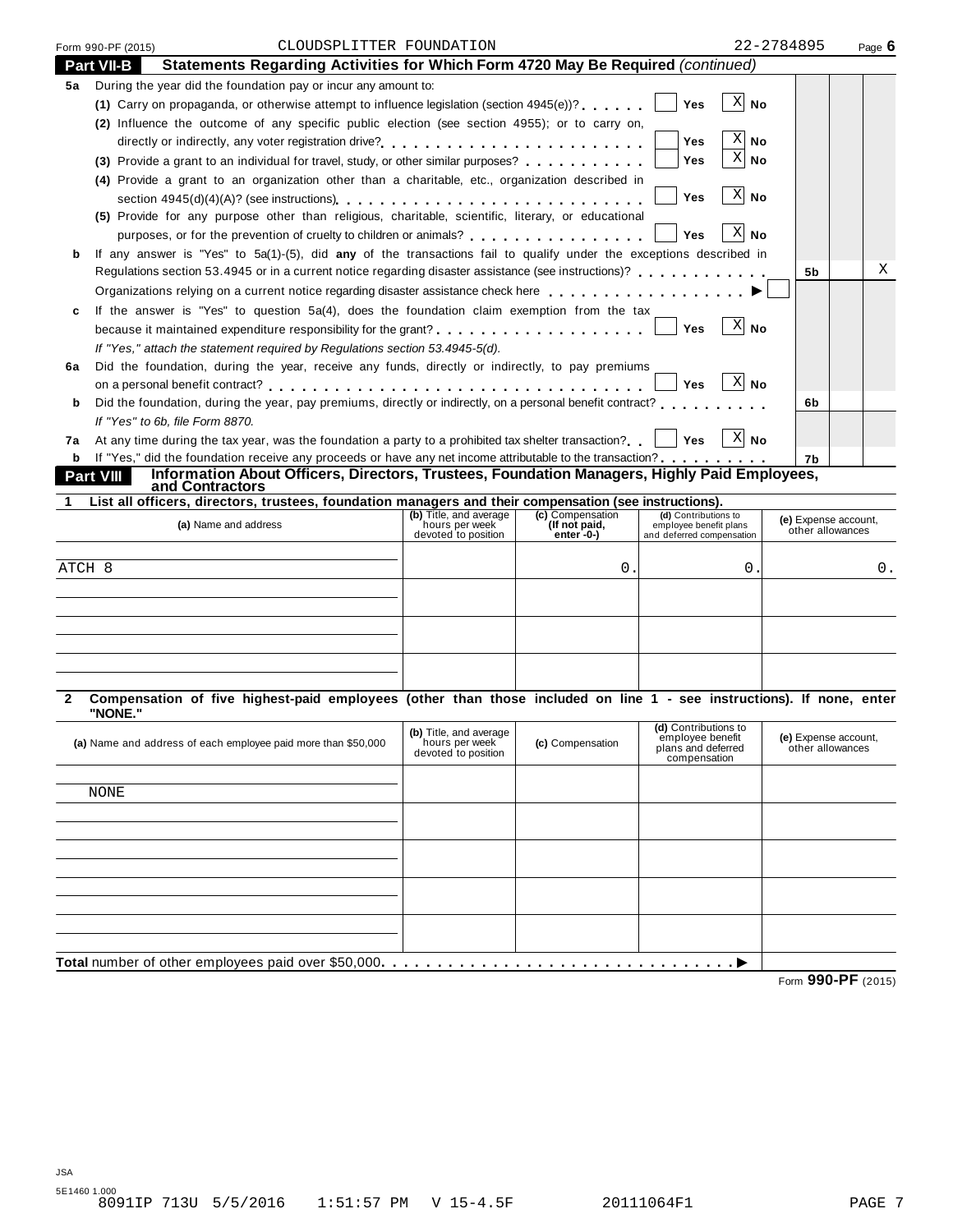| CLOUDSPLITTER FOUNDATION                                                                                                                            |                     | 22-2784895       |
|-----------------------------------------------------------------------------------------------------------------------------------------------------|---------------------|------------------|
| Form 990-PF (2015)<br>Information About Officers, Directors, Trustees, Foundation Managers, Highly Paid Employees,<br><b>Part VIII</b>              |                     | Page /           |
| and Contractors (continued)                                                                                                                         |                     |                  |
| Five highest-paid independent contractors for professional services (see instructions). If none, enter "NONE."<br>3                                 |                     |                  |
| (a) Name and address of each person paid more than \$50,000                                                                                         | (b) Type of service | (c) Compensation |
|                                                                                                                                                     |                     |                  |
| NONE                                                                                                                                                |                     |                  |
|                                                                                                                                                     |                     |                  |
|                                                                                                                                                     |                     |                  |
|                                                                                                                                                     |                     |                  |
|                                                                                                                                                     |                     |                  |
|                                                                                                                                                     |                     |                  |
|                                                                                                                                                     |                     |                  |
|                                                                                                                                                     |                     |                  |
|                                                                                                                                                     |                     |                  |
|                                                                                                                                                     |                     |                  |
| Part IX-A<br><b>Summary of Direct Charitable Activities</b>                                                                                         |                     |                  |
|                                                                                                                                                     |                     |                  |
| List the foundation's four largest direct charitable activities during the tax year. Include relevant statistical information such as the number of |                     | Expenses         |
| organizations and other beneficiaries served, conferences convened, research papers produced, etc.                                                  |                     |                  |
| PLEASE NOTE, THE FOUNDATION IS NOT INVOLVED IN ANY DIRECT                                                                                           |                     |                  |
| CHARITABLE ACTIVITIES. ITS PRIMARY PURPOSE IS TO SUPPORT,                                                                                           |                     |                  |
| BY CONTRIBUTIONS, OTHER CHARITABLE ORGANIZATIONS EXEMPT                                                                                             |                     |                  |
| UNDER INTERNAL REVENUE CODE SECTION 501(C)(3)<br>$\mathbf{2}$                                                                                       |                     |                  |
|                                                                                                                                                     |                     |                  |
|                                                                                                                                                     |                     |                  |
| 3                                                                                                                                                   |                     |                  |
|                                                                                                                                                     |                     |                  |
|                                                                                                                                                     |                     |                  |
|                                                                                                                                                     |                     |                  |
|                                                                                                                                                     |                     |                  |
|                                                                                                                                                     |                     |                  |
| Part IX-B<br><b>Summary of Program-Related Investments (see instructions)</b>                                                                       |                     |                  |
| Describe the two largest program-related investments made by the foundation during the tax year on lines 1 and 2.                                   |                     | Amount           |
| NONE                                                                                                                                                |                     |                  |
|                                                                                                                                                     |                     |                  |
|                                                                                                                                                     |                     |                  |
| 2                                                                                                                                                   |                     |                  |
|                                                                                                                                                     |                     |                  |
|                                                                                                                                                     |                     |                  |
| All other program-related investments. See instructions.                                                                                            |                     |                  |
| 3 NONE                                                                                                                                              |                     |                  |
|                                                                                                                                                     |                     |                  |
|                                                                                                                                                     |                     |                  |
|                                                                                                                                                     |                     |                  |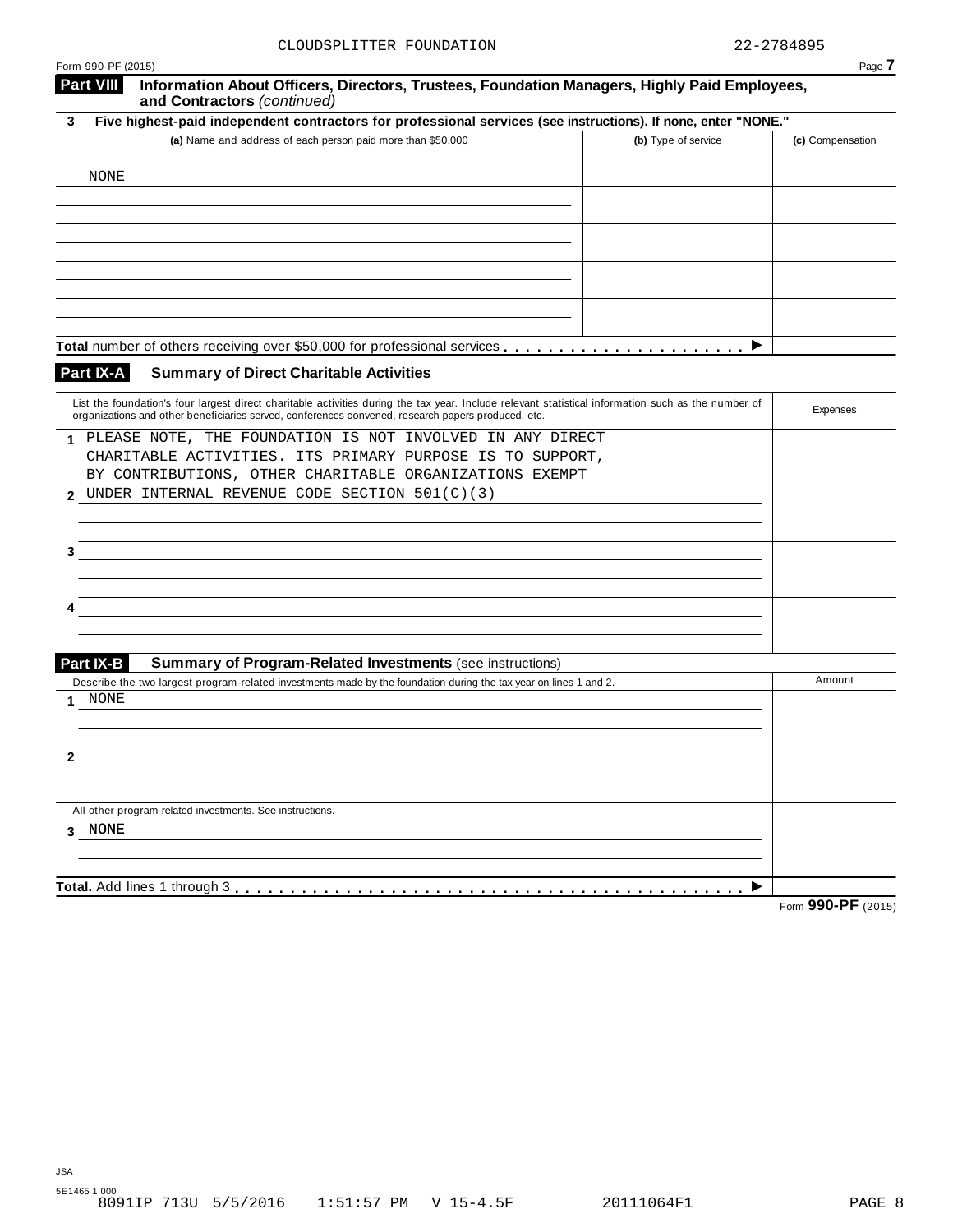| Form 990-PF (2015)                                                                                                                                                                                                           |                | Page 8        |
|------------------------------------------------------------------------------------------------------------------------------------------------------------------------------------------------------------------------------|----------------|---------------|
| Part X<br>Minimum Investment Return (All domestic foundations must complete this part. Foreign foundations,<br>see instructions.)                                                                                            |                |               |
| Fair market value of assets not used (or held for use) directly in carrying out charitable, etc.,<br>1                                                                                                                       |                |               |
| purposes:<br>Average monthly fair market value of securities<br>a                                                                                                                                                            | 1a             | 22, 143, 818. |
| b                                                                                                                                                                                                                            | 1b             | 2,320,989.    |
| C                                                                                                                                                                                                                            | 1c             | 3,391.        |
| d                                                                                                                                                                                                                            | 1 <sub>d</sub> | 24, 468, 198. |
| Reduction claimed for blockage or other factors reported on lines 1a and<br>е                                                                                                                                                |                |               |
|                                                                                                                                                                                                                              |                |               |
| $\mathbf{2}$                                                                                                                                                                                                                 | $\overline{2}$ |               |
| 3                                                                                                                                                                                                                            | 3              | 24, 468, 198. |
| Subtract line 2 from line 1d<br>Cash deemed held for charitable activities. Enter 1 1/2% of line 3 (for greater amount, see<br>4                                                                                             |                |               |
|                                                                                                                                                                                                                              | 4              | 1,000,000.    |
| Net value of noncharitable-use assets. Subtract line 4 from line 3. Enter here and on Part V, line 4<br>5                                                                                                                    | 5              | 23,468,198.   |
| 6                                                                                                                                                                                                                            | 6              | 1, 173, 410.  |
| <b>Part XI</b><br>Distributable Amount (see instructions) (Section 4942(j)(3) and (j)(5) private operating foundations<br>and certain foreign organizations check here $\blacktriangleright$ and do not complete this part.) |                |               |
| 1                                                                                                                                                                                                                            | $\mathbf{1}$   | 1, 173, 410.  |
| 9,558.<br>2a<br>Tax on investment income for 2015 from Part VI, line 5<br>2a                                                                                                                                                 |                |               |
| 2 <sub>b</sub><br>Income tax for 2015. (This does not include the tax from Part VI.) [<br>b                                                                                                                                  |                |               |
| c                                                                                                                                                                                                                            | 2c             | 9,558.        |
| Distributable amount before adjustments. Subtract line 2c from line 1<br>3                                                                                                                                                   | $\mathbf{3}$   | 1, 163, 852.  |
| 4                                                                                                                                                                                                                            | 4              |               |
| 5                                                                                                                                                                                                                            | 5              | 1, 163, 852.  |
| 6                                                                                                                                                                                                                            | 6              |               |
| Distributable amount as adjusted. Subtract line 6 from line 5. Enter here and on Part XIII,<br>7                                                                                                                             |                |               |
|                                                                                                                                                                                                                              | $\overline{7}$ | 1,163,852.    |
| <b>Part XII</b> Qualifying Distributions (see instructions)                                                                                                                                                                  |                |               |
| Amounts paid (including administrative expenses) to accomplish charitable, etc., purposes:<br>1                                                                                                                              |                |               |
| Expenses, contributions, gifts, etc. - total from Part I, column (d), line 26<br>a                                                                                                                                           | 1a             | 860,742.      |
| Program-related investments - total from Part IX-B<br>b<br>.                                                                                                                                                                 | 1 <sub>b</sub> |               |
| Amounts paid to acquire assets used (or held for use) directly in carrying out charitable, etc.,<br>$\mathbf{2}$                                                                                                             |                |               |
|                                                                                                                                                                                                                              | $\mathbf{2}$   |               |
| Amounts set aside for specific charitable projects that satisfy the:<br>3.                                                                                                                                                   |                |               |
|                                                                                                                                                                                                                              | 3a             |               |
| b                                                                                                                                                                                                                            | 3b             |               |
| Qualifying distributions. Add lines 1a through 3b. Enter here and on Part V, line 8, and Part XIII, line 4<br>4                                                                                                              | 4              | 860, 742.     |
| Foundations that qualify under section 4940(e) for the reduced rate of tax on net investment income.<br>5                                                                                                                    |                |               |
|                                                                                                                                                                                                                              | 5              | 0.            |
| 6                                                                                                                                                                                                                            | 6              | 860,742.      |
| Note. The amount on line 6 will be used in Part V, column (b), in subsequent years when calculating whether the foundation<br>qualifies for the section 4940(e) reduction of tax in those years.                             |                |               |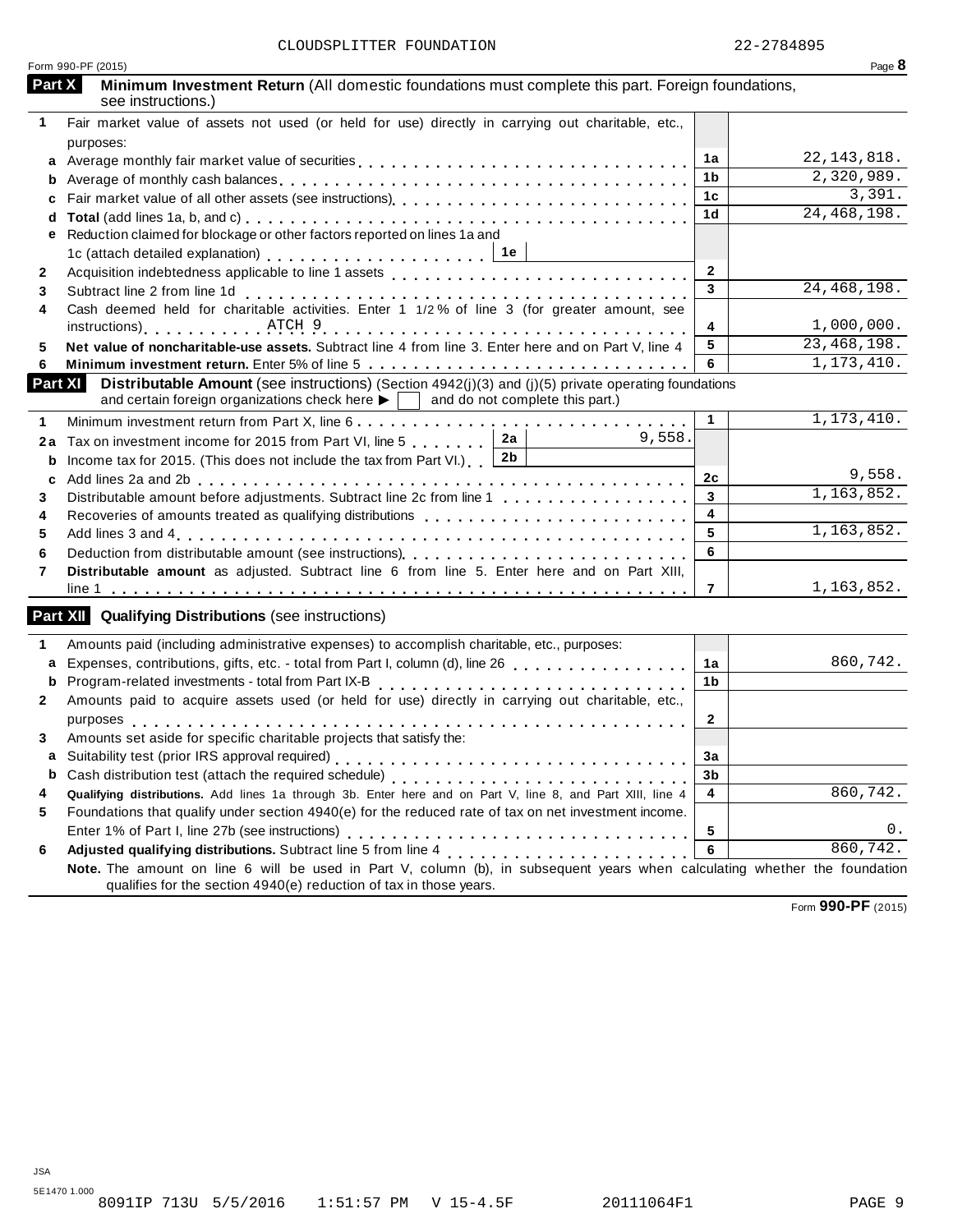#### Form 990-PF (2015) Page **9**

|    | <b>Undistributed Income</b> (see instructions)<br><b>Part XIII</b>                                                                                                                                                                                   |          |                     |      |            |
|----|------------------------------------------------------------------------------------------------------------------------------------------------------------------------------------------------------------------------------------------------------|----------|---------------------|------|------------|
|    |                                                                                                                                                                                                                                                      | (a)      | (b)                 | (c)  | (d)        |
|    | 1 Distributable amount for 2015 from Part XI,                                                                                                                                                                                                        | Corpus   | Years prior to 2014 | 2014 | 2015       |
|    |                                                                                                                                                                                                                                                      |          |                     |      | 1,163,852. |
|    | 2 Undistributed income, if any, as of the end of 2015:                                                                                                                                                                                               |          |                     |      |            |
|    | a Enter amount for 2014 only enterprise to the set of                                                                                                                                                                                                |          |                     |      |            |
|    | <b>b</b> Total for prior years: $20^{-13}$ , $20^{-12}$ , $20^{-11}$                                                                                                                                                                                 |          |                     |      |            |
| 3. | Excess distributions carryover, if any, to 2015:                                                                                                                                                                                                     |          |                     |      |            |
|    | 30,265.<br><b>a</b> From 2010                                                                                                                                                                                                                        |          |                     |      |            |
|    | <b>b</b> From 2011                                                                                                                                                                                                                                   |          |                     |      |            |
|    | <b>c</b> From 2012                                                                                                                                                                                                                                   |          |                     |      |            |
|    | 37,051.<br><b>d</b> From 2013 <b>and Street Street Street Street Street Street Street Street Street Street Street Street Street Street Street Street Street Street Street Street Street Street Street Street Street Street Street Street Street </b> |          |                     |      |            |
|    | 367,344.<br>e From 2014 <b>and Struth Property</b>                                                                                                                                                                                                   |          |                     |      |            |
|    | f Total of lines 3a through e                                                                                                                                                                                                                        | 434,660. |                     |      |            |
|    | 4 Qualifying distributions for 2015 from Part XII,                                                                                                                                                                                                   |          |                     |      |            |
|    | 860,742.<br>line 4: $\triangleright$ \$                                                                                                                                                                                                              |          |                     |      |            |
|    | a Applied to 2014, but not more than line 2a                                                                                                                                                                                                         |          |                     |      |            |
|    | <b>b</b> Applied to undistributed income of prior years                                                                                                                                                                                              |          |                     |      |            |
|    | (Election required - see instructions)                                                                                                                                                                                                               |          |                     |      |            |
|    | c Treated as distributions out of corpus (Election                                                                                                                                                                                                   |          |                     |      |            |
|    | required - see instructions)                                                                                                                                                                                                                         |          |                     |      |            |
|    | <b>d</b> Applied to 2015 distributable amount                                                                                                                                                                                                        |          |                     |      | 860,742.   |
|    | <b>e</b> Remaining amount distributed out of corpus                                                                                                                                                                                                  |          |                     |      |            |
|    | 5 Excess distributions carryover applied to 2015.                                                                                                                                                                                                    | 303,110. |                     |      | 303, 110.  |
|    | (If an amount appears in column (d), the same                                                                                                                                                                                                        |          |                     |      |            |
|    | amount must be shown in column (a).)<br>6 Enter the net total of each column as                                                                                                                                                                      |          |                     |      |            |
|    | indicated below:                                                                                                                                                                                                                                     |          |                     |      |            |
|    | <b>a</b> Corpus. Add lines 3f, 4c, and 4e. Subtract line 5                                                                                                                                                                                           | 131,550. |                     |      |            |
|    | <b>b</b> Prior years' undistributed income. Subtract                                                                                                                                                                                                 |          |                     |      |            |
|    | $line 4b$ from line $2b$                                                                                                                                                                                                                             |          |                     |      |            |
|    | c Enter the amount of prior years' undistributed                                                                                                                                                                                                     |          |                     |      |            |
|    | income for which a notice of deficiency has<br>been issued, or on which the section 4942(a)                                                                                                                                                          |          |                     |      |            |
|    | tax has been previously assessed                                                                                                                                                                                                                     |          |                     |      |            |
|    | <b>d</b> Subtract line 6c from line 6b. Taxable                                                                                                                                                                                                      |          |                     |      |            |
|    | amount - see instructions                                                                                                                                                                                                                            |          |                     |      |            |
|    | e Undistributed income for 2014. Subtract line<br>4a from line 2a. Taxable amount - see                                                                                                                                                              |          |                     |      |            |
|    | instructions                                                                                                                                                                                                                                         |          |                     |      |            |
|    | f Undistributed income for 2015. Subtract lines                                                                                                                                                                                                      |          |                     |      |            |
|    | 4d and 5 from line 1. This amount must be                                                                                                                                                                                                            |          |                     |      |            |
|    | distributed in 2016.                                                                                                                                                                                                                                 |          |                     |      |            |
|    | 7 Amounts treated as distributions out of corpus                                                                                                                                                                                                     |          |                     |      |            |
|    | to satisfy requirements imposed by section                                                                                                                                                                                                           |          |                     |      |            |
|    | $170(b)(1)(F)$ or $4942(g)(3)$ (Election may be                                                                                                                                                                                                      |          |                     |      |            |
|    | required - see instructions) example a series and the set of the set of the set of the set of the set of the set of the set of the set of the set of the set of the set of the set of the set of the set of the set of the set                       |          |                     |      |            |
|    | 8 Excess distributions carryover from 2010 not                                                                                                                                                                                                       |          |                     |      |            |
|    | applied on line 5 or line 7 (see instructions)                                                                                                                                                                                                       |          |                     |      |            |
| 9  | Excess distributions carryover to 2016.                                                                                                                                                                                                              | 131,550. |                     |      |            |
|    | Subtract lines 7 and 8 from line 6a                                                                                                                                                                                                                  |          |                     |      |            |
|    | 10 Analysis of line 9:                                                                                                                                                                                                                               |          |                     |      |            |
|    | a Excess from 2011                                                                                                                                                                                                                                   |          |                     |      |            |
|    | <b>b</b> Excess from 2012                                                                                                                                                                                                                            |          |                     |      |            |
|    | c Excess from 2013<br>131,550.                                                                                                                                                                                                                       |          |                     |      |            |
|    | <b>d</b> Excess from 2014                                                                                                                                                                                                                            |          |                     |      |            |
|    | e Excess from 2015                                                                                                                                                                                                                                   |          |                     |      |            |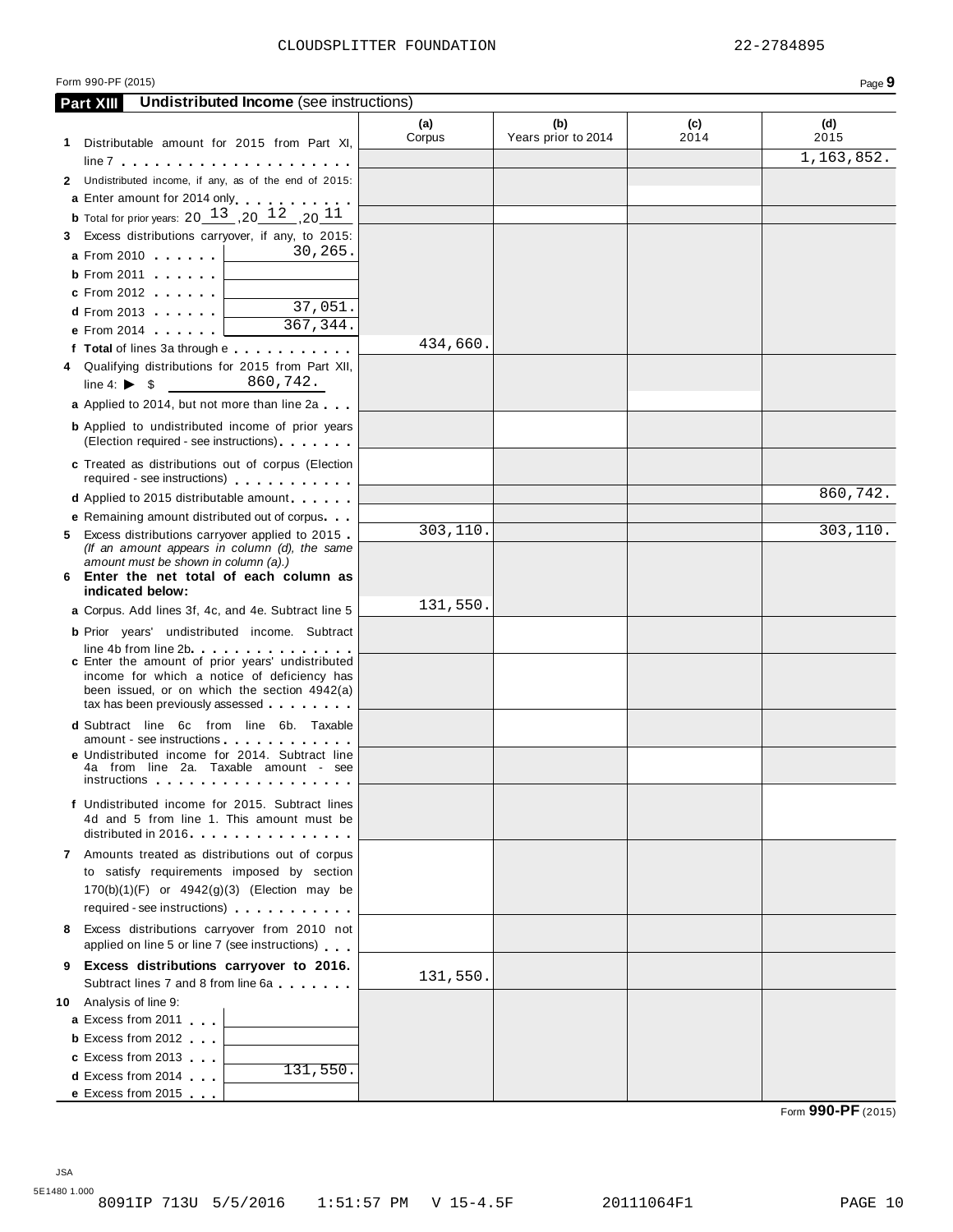|   | Form 990-PF (2015)                                                                                                                                                                                                             |                                                                             | CLOUDSPLITTER FOUNDATION |               |            |               | 22-2784895 | Page 10        |
|---|--------------------------------------------------------------------------------------------------------------------------------------------------------------------------------------------------------------------------------|-----------------------------------------------------------------------------|--------------------------|---------------|------------|---------------|------------|----------------|
|   | <b>Part XIV</b>                                                                                                                                                                                                                | Private Operating Foundations (see instructions and Part VII-A, question 9) |                          |               |            |               |            | NOT APPLICABLE |
|   | 1a If the foundation has received a ruling or determination letter that it is a private operating                                                                                                                              |                                                                             |                          |               |            |               |            |                |
|   | foundation, and the ruling is effective for 2015, enter the date of the ruling $\ldots \ldots \ldots$                                                                                                                          |                                                                             |                          |               |            |               |            |                |
|   | <b>b</b> Check box to indicate whether the foundation is a private operating foundation described in section                                                                                                                   |                                                                             |                          |               |            | 4942(j)(3) or |            | 4942(j)(5)     |
|   |                                                                                                                                                                                                                                | Tax year                                                                    |                          | Prior 3 years |            |               |            |                |
|   | <b>2a</b> Enter the lesser of the ad-<br>justed net income from Part                                                                                                                                                           | (a) 2015                                                                    | (b) 2014                 | $(c)$ 2013    | $(d)$ 2012 |               |            | (e) Total      |
|   | I or the minimum investment                                                                                                                                                                                                    |                                                                             |                          |               |            |               |            |                |
|   | return from Part X for each<br>year listed experience                                                                                                                                                                          |                                                                             |                          |               |            |               |            |                |
|   |                                                                                                                                                                                                                                |                                                                             |                          |               |            |               |            |                |
|   | $b$ 85% of line 2a                                                                                                                                                                                                             |                                                                             |                          |               |            |               |            |                |
|   | C Qualifying distributions from Part                                                                                                                                                                                           |                                                                             |                          |               |            |               |            |                |
|   | XII, line 4 for each year listed                                                                                                                                                                                               |                                                                             |                          |               |            |               |            |                |
|   | <b>d</b> Amounts included in line 2c not<br>used directly for active conduct                                                                                                                                                   |                                                                             |                          |               |            |               |            |                |
|   | of exempt activities                                                                                                                                                                                                           |                                                                             |                          |               |            |               |            |                |
|   | <b>e</b> Qualifying distributions made                                                                                                                                                                                         |                                                                             |                          |               |            |               |            |                |
|   | directly for active conduct of<br>exempt activities. Subtract line                                                                                                                                                             |                                                                             |                          |               |            |               |            |                |
|   | 2d from line 2c expansion of the same state of the state of the state of the state of the state of the state of the state of the state of the state of the state of the state of the state of the state of the state of the st |                                                                             |                          |               |            |               |            |                |
| 3 | Complete 3a, b, or c for the                                                                                                                                                                                                   |                                                                             |                          |               |            |               |            |                |
|   | alternative test relied upon:<br><b>a</b> "Assets" alternative test - enter:                                                                                                                                                   |                                                                             |                          |               |            |               |            |                |
|   | (1) Value of all assets                                                                                                                                                                                                        |                                                                             |                          |               |            |               |            |                |
|   | (2) Value of assets qualifying                                                                                                                                                                                                 |                                                                             |                          |               |            |               |            |                |
|   | under section                                                                                                                                                                                                                  |                                                                             |                          |               |            |               |            |                |
|   | 4942(j)(3)(B)(i)<br><b>b</b> "Endowment" alternative test-                                                                                                                                                                     |                                                                             |                          |               |            |               |            |                |
|   | enter 2/3 of minimum invest-                                                                                                                                                                                                   |                                                                             |                          |               |            |               |            |                |
|   | ment return shown in Part X,                                                                                                                                                                                                   |                                                                             |                          |               |            |               |            |                |
|   | line 6 for each year listed                                                                                                                                                                                                    |                                                                             |                          |               |            |               |            |                |
|   | C "Support" alternative test - enter:                                                                                                                                                                                          |                                                                             |                          |               |            |               |            |                |
|   | (1) Total support other than<br>gross investment income                                                                                                                                                                        |                                                                             |                          |               |            |               |            |                |
|   | (interest, dividends, rents,                                                                                                                                                                                                   |                                                                             |                          |               |            |               |            |                |
|   | payments on securities<br>loans (section $512(a)(5)$ ),                                                                                                                                                                        |                                                                             |                          |               |            |               |            |                |
|   | or royalties) and the control of                                                                                                                                                                                               |                                                                             |                          |               |            |               |            |                |
|   | (2) Support from general                                                                                                                                                                                                       |                                                                             |                          |               |            |               |            |                |
|   | public and 5 or more<br>exempt organizations as                                                                                                                                                                                |                                                                             |                          |               |            |               |            |                |
|   | provided in section 4942                                                                                                                                                                                                       |                                                                             |                          |               |            |               |            |                |
|   | (j)(3)(B)(iii)<br>(3) Largest amount of sup-                                                                                                                                                                                   |                                                                             |                          |               |            |               |            |                |
|   | port from an exempt                                                                                                                                                                                                            |                                                                             |                          |               |            |               |            |                |
|   | organization<br>$\sim$                                                                                                                                                                                                         |                                                                             |                          |               |            |               |            |                |

#### **(4)** Gross investment income m **Supplementary Information (Complete this part only if the foundation had \$5,000 or more in assets at any time during the year - see instructions.) Part XV**

**1 Information Regarding Foundation Managers:**

**a** List any managers of the foundation who have contributed more than 2% of the total contributions received by the foundation before the close of any tax year (but only if they have contributed more than \$5,000). (See section 507(d)(2).)

#### ERNEST E. KEET

**b** List any managers of the foundation who own 10% or more of the stock of a corporation (or an equally large portion of the ownership of a partnership or other entity) of which the foundation has a 10% or greater interest.

#### N/A

#### **2 Information Regarding Contribution, Grant, Gift, Loan, Scholarship, etc., Programs:**

Check here  $\blacktriangleright \overline{X}$  if the foundation only makes contributions to preselected charitable organizations and does not accept<br>unsolicited requests for funds. If the foundation makes gifts, grants, etc. (see instructions other conditions, complete items 2a, b, c, and d. X

**a** The name, address, and telephone number or e-mail address of the person to whom applications should be addressed:

**b** The form in which applications should be submitted and information and materials they should include:

**c** Any submission deadlines:

**d** Any restrictions or limitations on awards, such as by geographical areas, charitable fields, kinds of institutions, or other factors: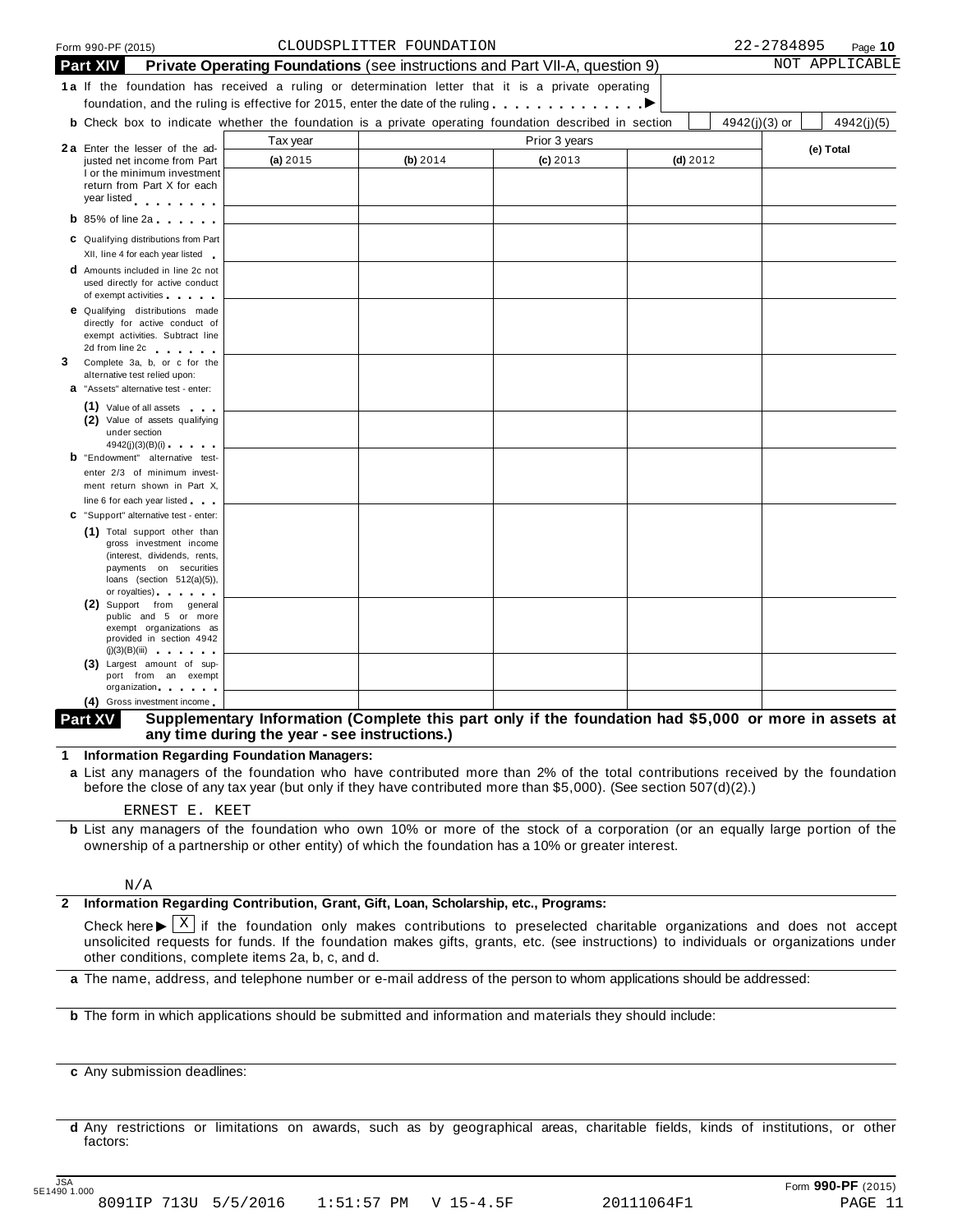| <b>Supplementary Information (continued)</b><br>Part XV                                                                                                                                                                                      |  |                                     |          |
|----------------------------------------------------------------------------------------------------------------------------------------------------------------------------------------------------------------------------------------------|--|-------------------------------------|----------|
|                                                                                                                                                                                                                                              |  |                                     |          |
| <b>3 Grants and Contributions Paid During the Year or Approved for Future Payment</b><br>Recipient Fection of the Contribution of the Contribution and address (home or business) <b>Exception Contribution</b><br>Name and address (home or |  |                                     |          |
|                                                                                                                                                                                                                                              |  | Purpose of grant or<br>contribution | Amount   |
|                                                                                                                                                                                                                                              |  |                                     |          |
| a Paid during the year                                                                                                                                                                                                                       |  |                                     |          |
|                                                                                                                                                                                                                                              |  |                                     |          |
| ATCH 10                                                                                                                                                                                                                                      |  |                                     |          |
|                                                                                                                                                                                                                                              |  |                                     |          |
|                                                                                                                                                                                                                                              |  |                                     |          |
|                                                                                                                                                                                                                                              |  |                                     |          |
|                                                                                                                                                                                                                                              |  |                                     |          |
|                                                                                                                                                                                                                                              |  |                                     |          |
|                                                                                                                                                                                                                                              |  |                                     |          |
|                                                                                                                                                                                                                                              |  |                                     |          |
|                                                                                                                                                                                                                                              |  |                                     |          |
|                                                                                                                                                                                                                                              |  |                                     |          |
|                                                                                                                                                                                                                                              |  |                                     |          |
|                                                                                                                                                                                                                                              |  |                                     |          |
|                                                                                                                                                                                                                                              |  |                                     |          |
|                                                                                                                                                                                                                                              |  |                                     |          |
|                                                                                                                                                                                                                                              |  |                                     |          |
|                                                                                                                                                                                                                                              |  |                                     |          |
|                                                                                                                                                                                                                                              |  |                                     |          |
|                                                                                                                                                                                                                                              |  |                                     |          |
|                                                                                                                                                                                                                                              |  |                                     |          |
|                                                                                                                                                                                                                                              |  |                                     |          |
|                                                                                                                                                                                                                                              |  |                                     |          |
|                                                                                                                                                                                                                                              |  |                                     |          |
|                                                                                                                                                                                                                                              |  |                                     |          |
|                                                                                                                                                                                                                                              |  |                                     |          |
|                                                                                                                                                                                                                                              |  |                                     |          |
|                                                                                                                                                                                                                                              |  |                                     |          |
|                                                                                                                                                                                                                                              |  |                                     |          |
|                                                                                                                                                                                                                                              |  |                                     |          |
|                                                                                                                                                                                                                                              |  |                                     |          |
|                                                                                                                                                                                                                                              |  |                                     |          |
|                                                                                                                                                                                                                                              |  |                                     |          |
|                                                                                                                                                                                                                                              |  |                                     |          |
|                                                                                                                                                                                                                                              |  |                                     |          |
|                                                                                                                                                                                                                                              |  |                                     |          |
|                                                                                                                                                                                                                                              |  |                                     |          |
|                                                                                                                                                                                                                                              |  |                                     |          |
|                                                                                                                                                                                                                                              |  |                                     |          |
|                                                                                                                                                                                                                                              |  |                                     | 857,100. |
| <b>b</b> Approved for future payment                                                                                                                                                                                                         |  |                                     |          |
|                                                                                                                                                                                                                                              |  |                                     |          |
|                                                                                                                                                                                                                                              |  |                                     |          |
|                                                                                                                                                                                                                                              |  |                                     |          |
|                                                                                                                                                                                                                                              |  |                                     |          |
|                                                                                                                                                                                                                                              |  |                                     |          |
|                                                                                                                                                                                                                                              |  |                                     |          |
|                                                                                                                                                                                                                                              |  |                                     |          |
|                                                                                                                                                                                                                                              |  |                                     |          |
|                                                                                                                                                                                                                                              |  |                                     |          |
|                                                                                                                                                                                                                                              |  |                                     |          |
|                                                                                                                                                                                                                                              |  |                                     |          |
|                                                                                                                                                                                                                                              |  |                                     |          |
|                                                                                                                                                                                                                                              |  |                                     |          |
|                                                                                                                                                                                                                                              |  |                                     |          |
|                                                                                                                                                                                                                                              |  |                                     |          |
|                                                                                                                                                                                                                                              |  |                                     |          |
|                                                                                                                                                                                                                                              |  |                                     |          |
|                                                                                                                                                                                                                                              |  |                                     |          |
|                                                                                                                                                                                                                                              |  |                                     |          |
|                                                                                                                                                                                                                                              |  |                                     |          |
|                                                                                                                                                                                                                                              |  |                                     |          |
| <b>Total</b>                                                                                                                                                                                                                                 |  | $\rightarrow$ 3b                    |          |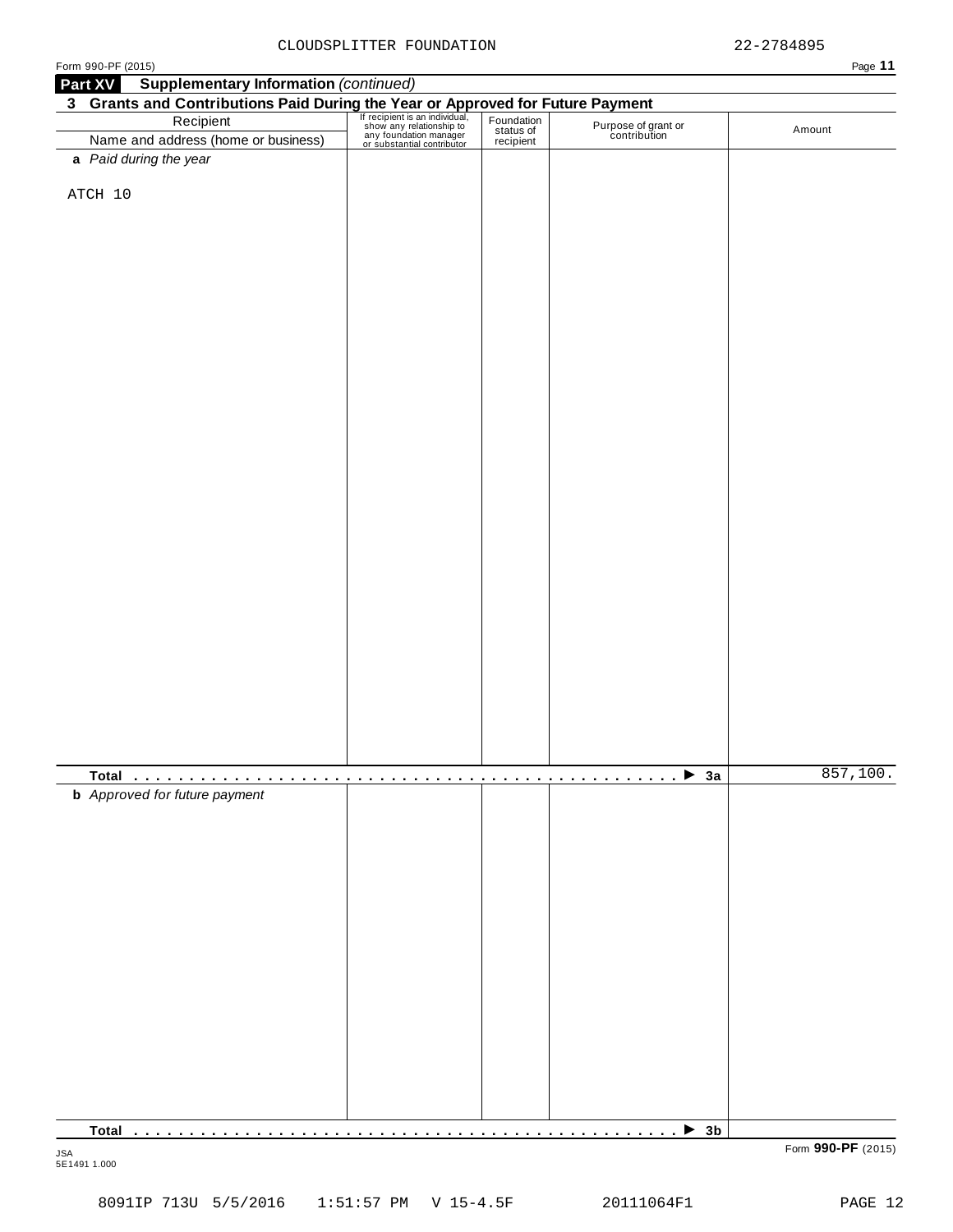#### CLOUDSPLITTER FOUNDATION 22-2784895

| Part XVI-A                                                                                                                                                                                                                                | <b>Analysis of Income-Producing Activities</b><br>Enter gross amounts unless otherwise indicated.                                                                                                                                                                                                               |               | Unrelated business income |                | Excluded by section 512, 513, or 514 | (e)                                  |
|-------------------------------------------------------------------------------------------------------------------------------------------------------------------------------------------------------------------------------------------|-----------------------------------------------------------------------------------------------------------------------------------------------------------------------------------------------------------------------------------------------------------------------------------------------------------------|---------------|---------------------------|----------------|--------------------------------------|--------------------------------------|
|                                                                                                                                                                                                                                           |                                                                                                                                                                                                                                                                                                                 | (a)           | (b)                       | (c)            | (d)                                  | Related or exempt<br>function income |
| 1 Program service revenue:                                                                                                                                                                                                                |                                                                                                                                                                                                                                                                                                                 | Business code | Amount                    | Exclusion code | Amount                               | (See instructions.)                  |
| a<br><u>and the company of the company of the company of the company of the company of the company of the company of the company of the company of the company of the company of the company of the company of the company of the com</u> |                                                                                                                                                                                                                                                                                                                 |               |                           |                |                                      |                                      |
| b                                                                                                                                                                                                                                         | <u>and the state of the state of the state of the state of the state of the state of the state of the state of the state of the state of the state of the state of the state of the state of the state of the state of the state</u>                                                                            |               |                           |                |                                      |                                      |
| c                                                                                                                                                                                                                                         | <u> 1980 - John Harry Harry Harry Harry Harry Harry Harry Harry Harry Harry Harry Harry Harry Harry Harry Harry H</u>                                                                                                                                                                                           |               |                           |                |                                      |                                      |
| d                                                                                                                                                                                                                                         | <u> 1989 - John Harry Harry Harry Harry Harry Harry Harry Harry Harry Harry Harry Harry Harry Harry Harry Harry</u>                                                                                                                                                                                             |               |                           |                |                                      |                                      |
| е                                                                                                                                                                                                                                         | <u> 1989 - Johann John Stone, markin f</u>                                                                                                                                                                                                                                                                      |               |                           |                |                                      |                                      |
| f                                                                                                                                                                                                                                         |                                                                                                                                                                                                                                                                                                                 |               |                           |                |                                      |                                      |
| g                                                                                                                                                                                                                                         | Fees and contracts from government agencies                                                                                                                                                                                                                                                                     |               |                           |                |                                      |                                      |
|                                                                                                                                                                                                                                           | 2 Membership dues and assessments                                                                                                                                                                                                                                                                               |               |                           |                |                                      |                                      |
|                                                                                                                                                                                                                                           | 3 Interest on savings and temporary cash investments -                                                                                                                                                                                                                                                          |               |                           |                |                                      |                                      |
|                                                                                                                                                                                                                                           | 4 Dividends and interest from securities                                                                                                                                                                                                                                                                        |               |                           | 14             | 564,039.                             |                                      |
|                                                                                                                                                                                                                                           | 5 Net rental income or (loss) from real estate:                                                                                                                                                                                                                                                                 |               |                           |                |                                      |                                      |
| a                                                                                                                                                                                                                                         | Debt-financed property entering the state of                                                                                                                                                                                                                                                                    |               |                           |                |                                      |                                      |
| b                                                                                                                                                                                                                                         | Not debt-financed property                                                                                                                                                                                                                                                                                      |               |                           |                |                                      |                                      |
|                                                                                                                                                                                                                                           | 6 Net rental income or (loss) from personal property                                                                                                                                                                                                                                                            |               |                           |                |                                      |                                      |
|                                                                                                                                                                                                                                           | 7 Other investment income                                                                                                                                                                                                                                                                                       |               |                           | 18             | 13,160.                              |                                      |
|                                                                                                                                                                                                                                           | 8 Gain or (loss) from sales of assets other than inventory                                                                                                                                                                                                                                                      |               |                           |                |                                      |                                      |
|                                                                                                                                                                                                                                           | 9 Net income or (loss) from special events                                                                                                                                                                                                                                                                      |               |                           |                |                                      |                                      |
| 11 Other revenue: a                                                                                                                                                                                                                       | 10 Gross profit or (loss) from sales of inventory                                                                                                                                                                                                                                                               |               |                           |                |                                      |                                      |
| $ATCH$ 11<br>$\mathbf b$                                                                                                                                                                                                                  |                                                                                                                                                                                                                                                                                                                 |               |                           |                | $-81, 127.$                          |                                      |
| c                                                                                                                                                                                                                                         | the control of the control of the control of<br><u> 1989 - John Harry Harry Harry Harry Harry Harry Harry Harry Harry Harry Harry Harry Harry Harry Harry Harry</u>                                                                                                                                             |               |                           |                |                                      |                                      |
| d                                                                                                                                                                                                                                         | <u> 1989 - Johann Barbara, martin da basar a</u>                                                                                                                                                                                                                                                                |               |                           |                |                                      |                                      |
|                                                                                                                                                                                                                                           |                                                                                                                                                                                                                                                                                                                 |               |                           |                |                                      |                                      |
|                                                                                                                                                                                                                                           |                                                                                                                                                                                                                                                                                                                 |               |                           |                |                                      |                                      |
| е                                                                                                                                                                                                                                         |                                                                                                                                                                                                                                                                                                                 |               |                           |                | 496,072.                             |                                      |
| Part XVI-B<br>Line No.                                                                                                                                                                                                                    | 12 Subtotal. Add columns (b), (d), and (e)<br>(See worksheet in line 13 instructions to verify calculations.)<br>Relationship of Activities to the Accomplishment of Exempt Purposes<br>Explain below how each activity for which income is reported in column (e) of Part XVI-A contributed importantly to the |               |                           |                |                                      |                                      |
| ▼                                                                                                                                                                                                                                         | accomplishment of the foundation's exempt purposes (other than by providing funds for such purposes). (See instructions.)                                                                                                                                                                                       |               |                           |                |                                      | 496,072.                             |
|                                                                                                                                                                                                                                           |                                                                                                                                                                                                                                                                                                                 |               |                           |                |                                      |                                      |
|                                                                                                                                                                                                                                           |                                                                                                                                                                                                                                                                                                                 |               |                           |                |                                      |                                      |
|                                                                                                                                                                                                                                           |                                                                                                                                                                                                                                                                                                                 |               |                           |                |                                      |                                      |
|                                                                                                                                                                                                                                           |                                                                                                                                                                                                                                                                                                                 |               |                           |                |                                      |                                      |
|                                                                                                                                                                                                                                           |                                                                                                                                                                                                                                                                                                                 |               |                           |                |                                      |                                      |
|                                                                                                                                                                                                                                           |                                                                                                                                                                                                                                                                                                                 |               |                           |                |                                      |                                      |
|                                                                                                                                                                                                                                           |                                                                                                                                                                                                                                                                                                                 |               |                           |                |                                      |                                      |
|                                                                                                                                                                                                                                           |                                                                                                                                                                                                                                                                                                                 |               |                           |                |                                      |                                      |
|                                                                                                                                                                                                                                           |                                                                                                                                                                                                                                                                                                                 |               |                           |                |                                      |                                      |
|                                                                                                                                                                                                                                           |                                                                                                                                                                                                                                                                                                                 |               |                           |                |                                      |                                      |
|                                                                                                                                                                                                                                           |                                                                                                                                                                                                                                                                                                                 |               |                           |                |                                      |                                      |
|                                                                                                                                                                                                                                           |                                                                                                                                                                                                                                                                                                                 |               |                           |                |                                      |                                      |
|                                                                                                                                                                                                                                           |                                                                                                                                                                                                                                                                                                                 |               |                           |                |                                      |                                      |
|                                                                                                                                                                                                                                           |                                                                                                                                                                                                                                                                                                                 |               |                           |                |                                      |                                      |
|                                                                                                                                                                                                                                           |                                                                                                                                                                                                                                                                                                                 |               |                           |                |                                      |                                      |
|                                                                                                                                                                                                                                           |                                                                                                                                                                                                                                                                                                                 |               |                           |                |                                      |                                      |
|                                                                                                                                                                                                                                           |                                                                                                                                                                                                                                                                                                                 |               |                           |                |                                      |                                      |
|                                                                                                                                                                                                                                           |                                                                                                                                                                                                                                                                                                                 |               |                           |                |                                      |                                      |
|                                                                                                                                                                                                                                           |                                                                                                                                                                                                                                                                                                                 |               |                           |                |                                      |                                      |
|                                                                                                                                                                                                                                           |                                                                                                                                                                                                                                                                                                                 |               |                           |                |                                      |                                      |
|                                                                                                                                                                                                                                           |                                                                                                                                                                                                                                                                                                                 |               |                           |                |                                      |                                      |
|                                                                                                                                                                                                                                           |                                                                                                                                                                                                                                                                                                                 |               |                           |                |                                      |                                      |

8091IP 713U 5/5/2016 1:51:57 PM V 15-4.5F 20111064F1 PAGE 13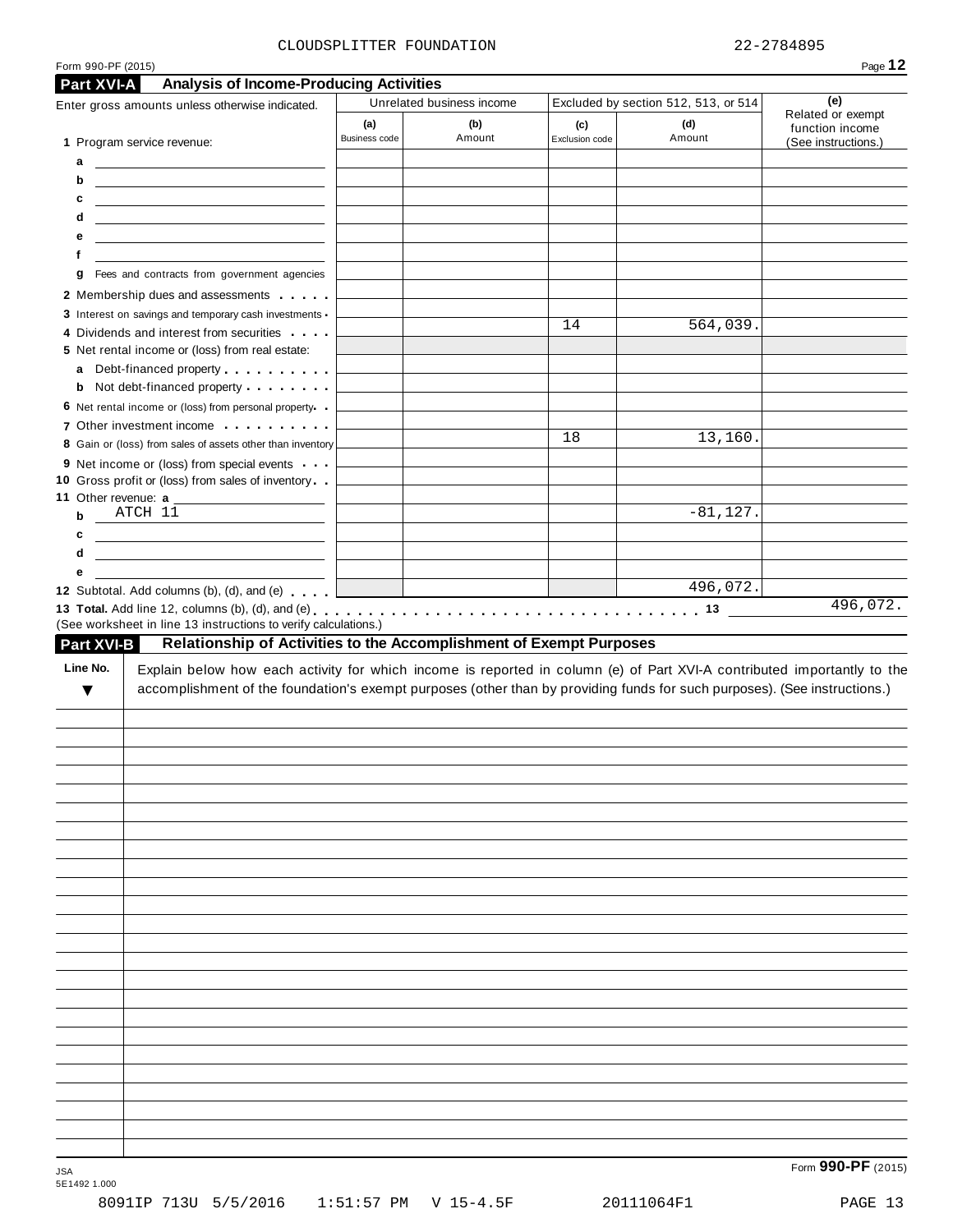| <b>Part XVII</b> |                                                                                                                                                                                                                                                                                                                                                       | <b>Exempt Organizations</b>                         |               | Information Regarding Transfers To and Transactions and Relationships With Noncharitable                                                                                                                                                                             |       |         |      |                                                                      |             |                                         |                            |
|------------------|-------------------------------------------------------------------------------------------------------------------------------------------------------------------------------------------------------------------------------------------------------------------------------------------------------------------------------------------------------|-----------------------------------------------------|---------------|----------------------------------------------------------------------------------------------------------------------------------------------------------------------------------------------------------------------------------------------------------------------|-------|---------|------|----------------------------------------------------------------------|-------------|-----------------------------------------|----------------------------|
| 1                | Did the organization directly or indirectly engage in any of the following with any other organization described<br>in section $501(c)$ of the Code (other than section $501(c)(3)$ organizations) or in section 527, relating to political<br>organizations?<br>a Transfers from the reporting foundation to a noncharitable exempt organization of: |                                                     |               |                                                                                                                                                                                                                                                                      |       |         |      | Yes                                                                  | No          |                                         |                            |
|                  |                                                                                                                                                                                                                                                                                                                                                       |                                                     |               |                                                                                                                                                                                                                                                                      |       |         |      |                                                                      | 1a(1)       |                                         | Χ                          |
|                  |                                                                                                                                                                                                                                                                                                                                                       |                                                     |               |                                                                                                                                                                                                                                                                      |       |         |      |                                                                      | 1a(2)       |                                         | X                          |
|                  |                                                                                                                                                                                                                                                                                                                                                       | <b>b</b> Other transactions:                        |               |                                                                                                                                                                                                                                                                      |       |         |      |                                                                      |             |                                         |                            |
|                  |                                                                                                                                                                                                                                                                                                                                                       |                                                     |               |                                                                                                                                                                                                                                                                      |       |         |      |                                                                      | 1b(1)       |                                         | Χ                          |
|                  |                                                                                                                                                                                                                                                                                                                                                       |                                                     |               |                                                                                                                                                                                                                                                                      |       |         |      |                                                                      | 1b(2)       |                                         | Χ                          |
|                  |                                                                                                                                                                                                                                                                                                                                                       |                                                     |               |                                                                                                                                                                                                                                                                      |       |         |      |                                                                      | 1b(3)       |                                         | Χ                          |
|                  |                                                                                                                                                                                                                                                                                                                                                       |                                                     |               |                                                                                                                                                                                                                                                                      |       |         |      |                                                                      | 1b(4)       |                                         | $\mathbf X$                |
|                  |                                                                                                                                                                                                                                                                                                                                                       |                                                     |               |                                                                                                                                                                                                                                                                      |       |         |      |                                                                      | 1b(5)       |                                         | $\mathbf X$<br>$\mathbf X$ |
|                  |                                                                                                                                                                                                                                                                                                                                                       |                                                     |               |                                                                                                                                                                                                                                                                      |       |         |      |                                                                      |             |                                         | X                          |
|                  |                                                                                                                                                                                                                                                                                                                                                       |                                                     |               | c Sharing of facilities, equipment, mailing lists, other assets, or paid employees<br>d If the answer to any of the above is "Yes," complete the following schedule. Column (b) should always show the fair market                                                   |       |         |      |                                                                      | 1c          |                                         |                            |
|                  |                                                                                                                                                                                                                                                                                                                                                       |                                                     |               | value of the goods, other assets, or services given by the reporting foundation. If the foundation received less than fair market<br>value in any transaction or sharing arrangement, show in column (d) the value of the goods, other assets, or services received. |       |         |      |                                                                      |             |                                         |                            |
| (a) Line no.     |                                                                                                                                                                                                                                                                                                                                                       | (b) Amount involved                                 |               | (c) Name of noncharitable exempt organization                                                                                                                                                                                                                        |       |         |      | (d) Description of transfers, transactions, and sharing arrangements |             |                                         |                            |
|                  |                                                                                                                                                                                                                                                                                                                                                       | N/A                                                 |               |                                                                                                                                                                                                                                                                      |       | N/A     |      |                                                                      |             |                                         |                            |
|                  |                                                                                                                                                                                                                                                                                                                                                       |                                                     |               |                                                                                                                                                                                                                                                                      |       |         |      |                                                                      |             |                                         |                            |
|                  |                                                                                                                                                                                                                                                                                                                                                       |                                                     |               |                                                                                                                                                                                                                                                                      |       |         |      |                                                                      |             |                                         |                            |
|                  |                                                                                                                                                                                                                                                                                                                                                       |                                                     |               |                                                                                                                                                                                                                                                                      |       |         |      |                                                                      |             |                                         |                            |
|                  |                                                                                                                                                                                                                                                                                                                                                       |                                                     |               |                                                                                                                                                                                                                                                                      |       |         |      |                                                                      |             |                                         |                            |
|                  |                                                                                                                                                                                                                                                                                                                                                       |                                                     |               |                                                                                                                                                                                                                                                                      |       |         |      |                                                                      |             |                                         |                            |
|                  |                                                                                                                                                                                                                                                                                                                                                       |                                                     |               |                                                                                                                                                                                                                                                                      |       |         |      |                                                                      |             |                                         |                            |
|                  |                                                                                                                                                                                                                                                                                                                                                       |                                                     |               |                                                                                                                                                                                                                                                                      |       |         |      |                                                                      |             |                                         |                            |
|                  |                                                                                                                                                                                                                                                                                                                                                       |                                                     |               |                                                                                                                                                                                                                                                                      |       |         |      |                                                                      |             |                                         |                            |
|                  |                                                                                                                                                                                                                                                                                                                                                       |                                                     |               |                                                                                                                                                                                                                                                                      |       |         |      |                                                                      |             |                                         |                            |
|                  |                                                                                                                                                                                                                                                                                                                                                       |                                                     |               |                                                                                                                                                                                                                                                                      |       |         |      |                                                                      |             |                                         |                            |
|                  |                                                                                                                                                                                                                                                                                                                                                       |                                                     |               |                                                                                                                                                                                                                                                                      |       |         |      |                                                                      |             |                                         |                            |
|                  |                                                                                                                                                                                                                                                                                                                                                       |                                                     |               |                                                                                                                                                                                                                                                                      |       |         |      |                                                                      |             |                                         |                            |
|                  |                                                                                                                                                                                                                                                                                                                                                       |                                                     |               |                                                                                                                                                                                                                                                                      |       |         |      |                                                                      |             |                                         |                            |
|                  |                                                                                                                                                                                                                                                                                                                                                       | <b>b</b> If "Yes," complete the following schedule. |               | 2a Is the foundation directly or indirectly affiliated with, or related to, one or more tax-exempt organizations<br>described in section $501(c)$ of the Code (other than section $501(c)(3)$ ) or in section 527?                                                   |       |         |      |                                                                      |             | $\frac{1}{2}$ Yes $\boxed{\text{X}}$ No |                            |
|                  |                                                                                                                                                                                                                                                                                                                                                       | (a) Name of organization                            |               | (b) Type of organization                                                                                                                                                                                                                                             |       |         |      | (c) Description of relationship                                      |             |                                         |                            |
|                  |                                                                                                                                                                                                                                                                                                                                                       |                                                     |               |                                                                                                                                                                                                                                                                      |       |         |      |                                                                      |             |                                         |                            |
|                  |                                                                                                                                                                                                                                                                                                                                                       |                                                     |               |                                                                                                                                                                                                                                                                      |       |         |      |                                                                      |             |                                         |                            |
|                  |                                                                                                                                                                                                                                                                                                                                                       |                                                     |               | Under penalties of perjury, I declare that I have examined this return, including accompanying schedules and statements, and to the best of my knowledge and belief, it is true,                                                                                     |       |         |      |                                                                      |             |                                         |                            |
|                  |                                                                                                                                                                                                                                                                                                                                                       |                                                     |               | correct, and complete. Declaration of preparer (other than taxpayer) is based on all information of which preparer has any knowledge.                                                                                                                                |       |         |      |                                                                      |             |                                         |                            |
| Sign             |                                                                                                                                                                                                                                                                                                                                                       | ERNEST E KEET                                       |               | 05/05/2016                                                                                                                                                                                                                                                           |       | TRUSTEE |      | May the IRS discuss this return<br>the preparer shown below<br>with  |             |                                         |                            |
| <b>Here</b>      |                                                                                                                                                                                                                                                                                                                                                       | Signature of officer or trustee                     |               | Date                                                                                                                                                                                                                                                                 | Title |         |      | (see instructions)?                                                  |             | $X \mid$ Yes                            | <b>No</b>                  |
|                  |                                                                                                                                                                                                                                                                                                                                                       | Print/Type preparer's name                          |               | Preparer's signature                                                                                                                                                                                                                                                 |       |         | Date | if                                                                   | <b>PTIN</b> |                                         |                            |
| Paid             |                                                                                                                                                                                                                                                                                                                                                       | JOSEPH N VET                                        |               | JOSEPH N VET                                                                                                                                                                                                                                                         |       |         |      | Check<br>$05/05/2016$ self-employed                                  | P00355905   |                                         |                            |
| Preparer         |                                                                                                                                                                                                                                                                                                                                                       | Firm's name                                         |               | BENDER LANE ADVISORY, LLC                                                                                                                                                                                                                                            |       |         |      | $16 - 1627374$<br>Firm's EIN                                         |             |                                         |                            |
| <b>Use Only</b>  |                                                                                                                                                                                                                                                                                                                                                       | Firm's address                                      |               | > 4 TOWER PLACE STE 1001                                                                                                                                                                                                                                             |       |         |      |                                                                      |             |                                         |                            |
|                  |                                                                                                                                                                                                                                                                                                                                                       |                                                     | ALBANY,<br>ΝY |                                                                                                                                                                                                                                                                      |       | 12203   |      | $518 - 218 - 1218$<br>Phone no                                       |             |                                         |                            |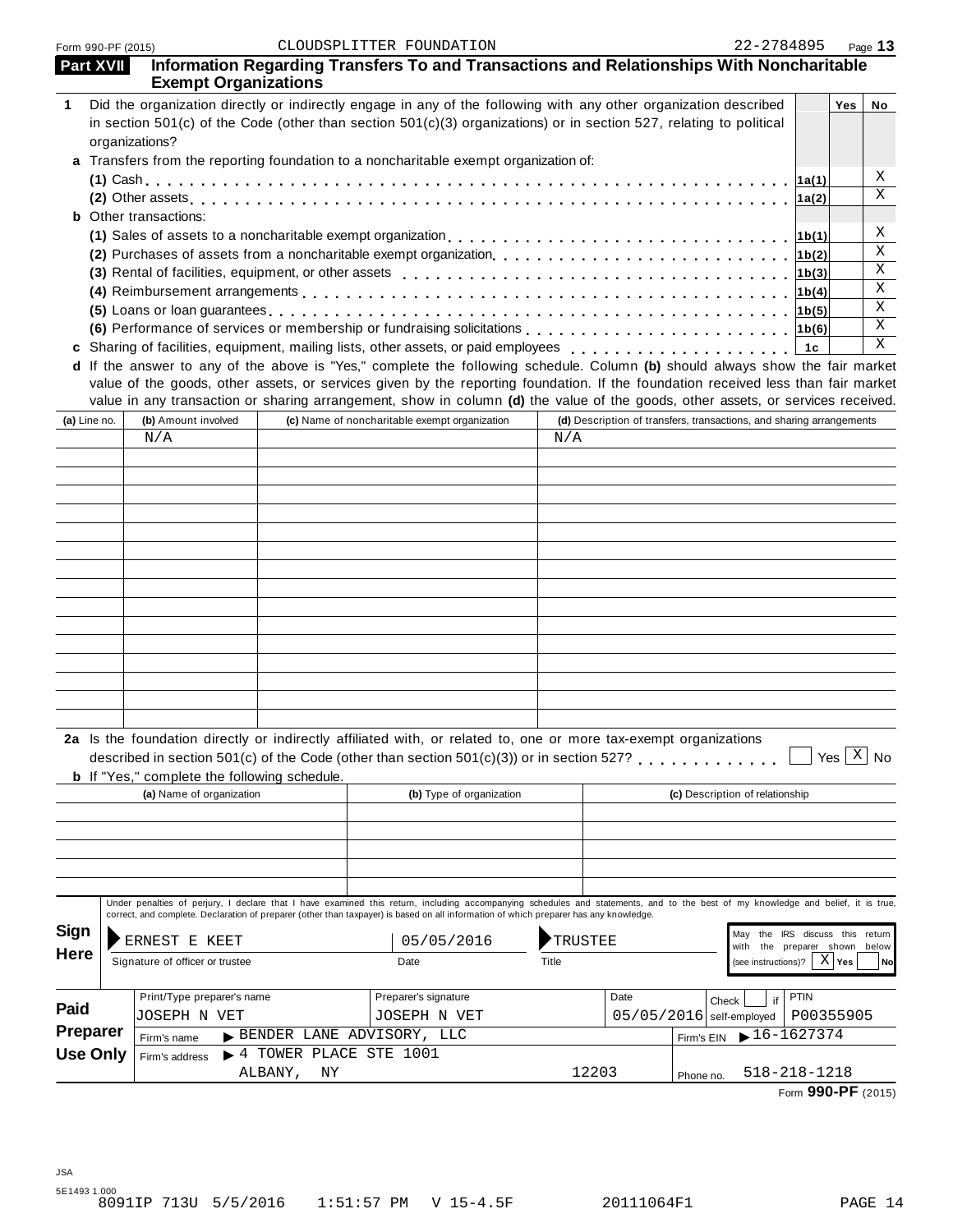CLOUDSPLITTER FOUNDATION 22-2784895

# **FORM 990-PF - PART IV CAPITAL GAINS AND LOSSES FOR TAX ON INVESTMENT INCOME**

|                                              | Kind of Property                      |                                                     | Description                                 |                                | $\frac{P}{P}$                      | Date<br>acquired  | Date sold            |            |
|----------------------------------------------|---------------------------------------|-----------------------------------------------------|---------------------------------------------|--------------------------------|------------------------------------|-------------------|----------------------|------------|
| Gross sale<br>price less<br>expenses of sale | Depreciation<br>allowed/<br>allowable | Cost or<br>other<br>basis                           | <b>FMV</b><br>as of<br>$\frac{12/31/69}{2}$ | Adj. basis<br>$rac{12}{31/69}$ | Excess of<br>FMV over<br>adj basis |                   | Gain<br>or<br>(loss) |            |
|                                              |                                       | TOTAL CAPITAL GAIN DISTRIBUTIONS                    |                                             |                                |                                    |                   | 2,569.               |            |
|                                              |                                       | ENTERPRISE PRODUCTS PARTNERS                        |                                             |                                |                                    | $\mathsf{P}\vert$ | VAR                  | VAR        |
| 2,259.                                       |                                       | PROPERTY TYPE: SECURITIES                           |                                             |                                |                                    |                   | 2,259.               |            |
|                                              |                                       | ENERGY TRANSFER EQUITY<br>PROPERTY TYPE: SECURITIES |                                             |                                |                                    | $\mathsf P$       | VAR                  | VAR        |
| 153.                                         |                                       |                                                     |                                             |                                |                                    |                   | 153.                 |            |
|                                              |                                       | .1 SHS TELEFONICA SA<br>PROPERTY TYPE: SECURITIES   |                                             |                                |                                    | $\mathsf{P}\vert$ | VAR                  | 04/20/2015 |
| 8,180.                                       |                                       |                                                     |                                             |                                |                                    |                   | 8,180.               |            |
|                                              |                                       | .58 SHS TELEFONICA SA<br>PROPERTY TYPE: SECURITIES  |                                             |                                |                                    | P                 | 12/16/2015           | 12/16/2015 |
| 7.                                           |                                       | $8$ .                                               |                                             |                                |                                    |                   | $-1.$                |            |
|                                              |                                       |                                                     |                                             |                                |                                    |                   |                      |            |
| TOTAL GAIN(LOSS)                             | . 1                                   |                                                     |                                             |                                |                                    |                   | 13,160.              |            |
|                                              |                                       |                                                     |                                             |                                |                                    |                   |                      |            |
|                                              |                                       |                                                     |                                             |                                |                                    |                   |                      |            |
|                                              |                                       |                                                     |                                             |                                |                                    |                   |                      |            |
|                                              |                                       |                                                     |                                             |                                |                                    |                   |                      |            |
|                                              |                                       |                                                     |                                             |                                |                                    |                   |                      |            |
|                                              |                                       |                                                     |                                             |                                |                                    |                   |                      |            |
|                                              |                                       |                                                     |                                             |                                |                                    |                   |                      |            |
|                                              |                                       |                                                     |                                             |                                |                                    |                   |                      |            |
|                                              |                                       |                                                     |                                             |                                |                                    |                   |                      |            |
|                                              |                                       |                                                     |                                             |                                |                                    |                   |                      |            |
|                                              |                                       |                                                     |                                             |                                |                                    |                   |                      |            |
|                                              |                                       |                                                     |                                             |                                |                                    |                   |                      |            |
|                                              |                                       |                                                     |                                             |                                |                                    |                   |                      |            |
|                                              |                                       |                                                     |                                             |                                |                                    |                   |                      |            |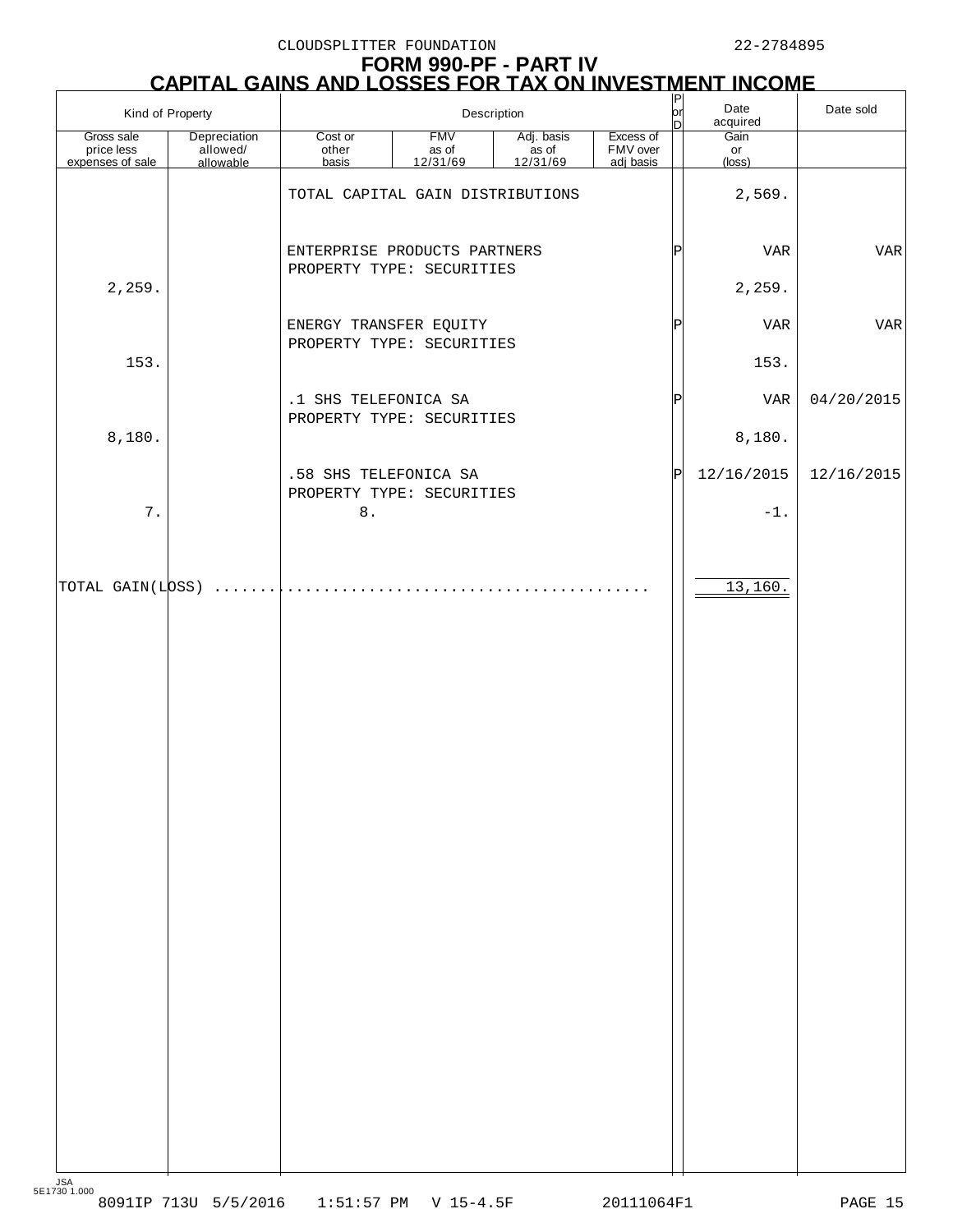#### FORM 990PF, PART I - DIVIDENDS AND INTEREST FROM SECURITIES

<span id="page-14-0"></span>

|                                          | REVENUE   |            |
|------------------------------------------|-----------|------------|
|                                          | AND       | NET        |
|                                          | EXPENSES  | INVESTMENT |
| DESCRIPTION                              | PER BOOKS | INCOME     |
| SCHWAB #5937 - INTEREST                  | 216.      | 216.       |
| SCHWAB #5937 - DIVIDENDS                 | 542,873.  | 542,873.   |
| ENTERPRISE PRODUCTS PARTNERS LP-INTEREST | 53.       | 53.        |
| ENERGY TRANSFER PARTNERS LP - INTEREST   | 6,785.    | 6,785.     |
| ENERGY TRANSFER PARTNERS LP - DIVIDENDS  | 5,379.    | 5,379.     |
| ENERGY TRANSFER EQUITY LP - INTEREST     | 4,054.    | 4,054.     |
| ENERGY TRANSFER EQUITY LP - DIVIDENDS    | 4,679.    | 4,679.     |
| TOTAL                                    | 564,039.  | 564,039.   |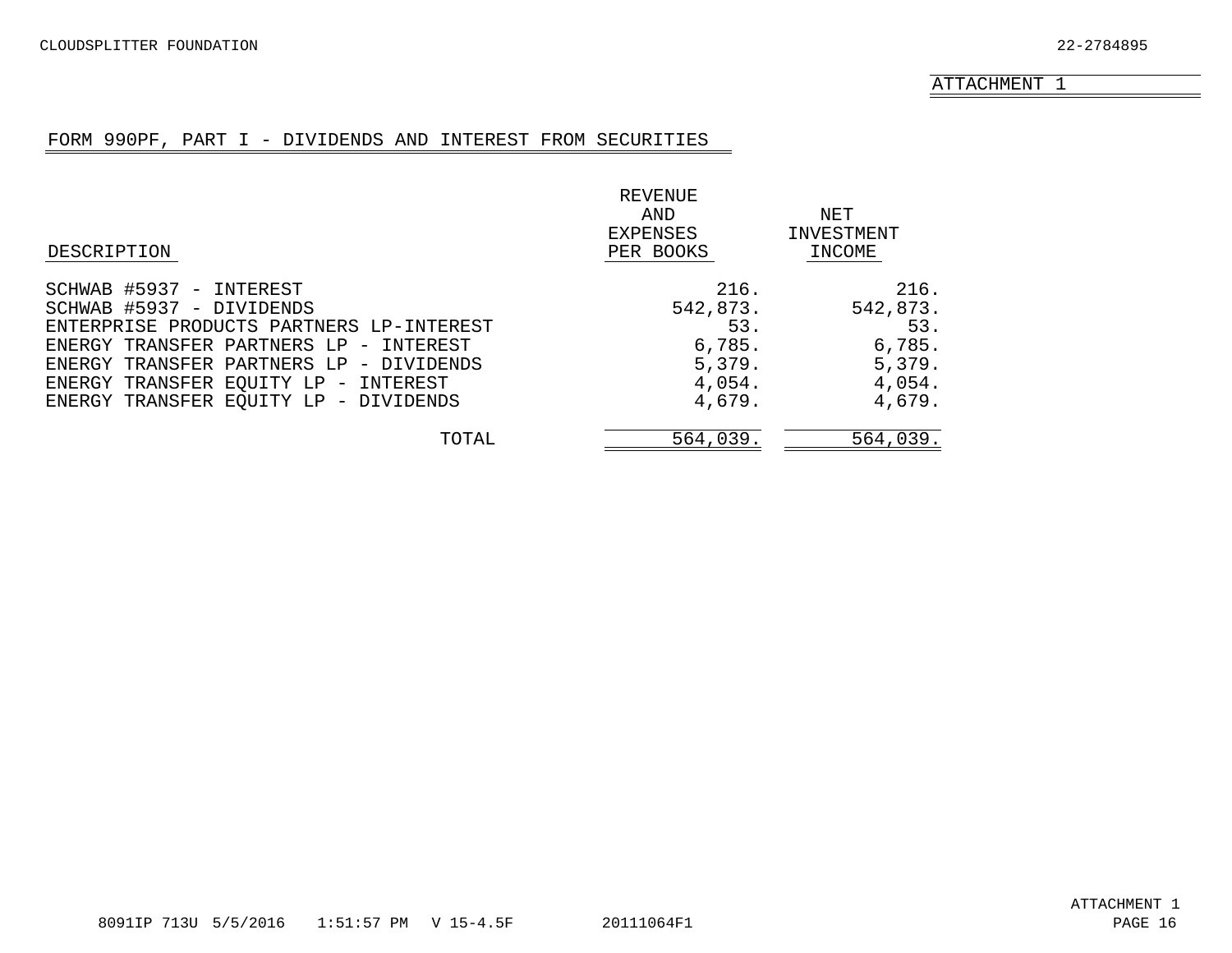## FORM 990PF, PART I - OTHER INCOME

<span id="page-15-0"></span>

|                                 |        | REVENUE         |             |
|---------------------------------|--------|-----------------|-------------|
|                                 |        | AND             | NET         |
|                                 |        | <b>EXPENSES</b> | INVESTMENT  |
| DESCRIPTION                     |        | PER BOOKS       | INCOME      |
| ENTERPRISE PRODUCTS PARTNERS LP |        | 5,859.          | 5,859.      |
| ENERGY TRANSFER PARTNERS LP     |        | $-66,638.$      | $-66,638.$  |
| ENERGY TRANSFER EQUITY LP       |        | $-20,348.$      | $-20,348.$  |
|                                 | TOTALS | $-81,127.$      | $-81,127$ . |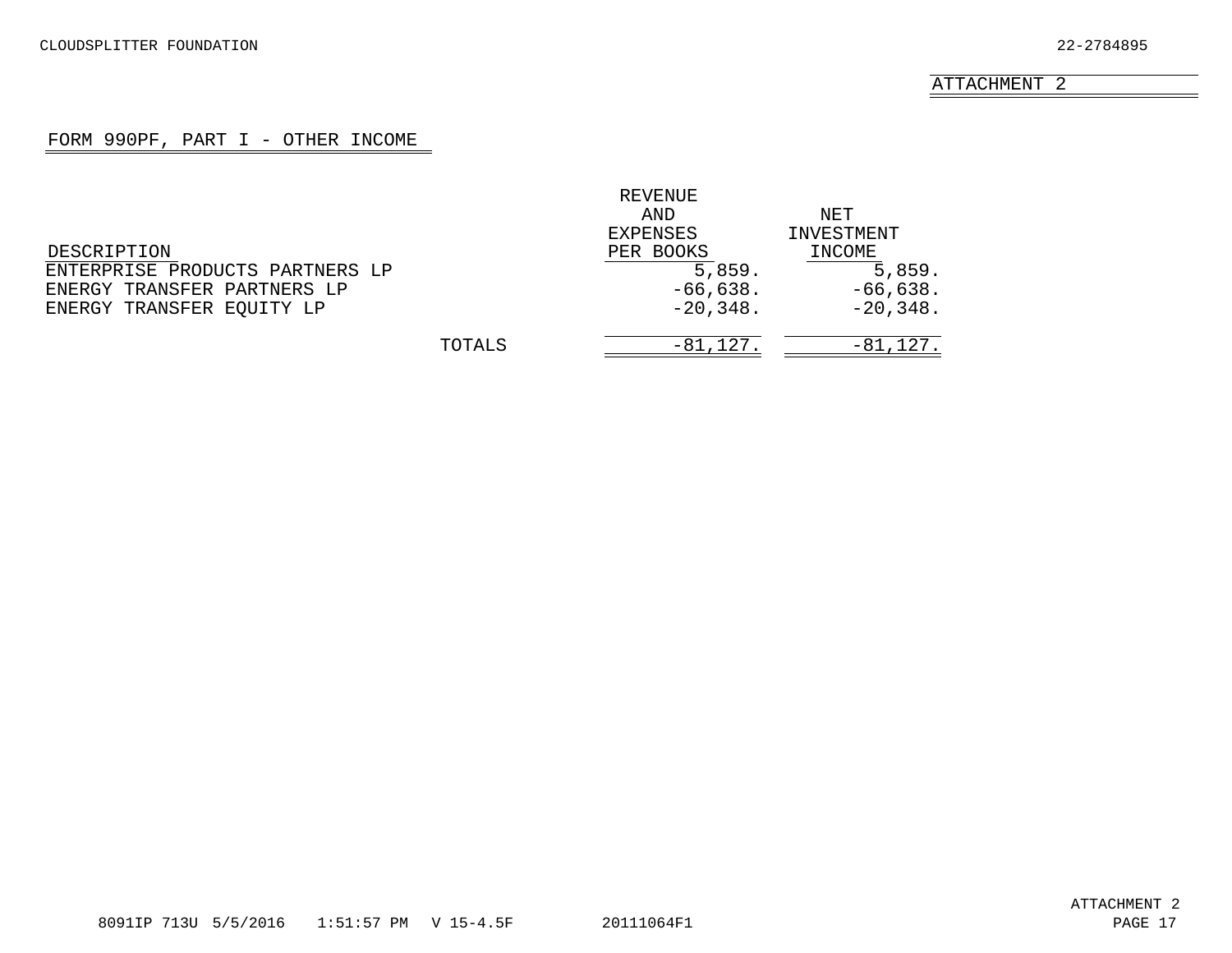# FORM 990PF, PART  $I$  - TAXES

<span id="page-16-0"></span>

|                              | REVENUE   |            |
|------------------------------|-----------|------------|
|                              | AND       | NET        |
|                              | EXPENSES  | INVESTMENT |
| DESCRIPTION                  | PER BOOKS | INCOME     |
| FEDERAL TAX ESTIMATE         | 40,000.   |            |
| SCHWAB #5937 - FOREIGN TAXES | 11,296.   | 11,296.    |
| TOTALS                       | 51,296.   | 11,296.    |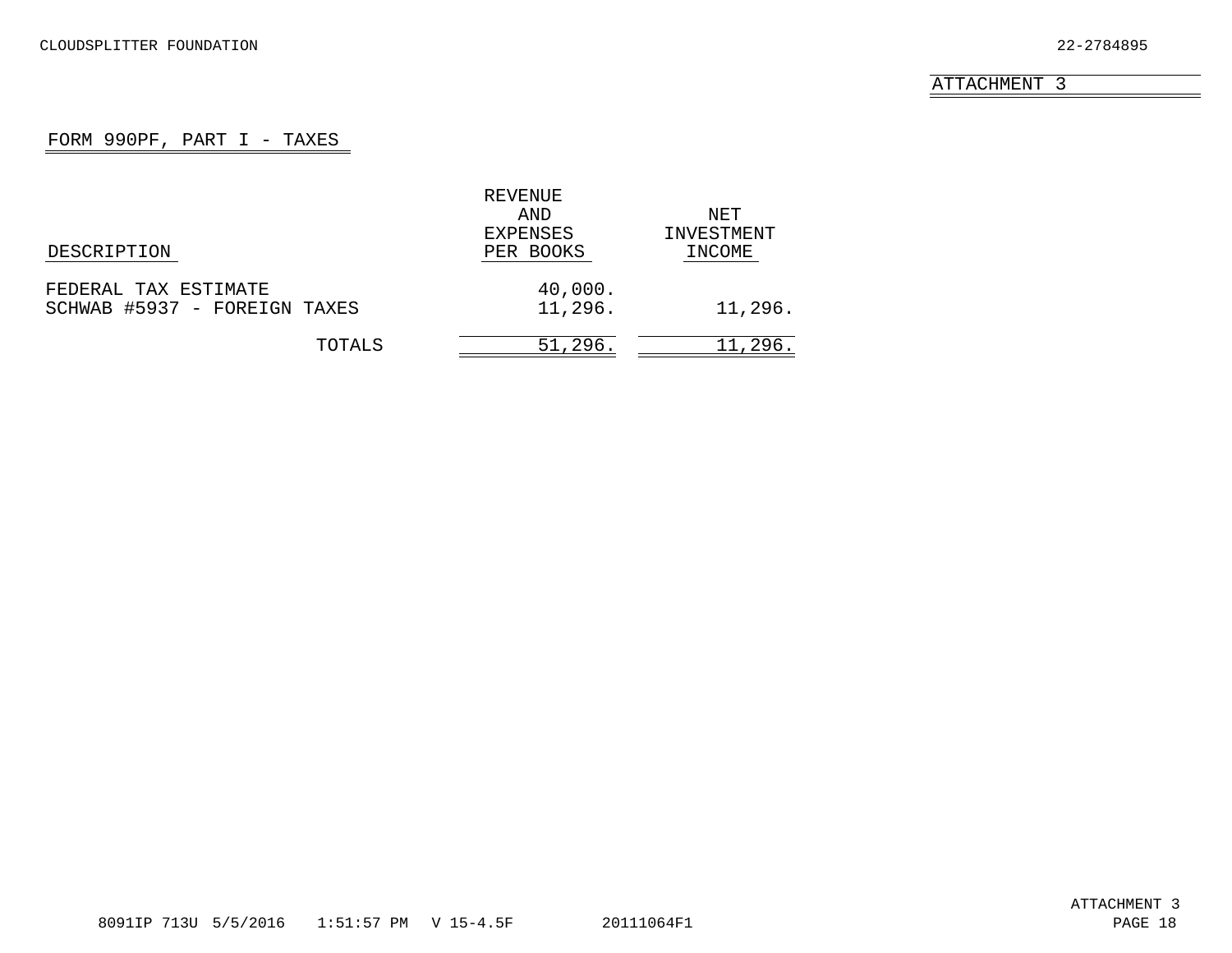# FORM 990PF, PART I - OTHER EXPENSES

<span id="page-17-0"></span>

|                              | REVENUE   |            |
|------------------------------|-----------|------------|
|                              | AND       | NET        |
|                              | EXPENSES  | INVESTMENT |
| DESCRIPTION                  | PER BOOKS | INCOME     |
| SCHWAB #5937 - ADR FEES      | 6,881.    | 6,881.     |
| NYS DEPT OF LAW              | 750.      |            |
| NON-DEDUCTIBLE EXPENSES      | 391.      |            |
| TRAVEL, SUPPLIES AND GENERAL | 31,406.   |            |
| PAYROLL PROCESSING FEES      | 941.      |            |
| TOTALS                       | 40,369.   | 6,881.     |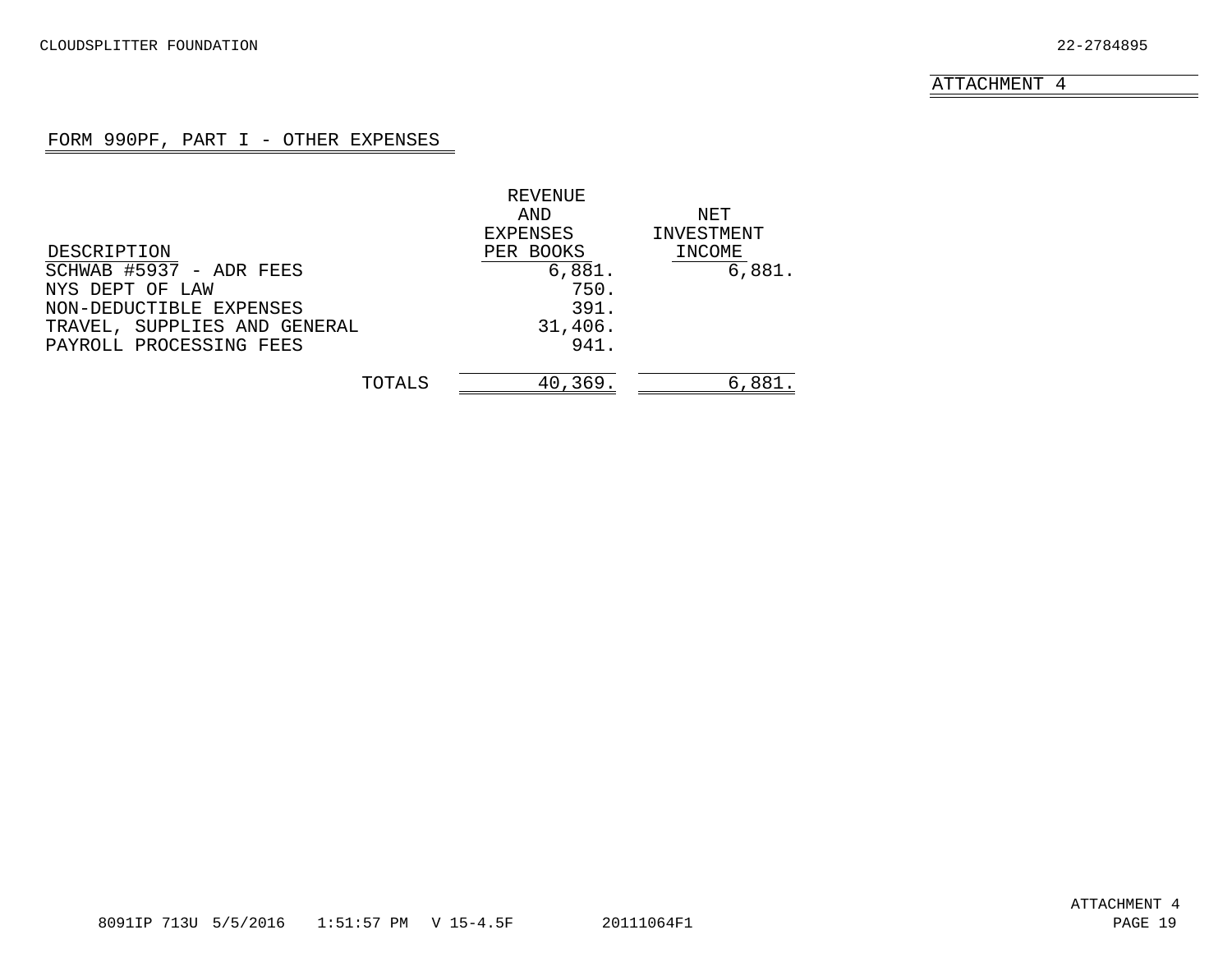# FORM 990PF, PART II - CORPORATE STOCK

<span id="page-18-0"></span>

| DESCRIPTION  | ENDING<br>BOOK VALUE | ENDING<br><u>FMV</u> |
|--------------|----------------------|----------------------|
| SCHWAB #5937 | 4,968,557.           | 6,989,413.           |
| TOTALS       | 4,968,557.           | 6,989,413.           |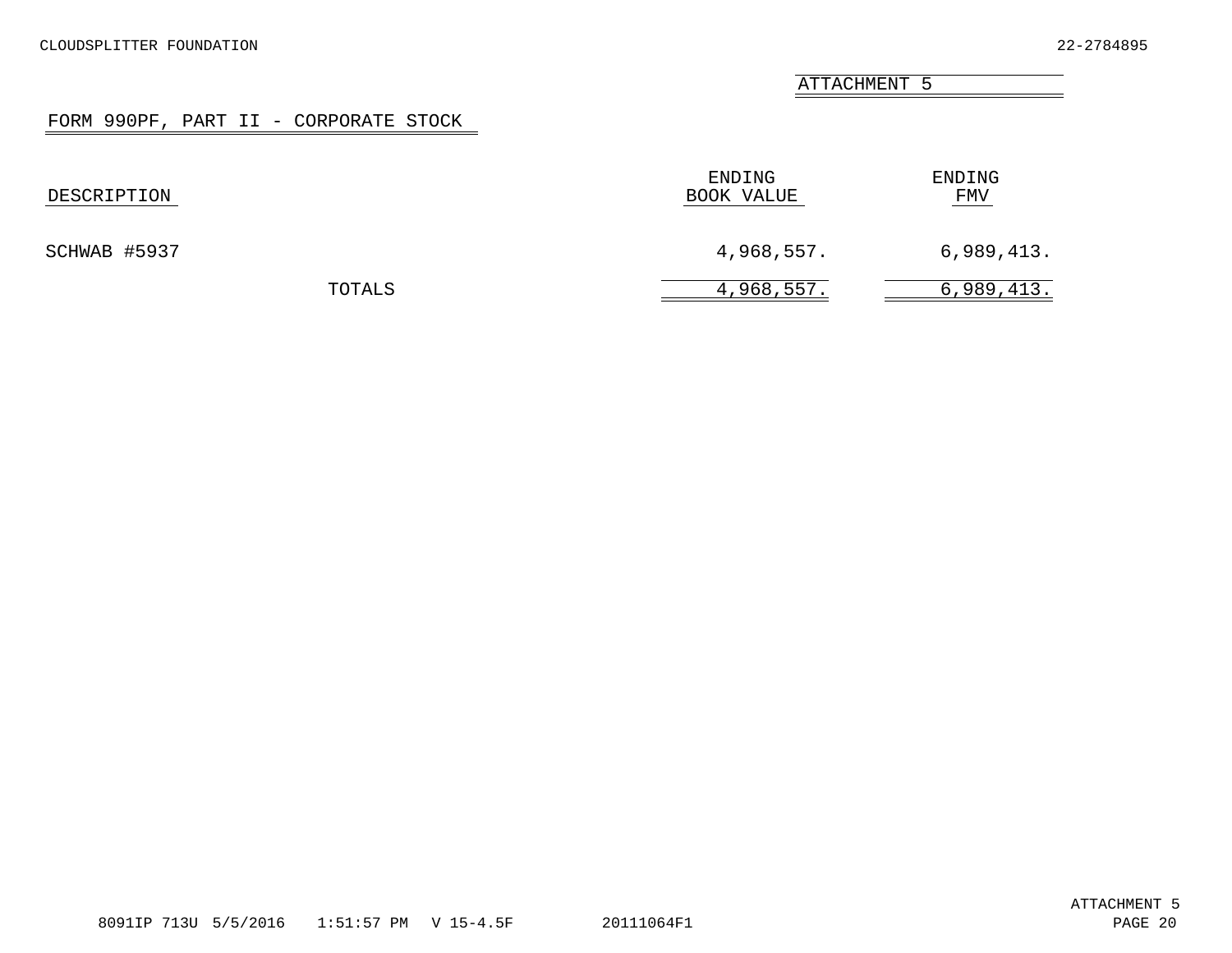# FORM 990PF, PART II - OTHER INVESTMENTS

<span id="page-19-0"></span>

| DESCRIPTION                                         | ENDING<br>BOOK VALUE    | ENDING<br>FMV             |
|-----------------------------------------------------|-------------------------|---------------------------|
| SCHWAB #5937 - OTHER<br>SCHWAB #5937 - EQUITY FUNDS | 706,252.<br>10,774,858. | 2,416,490.<br>11,247,466. |
| TOTALS                                              | 11,481,110.             | 13,663,956.               |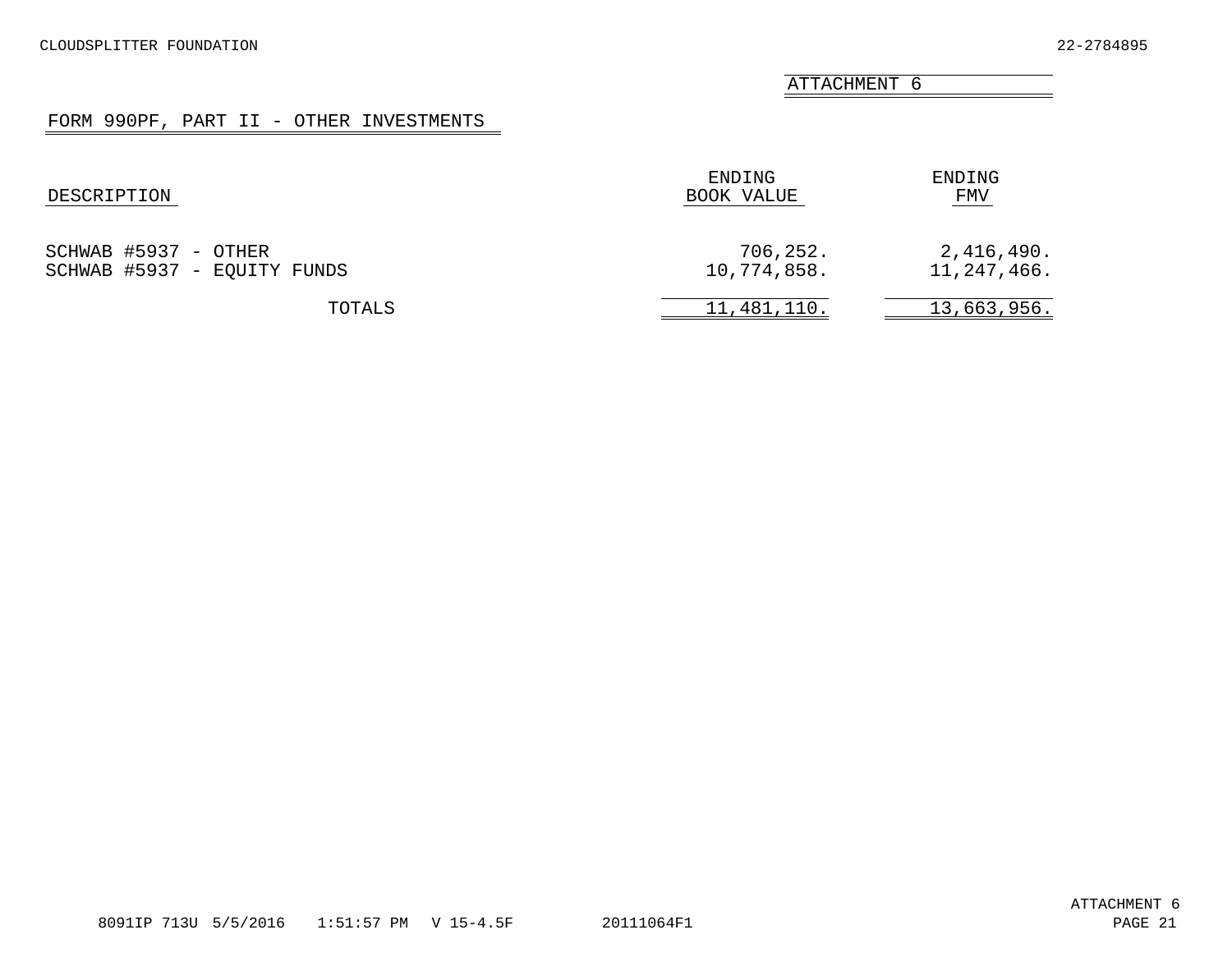#### <span id="page-20-0"></span>FORM 990PF, PART III - OTHER INCREASES IN NET WORTH OR FUND BALANCES

#### DESCRIPTION AMOUNT

MARKET VALUE ADJUSTMENT 3.

TOTAL <u>Internative state</u>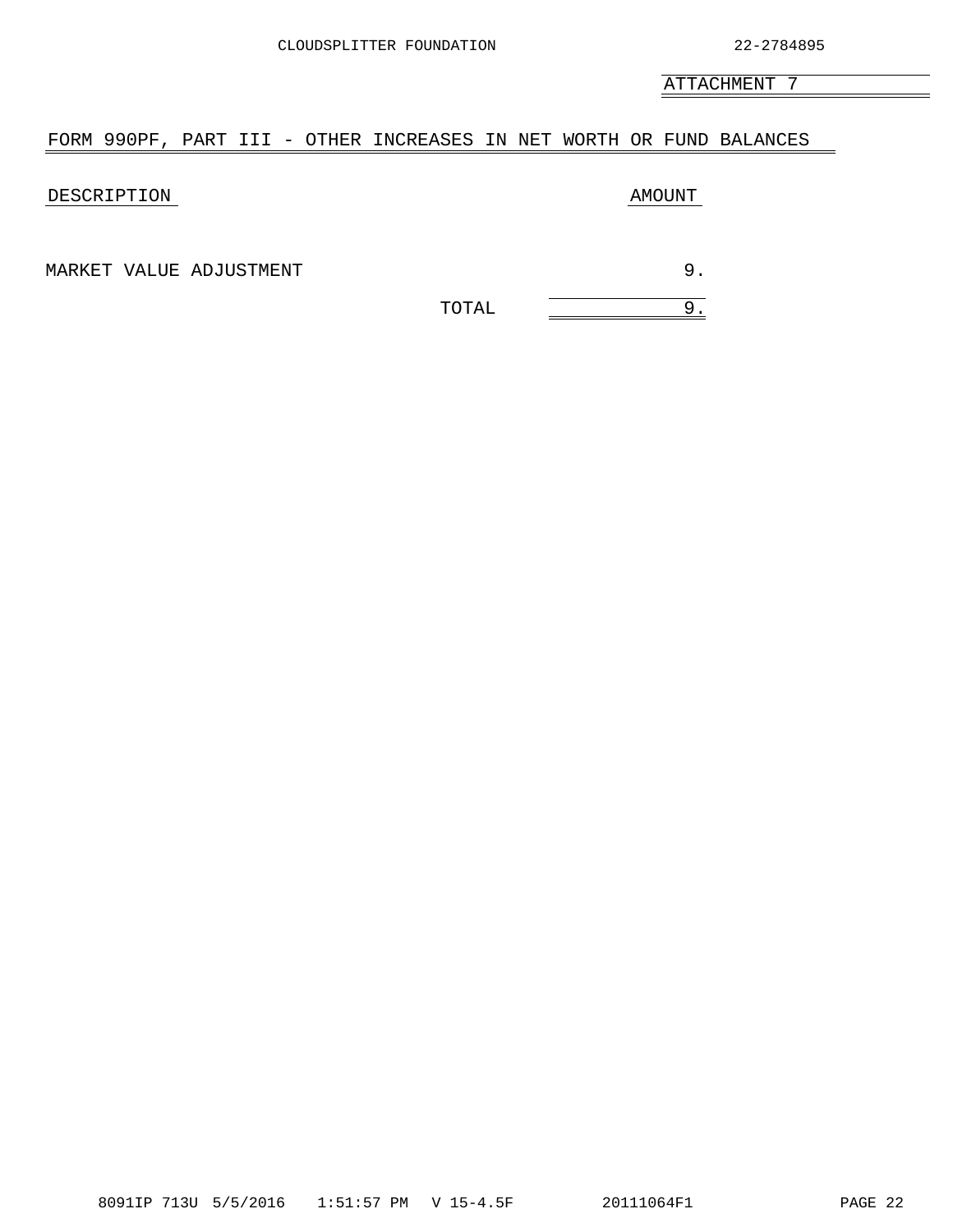#### FORM 990PF, PART VIII - LIST OF OFFICERS, DIRECTORS, AND TRUSTEES ATTACHMENT 8

| NAME AND ADDRESS                                                                   | TITLE AND AVERAGE HOURS PER<br>WEEK DEVOTED TO POSITION | COMPENSATION | CONTRIBUTIONS<br>TO EMPLOYEE<br>BENEFIT PLANS | EXPENSE ACCT<br>AND OTHER<br><b>ALLOWANCES</b> |
|------------------------------------------------------------------------------------|---------------------------------------------------------|--------------|-----------------------------------------------|------------------------------------------------|
| ERNEST E KEET<br>PO BOX 1199,<br>62 MOIR ROAD LAKE COLBY<br>SARANAC LAKE, NY 12983 | TRUSTEE                                                 | $0$ .        | 0.                                            | $0$ .                                          |
| NANCY R KEET<br>PO BOX 1199,<br>62 MOIR ROAD LAKE COLBY<br>SARANAC LAKE, NY 12983  | TRUSTEE                                                 | 0.           | 0.                                            | 0.                                             |
| BONNIE FALKENSTINE KEET<br>3130 N MAIN STREET<br>SOOUEL, CA 95073                  | TRUSTEE                                                 | $0$ .        | $0$ .                                         | 0.                                             |
| JODI COLLINS KEET<br>7 SYCAMORE STREET<br>NORWALK, CT                              | TRUSTEE                                                 | $0$ .        | $0$ .                                         | 0.                                             |
| GLENN A. KEET<br>P.O. BOX 1392<br>4815 CRYSTAL STREET<br>CAPITOLA CA 95010         | TRUSTEE                                                 | $0$ .        | $0$ .                                         | $0$ .                                          |

GRAND TOTALS 0. 0. 0.

ATTACHMENT 8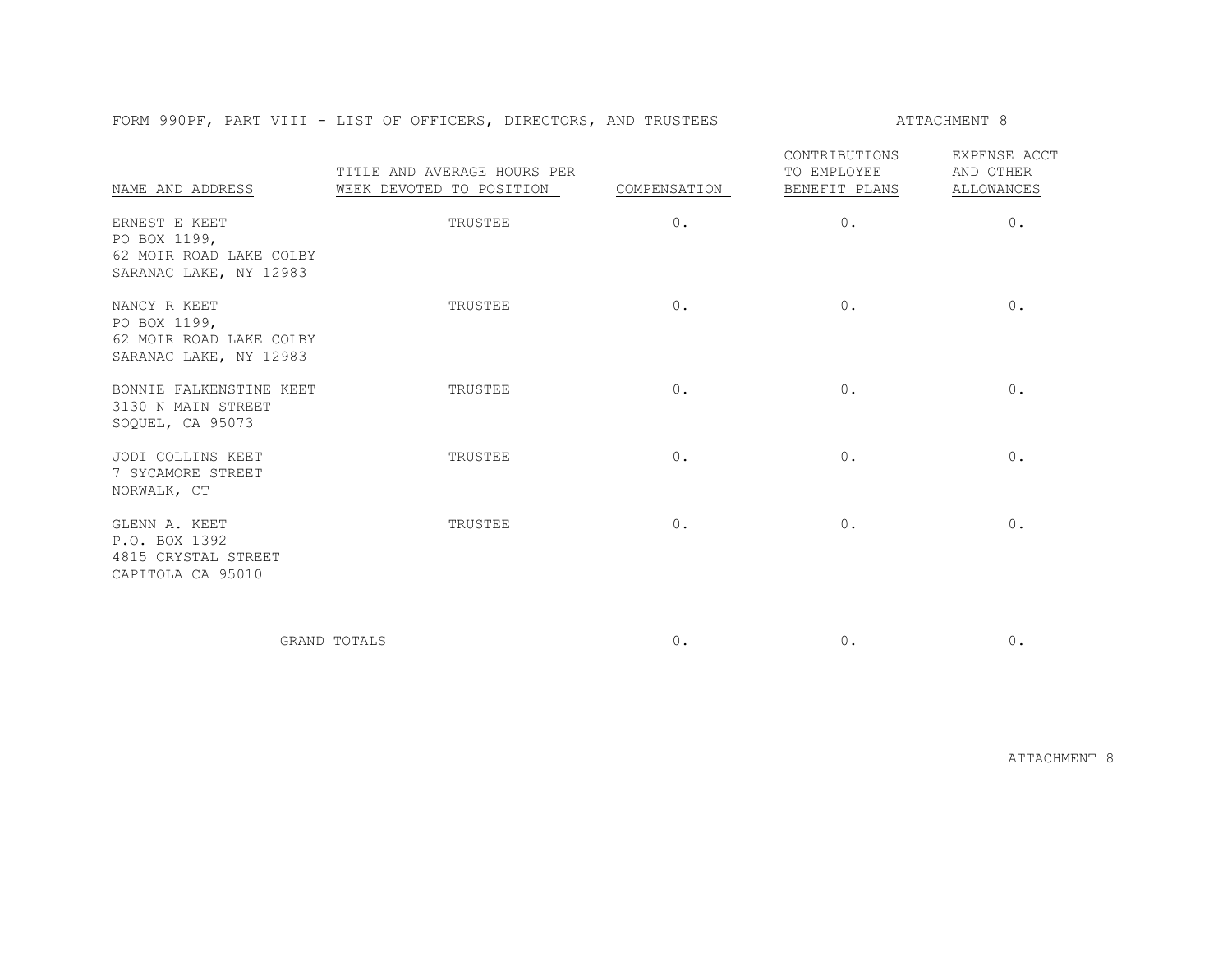<span id="page-22-0"></span>FORM 990PF, PART X - CASH DEEMED HELD FOR CHARITABLE ACTIVITIES EXPL.

CASH HELD TO COVER THE 2016 DISTRIBUTABLE AMOUNT.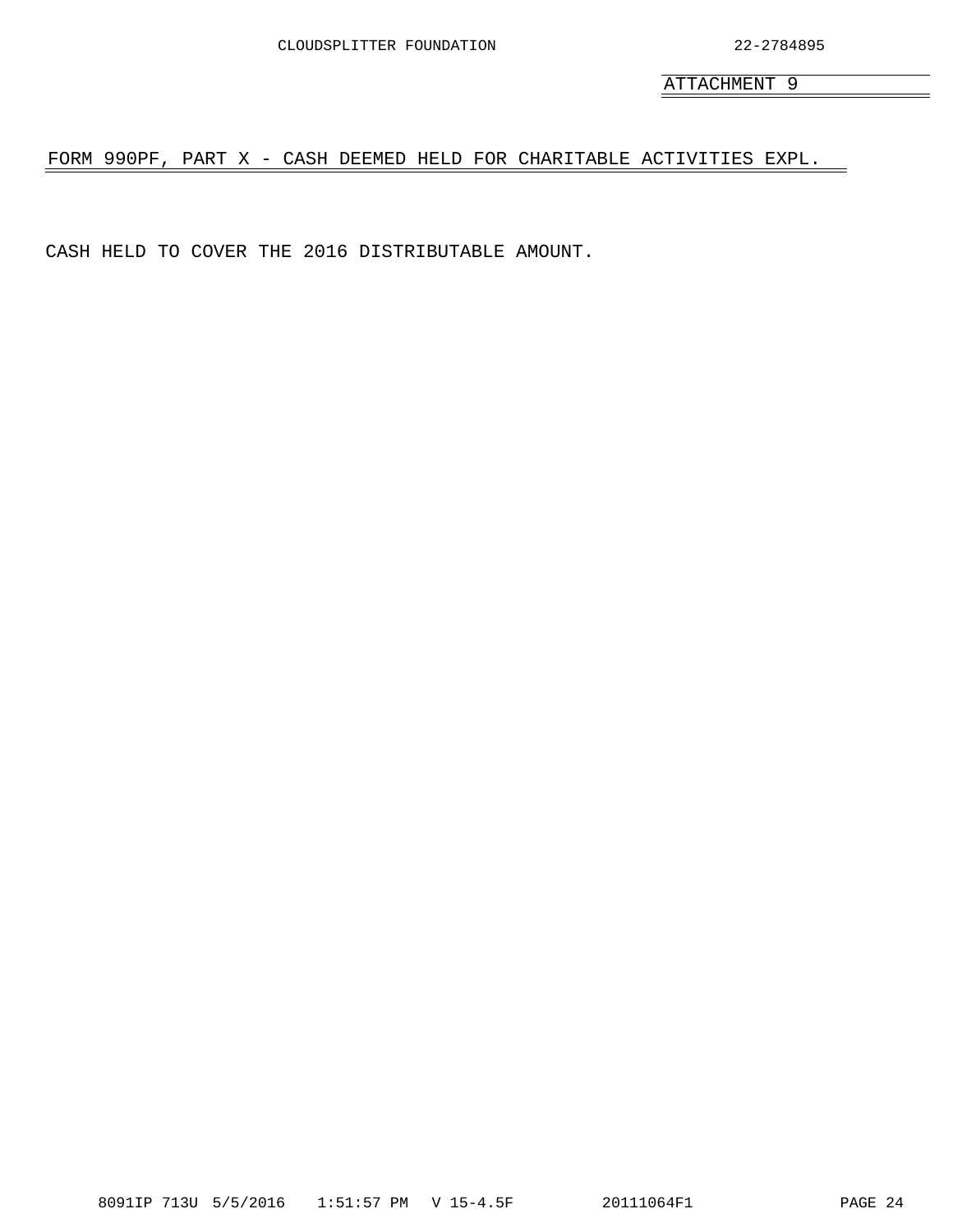<span id="page-23-0"></span>

|                                | RELATIONSHIP TO SUBSTANTIAL CONTRIBUTOR |                                  |          |
|--------------------------------|-----------------------------------------|----------------------------------|----------|
|                                | AND                                     |                                  |          |
| RECIPIENT NAME AND ADDRESS     | FOUNDATION STATUS OF RECIPIENT          | PURPOSE OF GRANT OR CONTRIBUTION | AMOUNT   |
|                                |                                         |                                  |          |
| ACLU FOUNDATION                | NONE                                    | GENERAL CHARITABLE               | 3,000.   |
| 125 BROAD STREET               | $_{\rm PC}$                             |                                  |          |
| NEW YORK, NY 10004             |                                         |                                  |          |
| ADIRONDACK COUNCIL ANNUAL FUND | NONE                                    | GENERAL CHARITABLE               | 30,000.  |
| 103 HAND AVENUE                | PC                                      |                                  |          |
| ELIZABETHTOWN, NY 12932        |                                         |                                  |          |
| ADIRONDACK EXPLORER FUND       | NONE                                    | GENERAL CHARITABLE               | 10,000.  |
| 36 CHURCH STREET               | PC                                      |                                  |          |
| SARANAC LAKE, NY 12983         |                                         |                                  |          |
| ADIRONDACK FOLK OPERA          | NONE                                    | GENERAL CHARITABLE               | 10,000.  |
| 4 MURRAY HILL                  | PC                                      |                                  |          |
| MOUNT MORRIS, NY 14510         |                                         |                                  |          |
| ADIRONDACK FOUNDATION          | NONE                                    | GENERAL CHARITABLE               | 112,500. |
| PO BOX 288                     | PC                                      |                                  |          |
| LAKE PLACID, NY 12946          |                                         |                                  |          |
| ADIRONDACK HEALTH FOUNDATION   | NONE                                    | GENERAL CHARITABLE               | 10,000.  |
| PO BOX 120                     | PC                                      |                                  |          |
| SARANAC LAKE, NY 12983         |                                         |                                  |          |
|                                |                                         |                                  |          |

 $\equiv$ 

ATTACHMENT 10

ATTACHMENT 10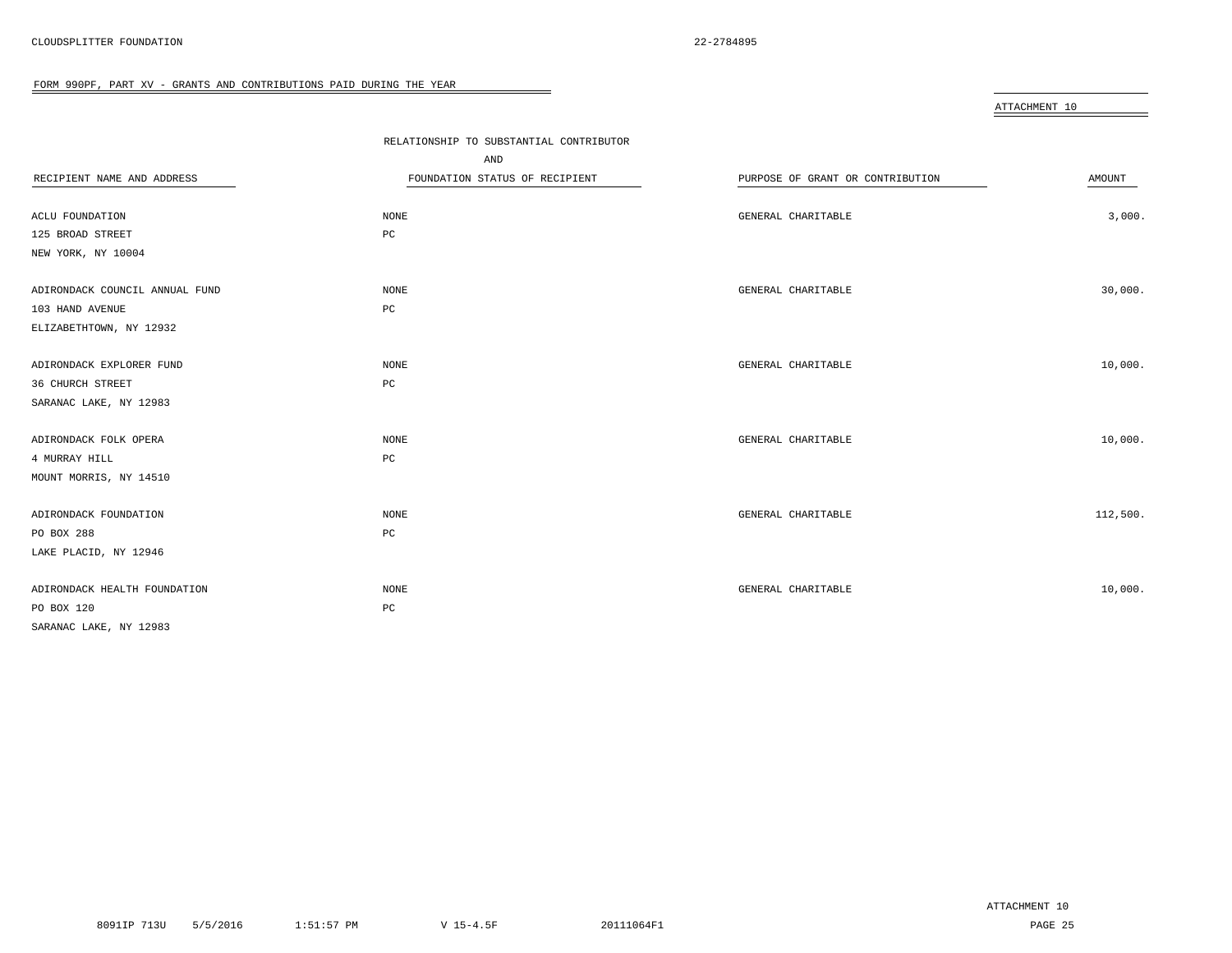#### ATTACHMENT 10 (CONT'D)

|                               | RELATIONSHIP TO SUBSTANTIAL CONTRIBUTOR |                                  |               |
|-------------------------------|-----------------------------------------|----------------------------------|---------------|
|                               | AND                                     |                                  |               |
| RECIPIENT NAME AND ADDRESS    | FOUNDATION STATUS OF RECIPIENT          | PURPOSE OF GRANT OR CONTRIBUTION | <b>AMOUNT</b> |
|                               |                                         |                                  |               |
| ADIRONDACK HISTORY MUSEUM     | <b>NONE</b>                             | GENERAL CHARITABLE               | 250.          |
| 7950 COURT ST                 | PC                                      |                                  |               |
| ELIZABETHTOWN, NY 12932       |                                         |                                  |               |
| ADIRONDACK LAND TRUST         | NONE                                    | GENERAL CHARITABLE               | 25,500.       |
| PO BOX 65                     | $_{\rm PC}$                             |                                  |               |
| KEENE VALLEY, NY 12943        |                                         |                                  |               |
| ADIRONDACK MOUNTAIN CLUB      | NONE                                    | GENERAL CHARITABLE               | 25,000.       |
| 814 GOGGINS ROAD              | PC                                      |                                  |               |
| LAKE GEORGE, NY 12845         |                                         |                                  |               |
|                               |                                         |                                  |               |
| ADIRONDACK MUSEUM             | <b>NONE</b>                             | GENERAL CHARITABLE               | 220,000.      |
| 9097 STATE ROUTE 30           | $_{\rm PC}$                             |                                  |               |
| BLUE MOUNTAIN LAKE, NY 12812  |                                         |                                  |               |
| ADIRONDACK PARK INSTITUTE     | NONE                                    | GENERAL CHARITABLE               | 1,000.        |
| PO BOX 67                     | $_{\rm PC}$                             |                                  |               |
| NEWCOMB, NY 12852             |                                         |                                  |               |
| ADIRONDACK PUBLIC OBSERVATORY | NONE                                    | GENERAL CHARITABLE               | 500.          |
| 178 BIG WOLF RD               | PC                                      |                                  |               |
| TUPPER LAKE, NY 12986         |                                         |                                  |               |
|                               |                                         |                                  |               |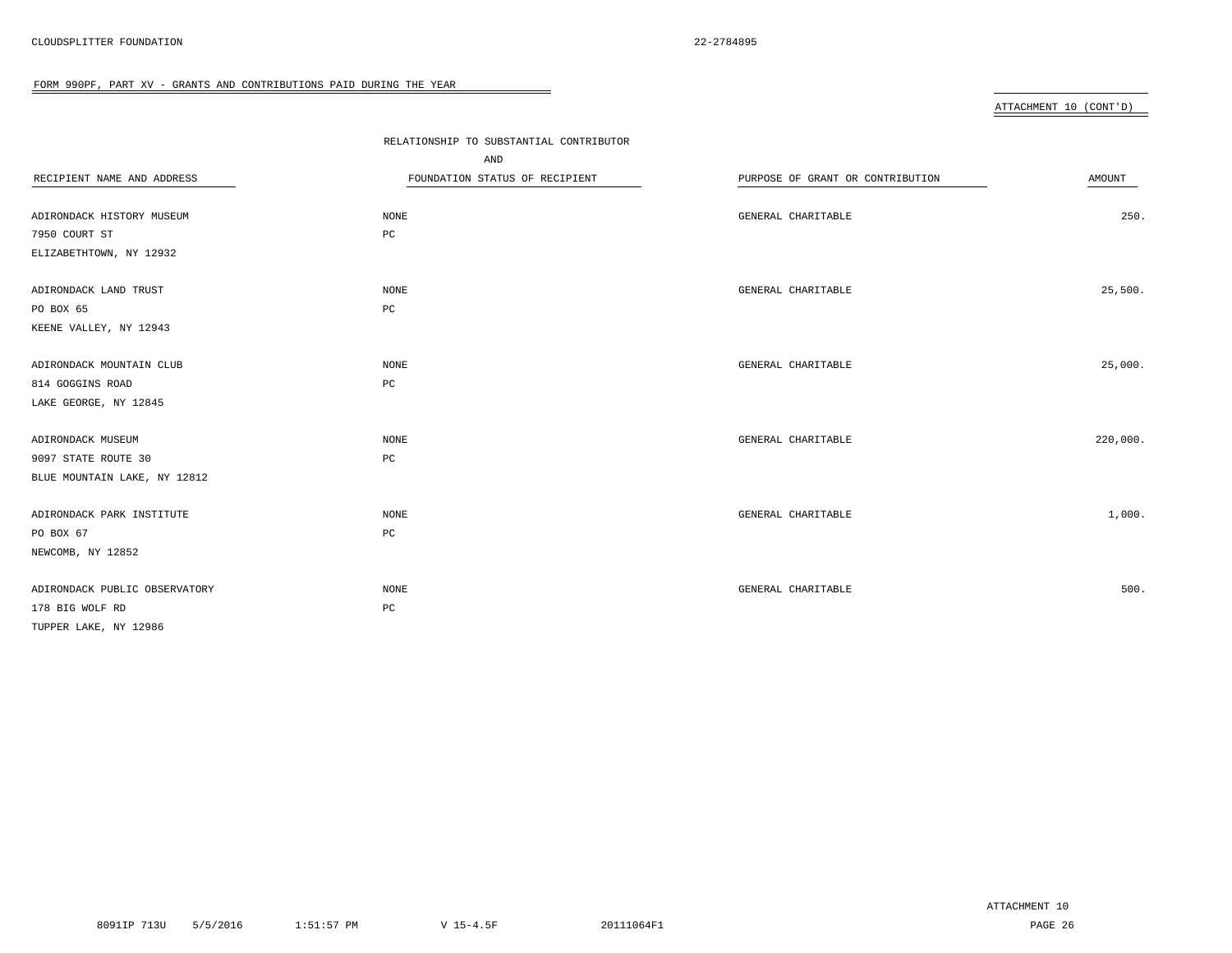#### ATTACHMENT 10 (CONT'D)

|                                | RELATIONSHIP TO SUBSTANTIAL CONTRIBUTOR |                                  |         |
|--------------------------------|-----------------------------------------|----------------------------------|---------|
|                                | AND                                     |                                  |         |
| RECIPIENT NAME AND ADDRESS     | FOUNDATION STATUS OF RECIPIENT          | PURPOSE OF GRANT OR CONTRIBUTION | AMOUNT  |
|                                |                                         |                                  |         |
| ADIRONDACK RESEARCH CONSORTIUM | NONE                                    | GENERAL CHARITABLE               | 2,500.  |
| PO BOX 96                      | $_{\rm PC}$                             |                                  |         |
| PAUL SMITHS, NY 12970          |                                         |                                  |         |
| ADIRONDACK WILDLIFE            | NONE                                    | GENERAL CHARITABLE               | 500.    |
| PO BOX 555                     | $_{\rm PC}$                             |                                  |         |
| WILMINGTON, NY 12997           |                                         |                                  |         |
| ADKACTION.ORG                  | NONE                                    | GENERAL CHARITABLE               | 51,000. |
| PO BOX 655                     | $_{\rm PC}$                             |                                  |         |
| SARANAC LAKE, NY 12983         |                                         |                                  |         |
| ALL HANDS VOLUNTEERS           | $\rm{NONE}$                             | GENERAL CHARITABLE               | 35,000. |
| 8 COUNTY ROAD, STE 6           | PC                                      |                                  |         |
| MATTAPOISETT, MA 02739         |                                         |                                  |         |
| AMERICARES                     | NONE                                    | GENERAL CHARITABLE               | 1,000.  |
| 88 HAMILTON AVE                | $_{\rm PC}$                             |                                  |         |
| STAMFORD, CT 06902             |                                         |                                  |         |
| AUSABLE RIVER ASSOCIATION      | NONE                                    | GENERAL CHARITABLE               | 15,000. |
| 1181 HASELTON ROAD             | $_{\rm PC}$                             |                                  |         |
| WILMINGTON, NY 12997           |                                         |                                  |         |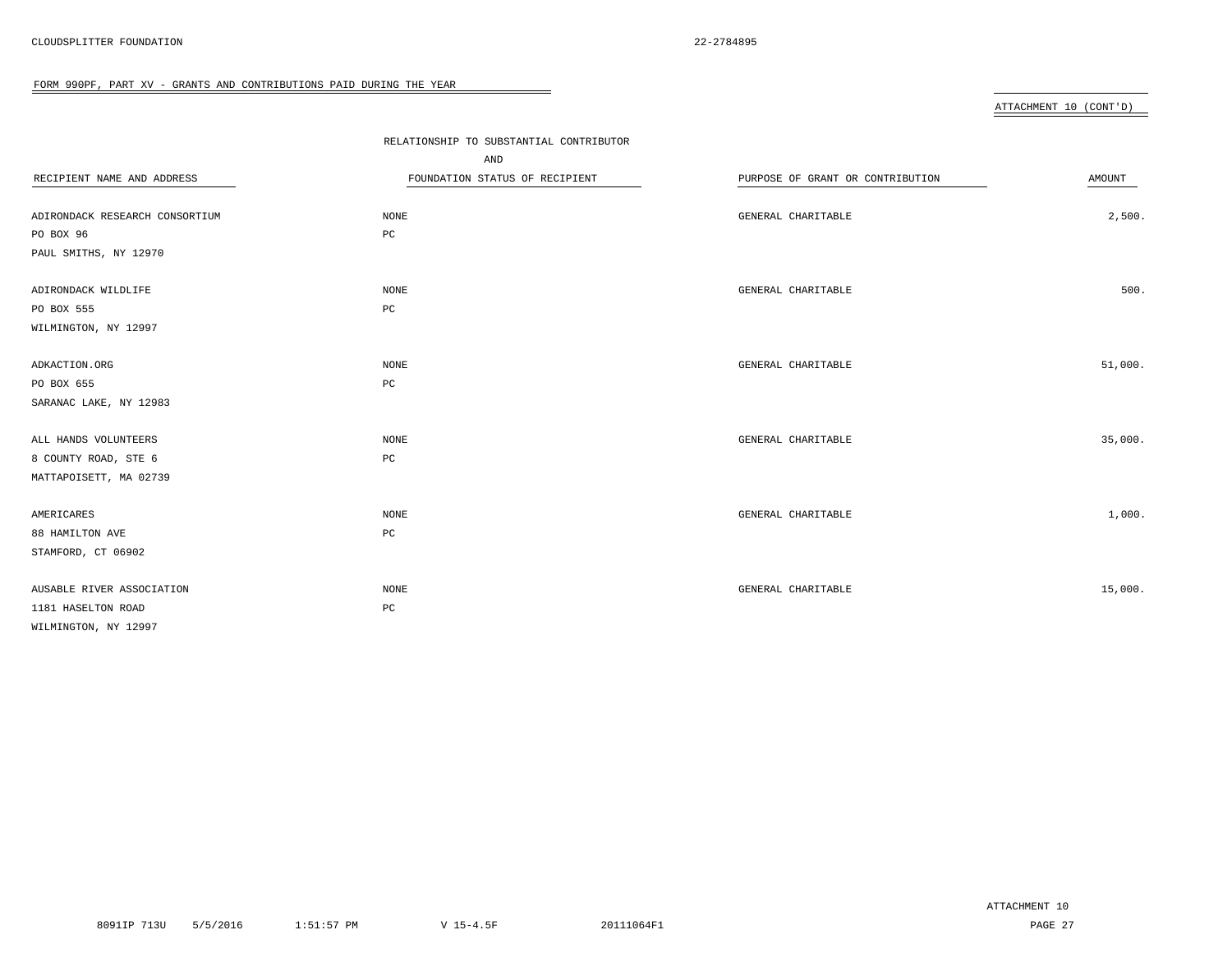#### ATTACHMENT 10 (CONT'D)

|                                         | RELATIONSHIP TO SUBSTANTIAL CONTRIBUTOR |                                  |         |
|-----------------------------------------|-----------------------------------------|----------------------------------|---------|
|                                         | AND                                     |                                  |         |
| RECIPIENT NAME AND ADDRESS              | FOUNDATION STATUS OF RECIPIENT          | PURPOSE OF GRANT OR CONTRIBUTION | AMOUNT  |
|                                         |                                         |                                  |         |
| BEYOND THE BLAZE                        | NONE                                    | GENERAL CHARITABLE               | 6,000.  |
| 64 AMHEREST AVE                         | PC                                      |                                  |         |
| TICONDEROGA, NY 12883                   |                                         |                                  |         |
| BILL OF RIGHTS DEFENSE COMMITTEE        | NONE                                    | GENERAL CHARITABLE               | 1,000.  |
| 8 BRIDGE ST                             | PC                                      |                                  |         |
| NORTHAMPTON, MA 01060                   |                                         |                                  |         |
| BLUSEED STUDIOS                         | NONE                                    | GENERAL CHARITABLE               | 6,100.  |
| 24 CEDAR STREET                         | $_{\rm PC}$                             |                                  |         |
| SARANAC LAKE, NY 12983                  |                                         |                                  |         |
| BRI ADIRONDACK CENTER FOR LOON RESEARCH | NONE                                    | GENERAL CHARITABLE               | 30,500. |
| 276 CANCO ROAD                          | PC                                      |                                  |         |
| PORTLAND, ME 04103                      |                                         |                                  |         |
| CENTER FOR CONSTITUTIONAL RIGHTS        | NONE                                    | GENERAL CHARITABLE               | 500.    |
| 666 BROADWAY                            | $_{\rm PC}$                             |                                  |         |
| NEW YORK, NY 10012                      |                                         |                                  |         |
| CENTRAL PARK CONSERVANCY                | NONE                                    | GENERAL CHARITABLE               | 250.    |
| 14 E 60TH ST                            | $_{\rm PC}$                             |                                  |         |
| NEW YORK, NY 10012                      |                                         |                                  |         |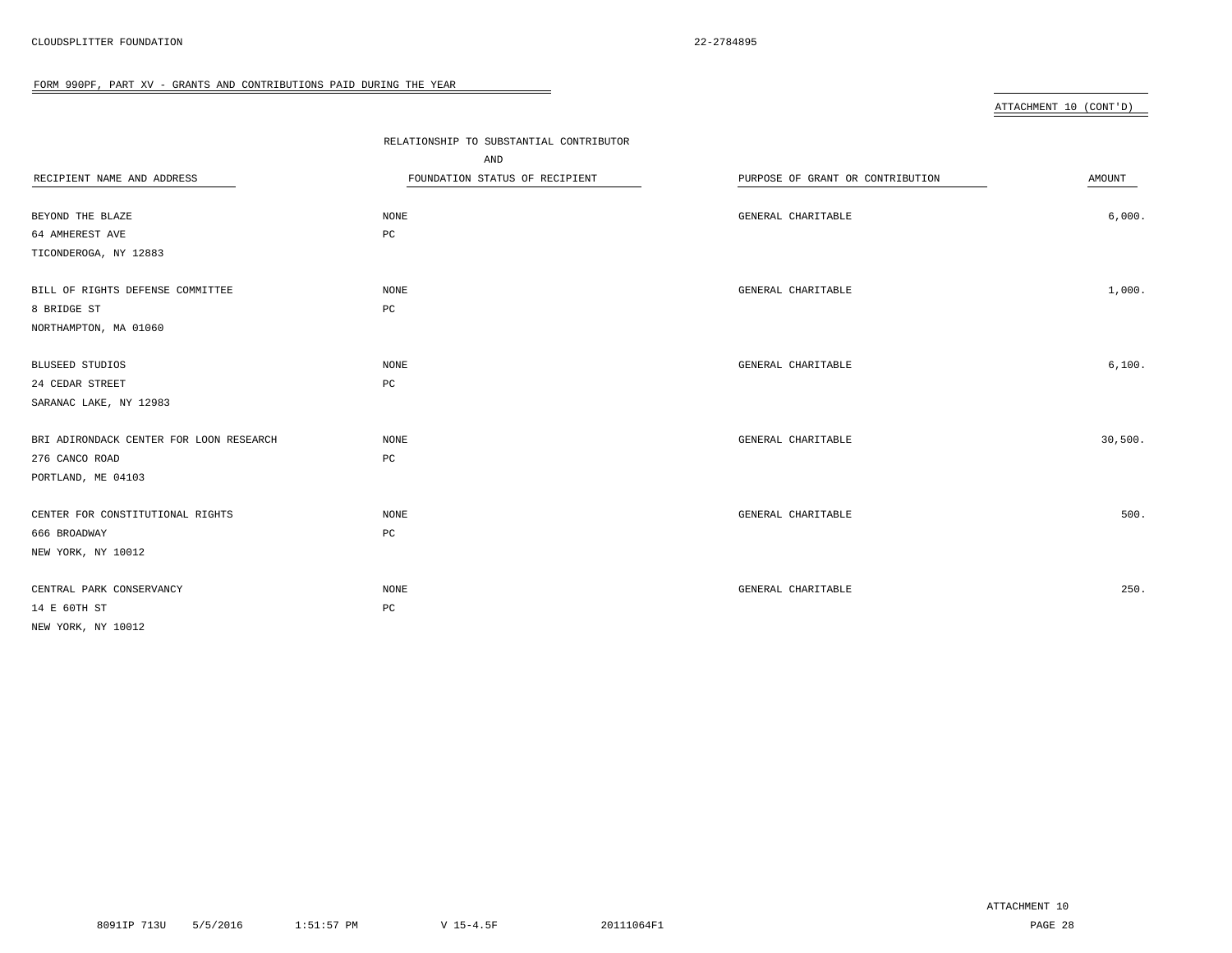#### ATTACHMENT 10 (CONT'D)

|                                     | RELATIONSHIP TO SUBSTANTIAL CONTRIBUTOR |                                  |         |
|-------------------------------------|-----------------------------------------|----------------------------------|---------|
|                                     | AND                                     |                                  |         |
| RECIPIENT NAME AND ADDRESS          | FOUNDATION STATUS OF RECIPIENT          | PURPOSE OF GRANT OR CONTRIBUTION | AMOUNT  |
|                                     |                                         |                                  |         |
| CHARLES BABBAGE INSTITUTE           | NONE                                    | GENERAL CHARITABLE               | 600.    |
| 200 OAK ST, SE STE 500              | PC                                      |                                  |         |
| MINNEAPOLIS, MN 55455               |                                         |                                  |         |
| COLBY FOUNDATION                    | NONE                                    | GENERAL CHARITABLE               | 10,000. |
| PO BOX 934                          | PC                                      |                                  |         |
| SARANAC LAKE, NY 12983              |                                         |                                  |         |
| CREATIVE HEALING CONNECTIONS        | NONE                                    | GENERAL CHARITABLE               | 2,000.  |
| PO BOX 69                           | PC                                      |                                  |         |
| BAKERS MILLS, NY 12811              |                                         |                                  |         |
| DOCTORS WITHOUT BORDERS             | NONE                                    | GENERAL CHARITABLE               | 500.    |
| 333 7TH AVE                         | $_{\rm PC}$                             |                                  |         |
|                                     |                                         |                                  |         |
| NEW YORK, NY 10001                  |                                         |                                  |         |
| ENVIRONMENTAL ADVOCATES OF NEW YORK | NONE                                    | GENERAL CHARITABLE               | 1,000.  |
| 353 HAMILTON ST                     | $_{\rm PC}$                             |                                  |         |
| ALBANY, NY 12210                    |                                         |                                  |         |
| FAMILIES FIRST IN ESSEX COUNTY      | NONE                                    | GENERAL CHARITABLE               | 500.    |
| 196 WATER ST                        | PC                                      |                                  |         |
| ELIZABETHTOWN, NY 12932             |                                         |                                  |         |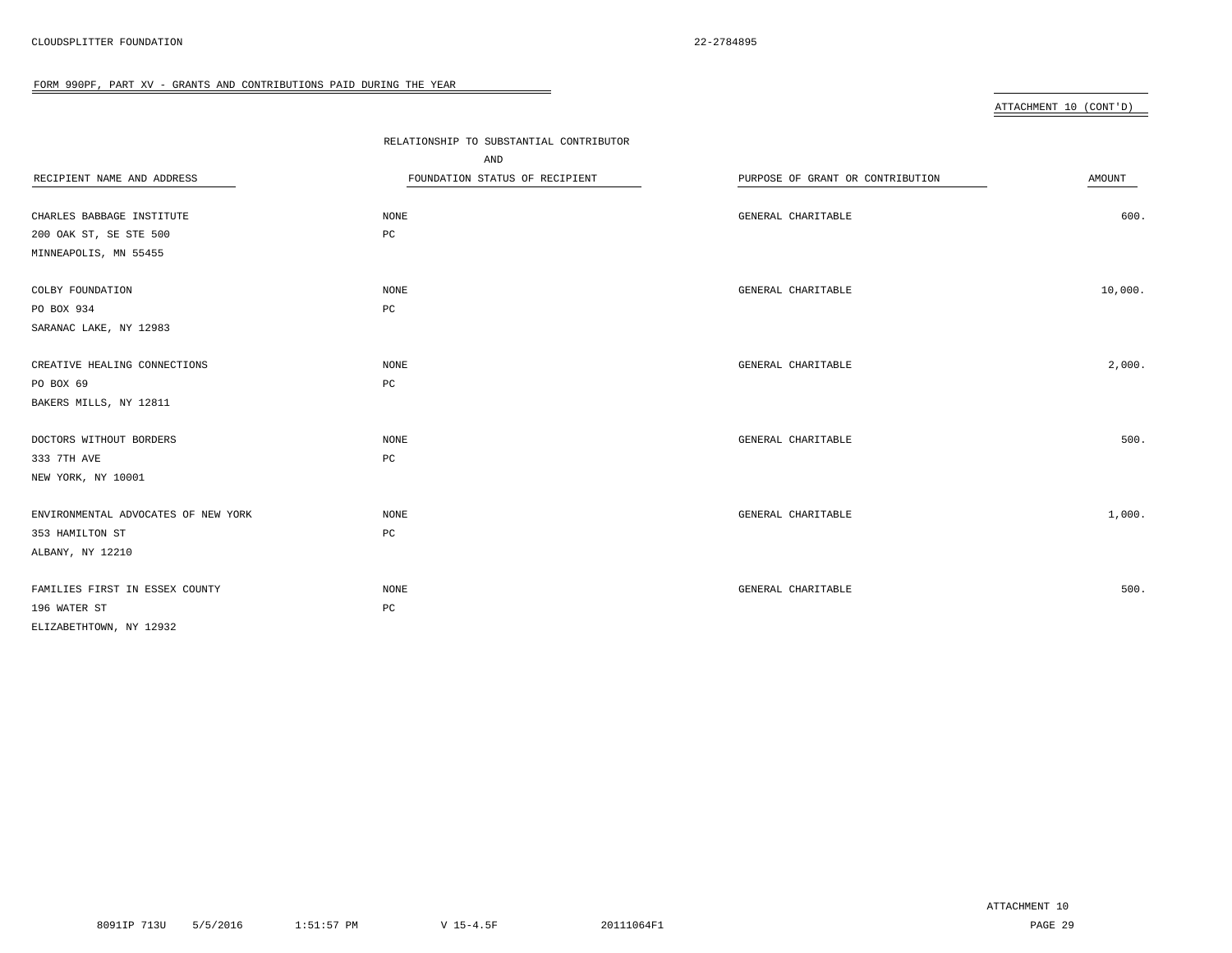#### ATTACHMENT 10 (CONT'D)

|                                 | RELATIONSHIP TO SUBSTANTIAL CONTRIBUTOR |                                  |               |
|---------------------------------|-----------------------------------------|----------------------------------|---------------|
|                                 | AND                                     |                                  |               |
| RECIPIENT NAME AND ADDRESS      | FOUNDATION STATUS OF RECIPIENT          | PURPOSE OF GRANT OR CONTRIBUTION | <b>AMOUNT</b> |
|                                 |                                         |                                  |               |
| FORT TICONDEROGA ASSOCIATION    | NONE                                    | GENERAL CHARITABLE               | 1,000.        |
| PO BOX 390                      | PC                                      |                                  |               |
| TICONDEROGA, NY 12883           |                                         |                                  |               |
| GREAT CAMP SAGAMORE             | NONE                                    | GENERAL CHARITABLE               | 500.          |
| PO BOX 40                       | PC                                      |                                  |               |
| RAQUETTE LAKE, NY 13436         |                                         |                                  |               |
| HUDSON HEADWATERS FOUNDATION    | NONE                                    | GENERAL CHARITABLE               | 500.          |
| 9 CAREY ROAD                    | PC                                      |                                  |               |
| QUEENSBURY, NY 12804            |                                         |                                  |               |
| LAKE PLACID CENTER FOR THE ARTS | NONE                                    | GENERAL CHARITABLE               | 500.          |
| 17 ALGONQUIN DRIVE              | PC                                      |                                  |               |
| LAKE PLACID, NY 12946           |                                         |                                  |               |
| LAKE PLACID SINFONIETTA         | NONE                                    | GENERAL CHARITABLE               | 10,000.       |
| 17 ALGONQUIN DRIVE              | PC                                      |                                  |               |
| LAKE PLACID, NY 12946           |                                         |                                  |               |
| LAKE PLACID SKI CLUB            | NONE                                    | GENERAL CHARITABLE               | 2,000.        |
| PO BOX 691                      | PC                                      |                                  |               |
| LAKE PLACID, NY 12946           |                                         |                                  |               |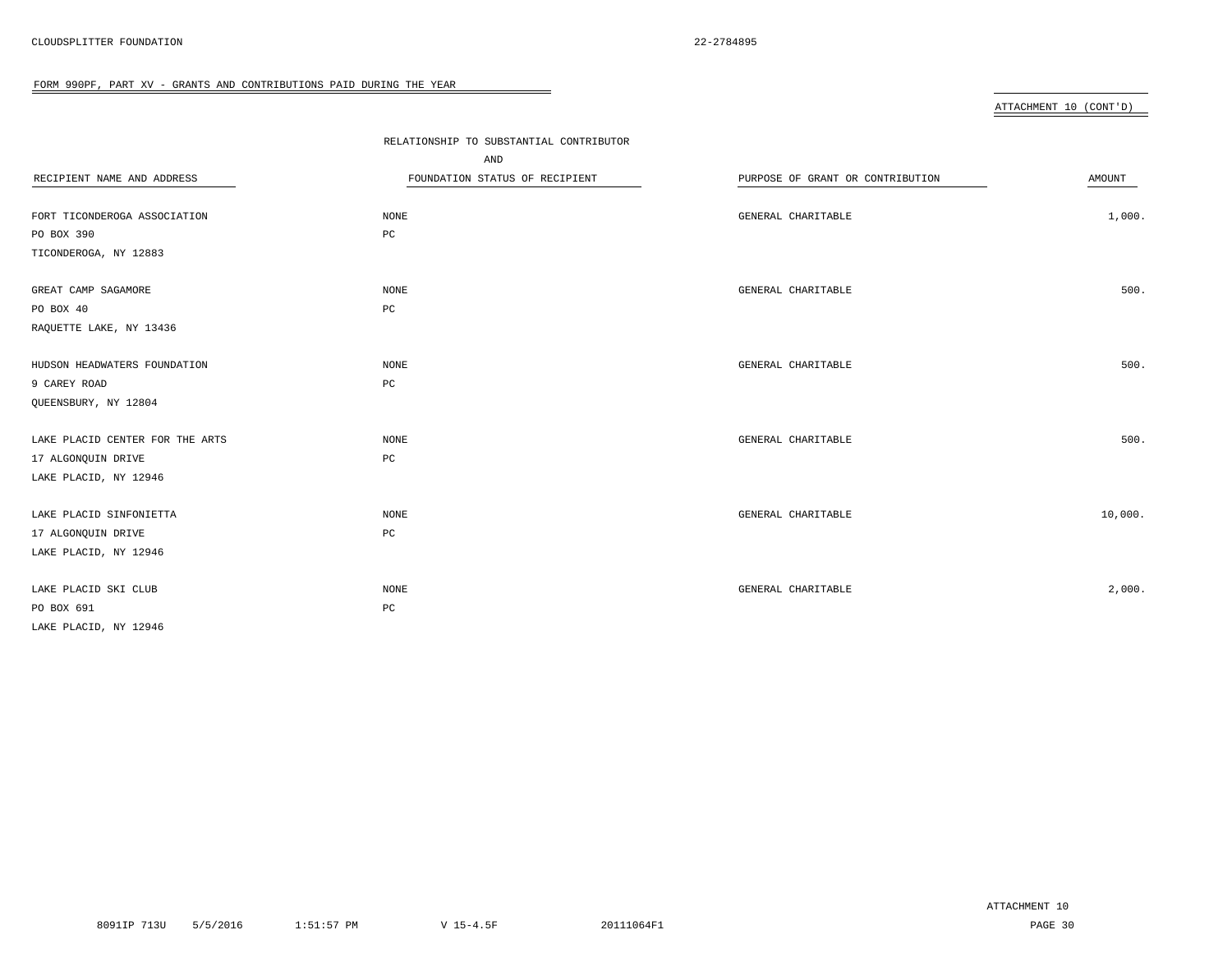#### ATTACHMENT 10 (CONT'D)

|                                                | RELATIONSHIP TO SUBSTANTIAL CONTRIBUTOR |                                  |          |
|------------------------------------------------|-----------------------------------------|----------------------------------|----------|
|                                                | AND                                     |                                  |          |
| RECIPIENT NAME AND ADDRESS                     | FOUNDATION STATUS OF RECIPIENT          | PURPOSE OF GRANT OR CONTRIBUTION | AMOUNT   |
|                                                |                                         |                                  |          |
| LITERACY VOLUNTEERS OF ESSEX/FRANKLIN COUNTIES | NONE                                    | GENERAL CHARITABLE               | 3,000.   |
| 132 RIVER ST                                   | $_{\rm PC}$                             |                                  |          |
| SARANAC LAKE, NY 12983                         |                                         |                                  |          |
| MERCY CARE OF THE ADIRONDACKS                  | NONE                                    | GENERAL CHARITABLE               | 15,000.  |
| 185 OLD MILITARY ROAD                          | PC                                      |                                  |          |
| LAKE PLACID, NY 12946                          |                                         |                                  |          |
| NATIONAL PARKS FOUNDATION                      | NONE                                    | GENERAL CHARITABLE               | 2,000.   |
| 1201 EYE ST NW                                 | $_{\rm PC}$                             |                                  |          |
| WASHINGTON, DC 20005                           |                                         |                                  |          |
| NORTH COUNTRY LIFE FLIGHT                      | NONE                                    | GENERAL CHARITABLE               | 500.     |
| 49 HELMS MUELLER ROAD                          | PC                                      |                                  |          |
| SARANAC LAKE, NY 12983                         |                                         |                                  |          |
| NORTHERN FOREST ATLAS FOUNDATION               | NONE                                    | GENERAL CHARITABLE               | 100,000. |
| PO BOX 288                                     | PC                                      |                                  |          |
| LAKE PLACID, NY 12946                          |                                         |                                  |          |
| NORTHERN FOREST CENTER                         | NONE                                    | GENERAL CHARITABLE               | 1,000.   |
| PO BOX 210                                     | PC                                      |                                  |          |
| CONCORD, NH 03302                              |                                         |                                  |          |

 $\overline{\phantom{a}}$ 

ATTACHMENT 10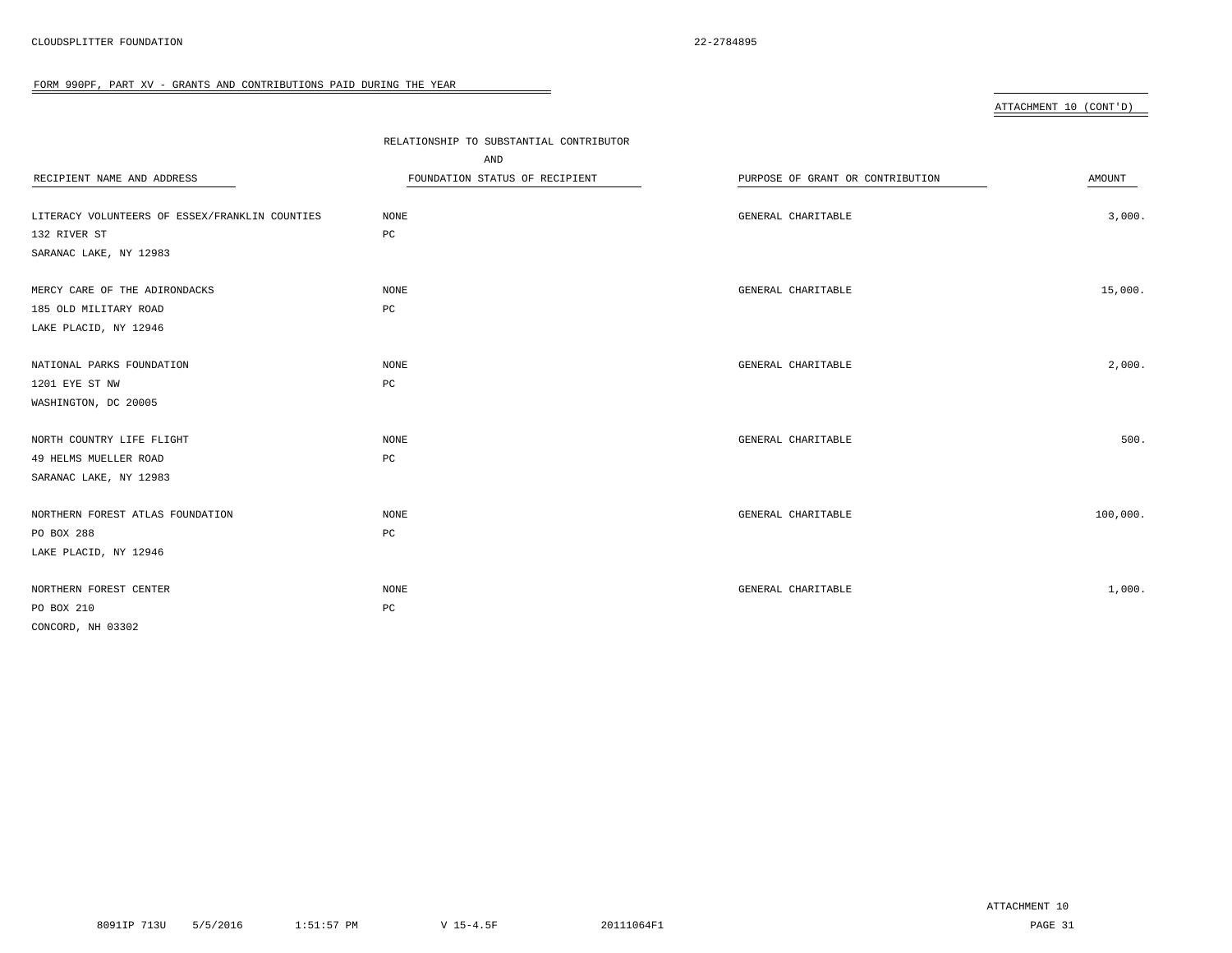#### ATTACHMENT 10 (CONT'D)

|                                   | RELATIONSHIP TO SUBSTANTIAL CONTRIBUTOR |                                  |         |
|-----------------------------------|-----------------------------------------|----------------------------------|---------|
|                                   | AND                                     |                                  |         |
| RECIPIENT NAME AND ADDRESS        | FOUNDATION STATUS OF RECIPIENT          | PURPOSE OF GRANT OR CONTRIBUTION | AMOUNT  |
|                                   |                                         |                                  |         |
| PARKS & TRAILS NY                 | NONE                                    | GENERAL CHARITABLE               | 5,000.  |
| 29 ELK ST                         | $_{\rm PC}$                             |                                  |         |
| ALBANY, NY 12207                  |                                         |                                  |         |
| PAUL SMITHS COLLEGE               | NONE                                    | GENERAL CHARITABLE               | 12,000. |
| PO BOX 265                        | $_{\rm PC}$                             |                                  |         |
| PAUL SMITHS, NY 12970             |                                         |                                  |         |
| PENDRAGON THEATRE                 | NONE                                    | GENERAL CHARITABLE               | 20,500. |
| 15 BRANDY BROOK AVENUE            | PC                                      |                                  |         |
| SARANAC LAKE, NY 12983            |                                         |                                  |         |
| PREP FOR PREP                     | NONE                                    | GENERAL CHARITABLE               | 1,000.  |
| 328 WEST 71ST ST                  | PC                                      |                                  |         |
| NEW YORK, NY 10023                |                                         |                                  |         |
| RAIL TO TRAILS CONSERVANCY        | NONE                                    | GENERAL CHARITABLE               | 1,000.  |
| 2121 WARD COURT                   | PC                                      |                                  |         |
| WASHINGTON, DC 20037              |                                         |                                  |         |
| REGIONAL FOOD BANK OF NE NEW YORK | NONE                                    | GENERAL CHARITABLE               | 5,000.  |
| 965 ALBANY SHAKER RD              | PC                                      |                                  |         |
| LATHAM, NY 12110                  |                                         |                                  |         |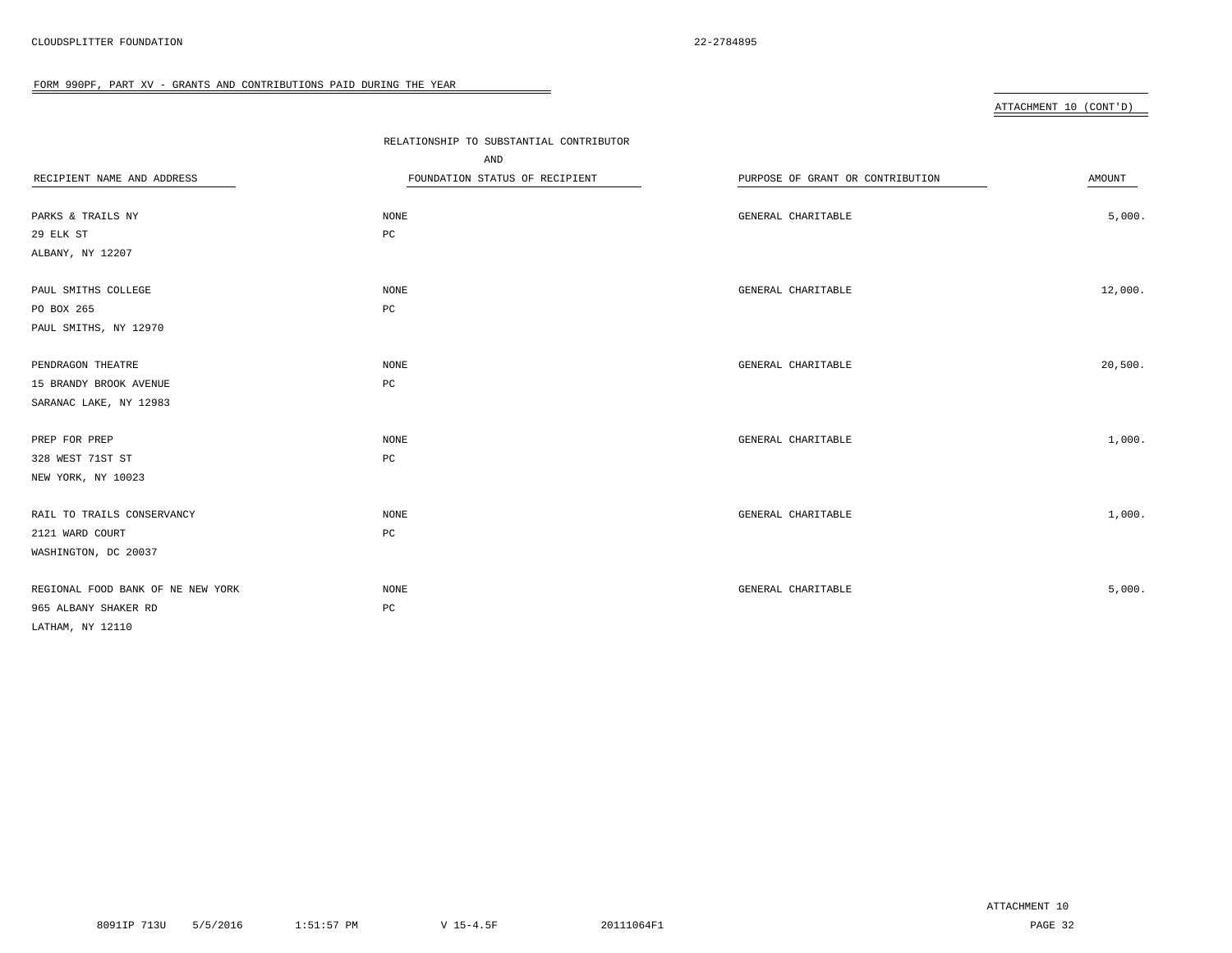#### ATTACHMENT 10 (CONT'D)

|                                                    | RELATIONSHIP TO SUBSTANTIAL CONTRIBUTOR |                                  |               |
|----------------------------------------------------|-----------------------------------------|----------------------------------|---------------|
|                                                    | AND                                     |                                  |               |
| RECIPIENT NAME AND ADDRESS                         | FOUNDATION STATUS OF RECIPIENT          | PURPOSE OF GRANT OR CONTRIBUTION | <b>AMOUNT</b> |
|                                                    |                                         |                                  |               |
| SANTA CRUZ CHILDRENS MUSEUM OF DISCOVERY           | NONE                                    | GENERAL CHARITABLE               | 25,000.       |
| 1855 41ST AVE                                      | PC                                      |                                  |               |
| CAPITOLA, CA 95010                                 |                                         |                                  |               |
| SARANAC LAKE AREA YOUTH PROGRAM                    | NONE                                    | GENERAL CHARITABLE               | 500.          |
| 79 CANARAS AVENUE                                  | PC                                      |                                  |               |
| SARANAC LAKE, NY 12983                             |                                         |                                  |               |
| SARANAC LAKE FREE LIBRARY                          | NONE                                    | GENERAL CHARITABLE               | 1,000.        |
| 109 MAIN ST                                        | $_{\rm PC}$                             |                                  |               |
| SARANAC LAKE, NY 12983                             |                                         |                                  |               |
| SARANAC LAKE FREE LIBRARY F/B/O KOLLECKER FILM COL | NONE                                    | GENERAL CHARITABLE               | 5,000.        |
| PO BOX 1130                                        | $_{\rm PC}$                             |                                  |               |
| SARANAC LAKE, NY 12983                             |                                         |                                  |               |
| SARANAC LAKE SKATEPARK                             | NONE                                    | GENERAL CHARITABLE               | 7,500.        |
| PO BOX 995                                         | PC                                      |                                  |               |
| SARANAC LAKE, NY 12983                             |                                         |                                  |               |
| SARANAC LAKE VILLAGE IMPROVEMENT SOCIETY           | NONE                                    | GENERAL CHARITABLE               | 500.          |
| PO BOX 702                                         | $_{\rm PC}$                             |                                  |               |
| SARANAC LAKE, NY 12983                             |                                         |                                  |               |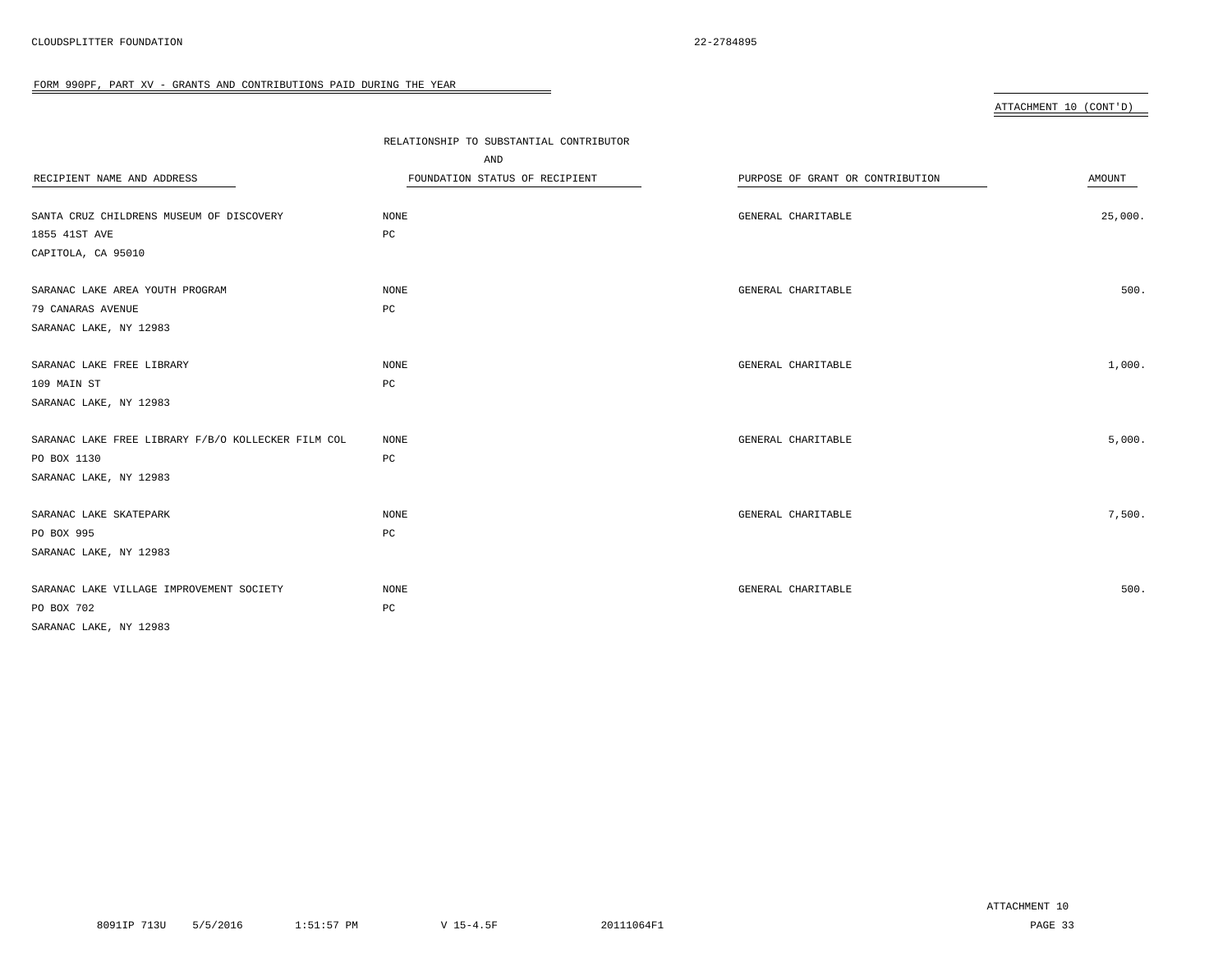#### ATTACHMENT 10 (CONT'D)

|                                     | RELATIONSHIP TO SUBSTANTIAL CONTRIBUTOR |                                  |         |
|-------------------------------------|-----------------------------------------|----------------------------------|---------|
|                                     | AND                                     |                                  |         |
| RECIPIENT NAME AND ADDRESS          | FOUNDATION STATUS OF RECIPIENT          | PURPOSE OF GRANT OR CONTRIBUTION | AMOUNT  |
|                                     |                                         |                                  |         |
| SARANAC LAKE VOLUNTEER FIRE DEPT    | NONE                                    | GENERAL CHARITABLE               | 200.    |
| 100 BROADWAY                        | $_{\rm PC}$                             |                                  |         |
| SARANAC LAKE, NY 12983              |                                         |                                  |         |
| SARANAC LAKE VOLUNTEER RESCUE SQUAD | NONE                                    | GENERAL CHARITABLE               | 200.    |
| 100 BROADWAY                        | $_{\rm PC}$                             |                                  |         |
| SARANAC LAKE, NY 12983              |                                         |                                  |         |
| SMALL GRANTS FOR SMALL PEOPLE       | NONE                                    | GENERAL CHARITABLE               | 5,000.  |
| PO BOX 288                          | $_{\rm PC}$                             |                                  |         |
| LAKE PLACID, NY 12946               |                                         |                                  |         |
| STRAND CENTER FOR THE ARTS          | NONE                                    | GENERAL CHARITABLE               | 5,000.  |
| 25 BRINKERHOFF STREET               | $_{\rm PC}$                             |                                  |         |
| PLATTSBURGH, NY 12901               |                                         |                                  |         |
| USA NORDIC SKI INC                  | NONE                                    | GENERAL CHARITABLE               | 2,000.  |
| 1 VICTORY LANE                      | $_{\rm PC}$                             |                                  |         |
| PARK CITY, UT 84060                 |                                         |                                  |         |
| WILD CENTER                         | NONE                                    | GENERAL CHARITABLE               | 10,000. |
| 45 MUSEUM DRIVE                     | $_{\rm PC}$                             |                                  |         |
| TUPPER LAKE, NY 12986               |                                         |                                  |         |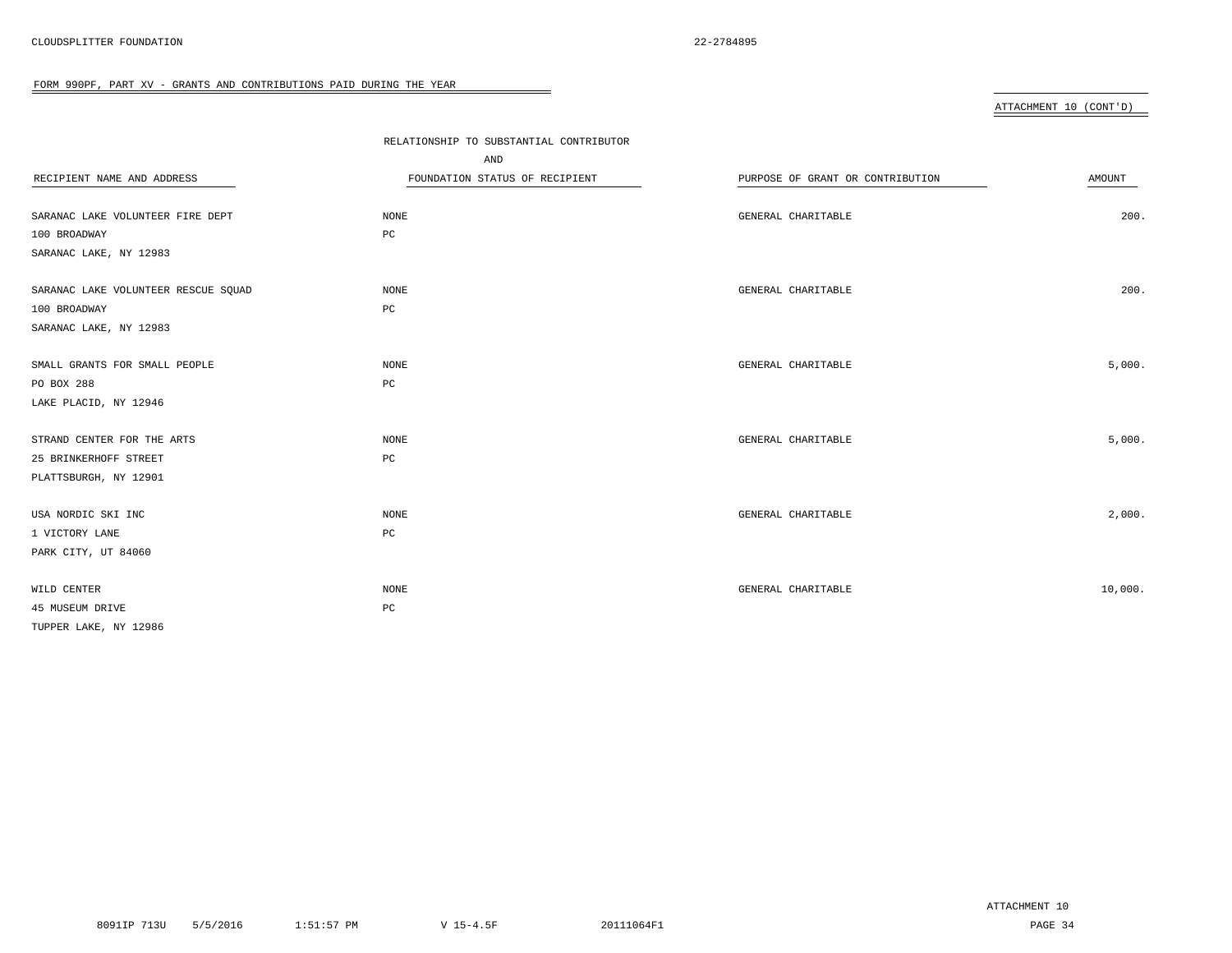#### ATTACHMENT 10 (CONT'D)

|                               | RELATIONSHIP TO SUBSTANTIAL CONTRIBUTOR |                                  |        |
|-------------------------------|-----------------------------------------|----------------------------------|--------|
|                               | AND                                     |                                  |        |
| RECIPIENT NAME AND ADDRESS    | FOUNDATION STATUS OF RECIPIENT          | PURPOSE OF GRANT OR CONTRIBUTION | AMOUNT |
| WILDLIFE CONSERVATION SOCIETY | NONE                                    | GENERAL CHARITABLE               | 3,000. |
| 2300 SOUTHERN BOULEVARD       | PC                                      |                                  |        |
| BRONX, NY 10460               |                                         |                                  |        |

TOTAL CONTRIBUTIONS PAID 857,100.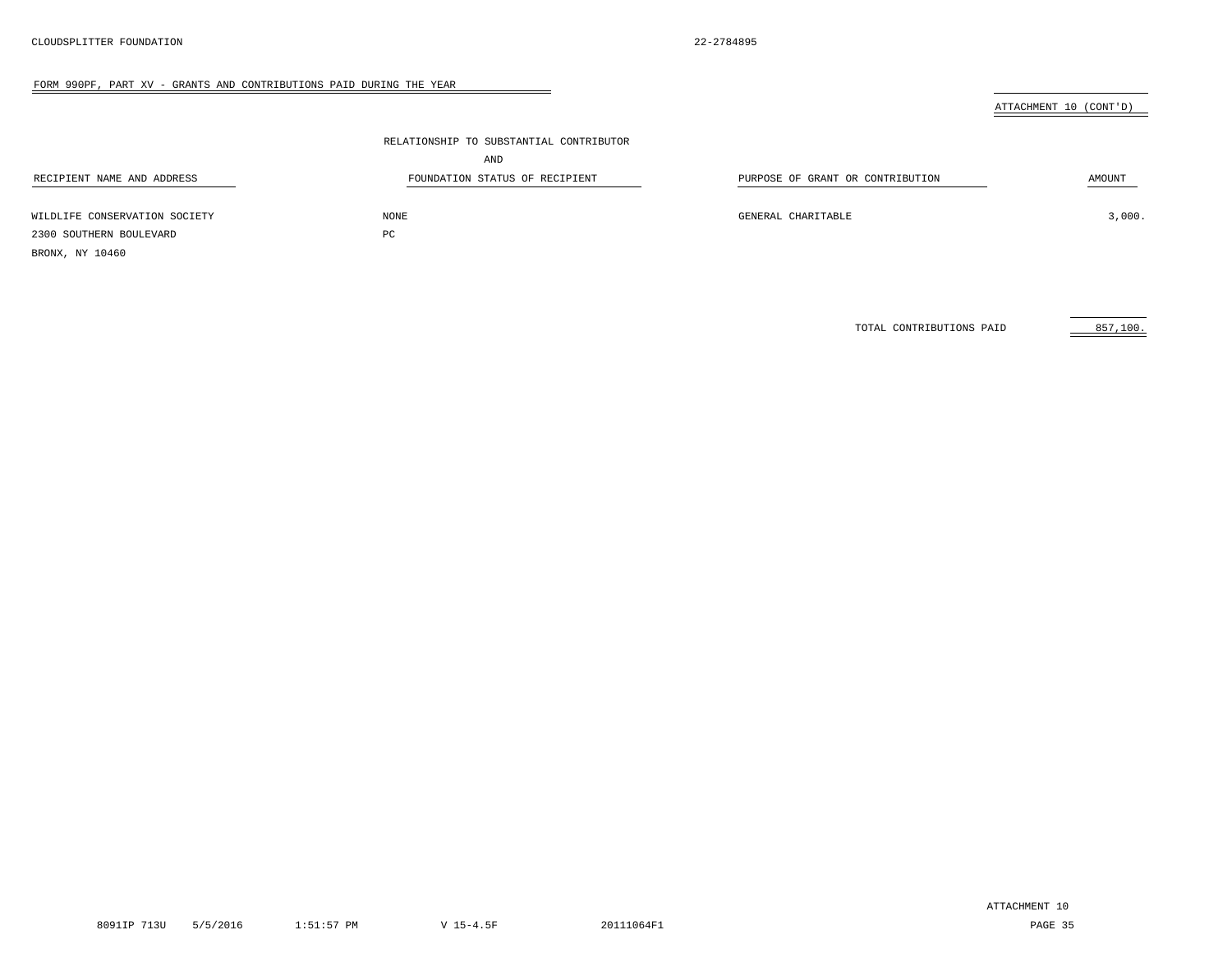#### FORM 990-PF, PART XVI-A - ANALYSIS OF OTHER REVENUE

# ATTACHMENT 11 BUSINESS **EXCLUSION** EXCLUSION RELATED OR EXEMPT DESCRIPTION CODE AMOUNT CODE AMOUNT FUNCTION INCOME ENERGY TRANSFER EQUITY LP  $-20,348$ . ENERGY TRANSFER PARTNERS LP  $-66,638$ . ENTERPRISE PRODUCTS PARTNERS LP 01 5,859.

<span id="page-34-0"></span>

| TOTALS |  | $\sim$ $\sim$<br>$- \times$<br>81,147 |
|--------|--|---------------------------------------|
|        |  |                                       |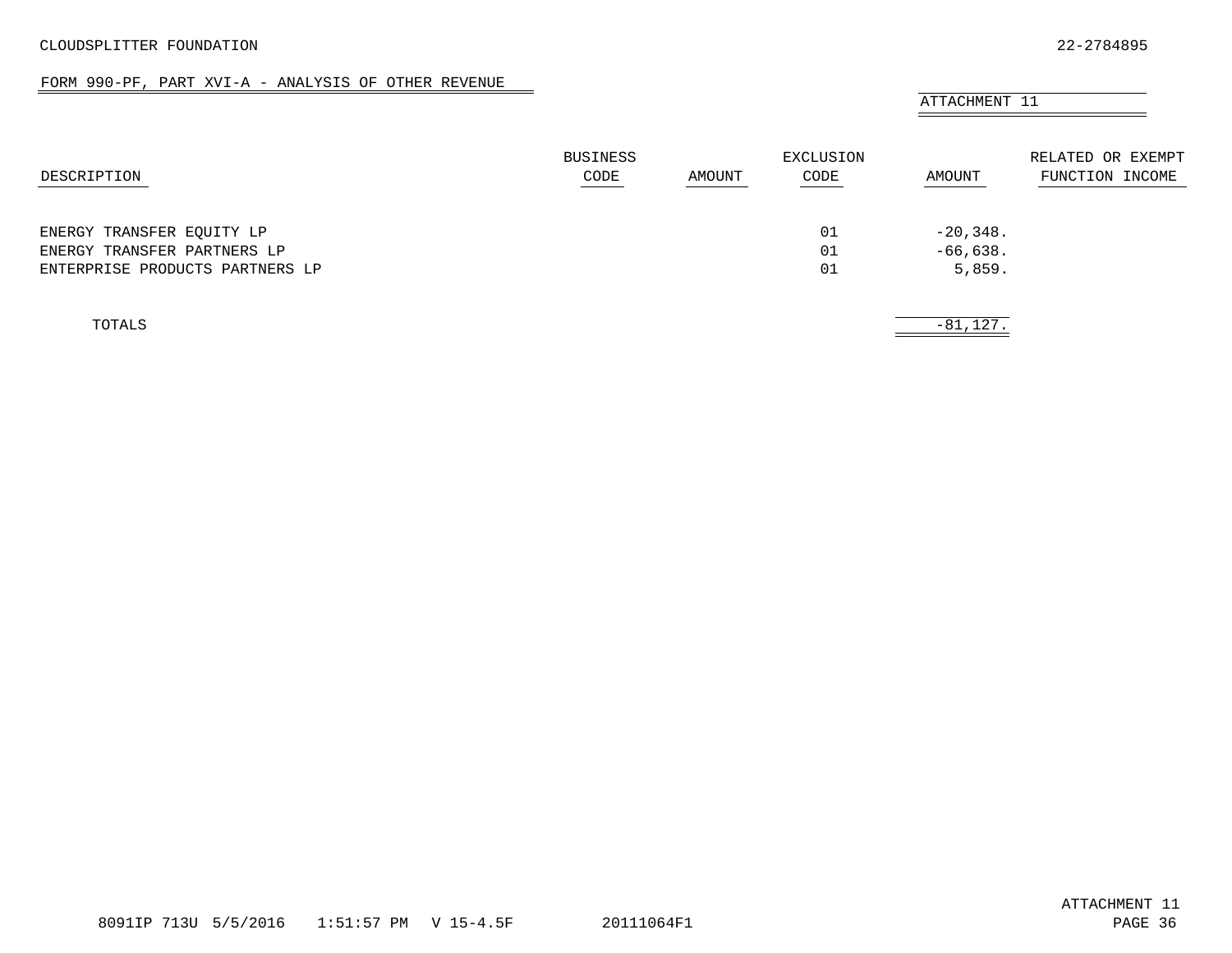# **(Form 1041)**

# **SCHEDULE D** OMB No. 1545-0092 **Capital Gains and Losses**

SCHEDULE D<br>
(Form 1041)<br>
Department of the Treasury<br>
Department of the Treasury<br>
Information about Schedule D and its separate instructions is at www.irs.gov/form1041.

<u>Dependication</u> of the Treasury<br>Internal Revenue Service ▶ Information about Schedule D and its separate instructions is at www.irs.gov/form1041.<br>Name of estate or trust **Employer identification number** 

| ilitelilai Iteveliue Jelvice |  |
|------------------------------|--|
| Name of estate or trust      |  |

CLOUDSPLITTER FOUNDATION 22-2784895

|          | Note: Form 5227 filers need to complete only Parts I and II.                                                                                                                                                                                                                                   |                                  |                                 |                                                                                                 |    |                                                                                                           |
|----------|------------------------------------------------------------------------------------------------------------------------------------------------------------------------------------------------------------------------------------------------------------------------------------------------|----------------------------------|---------------------------------|-------------------------------------------------------------------------------------------------|----|-----------------------------------------------------------------------------------------------------------|
| Part I   | Short-Term Capital Gains and Losses - Assets Held One Year or Less                                                                                                                                                                                                                             |                                  |                                 |                                                                                                 |    |                                                                                                           |
|          | See instructions for how to figure the amounts to enter on<br>the lines below.                                                                                                                                                                                                                 | (d)<br>Proceeds                  | (e)<br>Cost                     | (g)<br>Adjustments<br>to gain or loss from                                                      |    | (h) Gain or (loss)<br>Subtract column (e)<br>from column (d) and                                          |
|          | This form may be easier to complete if you round off cents<br>to whole dollars.                                                                                                                                                                                                                | (sales price)                    | (or other basis)                | Form(s) 8949, Part I,<br>line $2$ , column $(g)$                                                |    | combine the result with<br>column (g)                                                                     |
|          | 1a Totals for all short-term transactions reported on Form<br>1099-B for which basis was reported to the IRS and                                                                                                                                                                               |                                  |                                 |                                                                                                 |    |                                                                                                           |
|          | for which you have no adjustments (see instructions).<br>However, if you choose to report all these transactions<br>on Form 8949, leave this line blank and go to line 1b.                                                                                                                     |                                  |                                 |                                                                                                 |    |                                                                                                           |
|          | 1b Totals for all transactions reported on Form(s) 8949<br>with Box A checked.                                                                                                                                                                                                                 |                                  |                                 |                                                                                                 |    |                                                                                                           |
|          | 2 Totals for all transactions reported on Form(s) 8949<br>with Box B checked                                                                                                                                                                                                                   | 8,180.                           |                                 |                                                                                                 |    | 8,180.                                                                                                    |
| 3        | Totals for all transactions reported on Form(s) 8949<br>with Box C checked.                                                                                                                                                                                                                    | 7.                               | 8.                              |                                                                                                 |    | -1.                                                                                                       |
| 4        | Short-term capital gain or (loss) from Forms 4684, 6252, 6781, and 8824                                                                                                                                                                                                                        |                                  |                                 |                                                                                                 | 4  |                                                                                                           |
| 5<br>6   | Net short-term gain or (loss) from partnerships, S corporations, and other estates or trusts<br>Short-term capital loss carryover. Enter the amount, if any, from line 9 of the 2014 Capital Loss                                                                                              |                                  |                                 |                                                                                                 | 5  |                                                                                                           |
|          |                                                                                                                                                                                                                                                                                                |                                  |                                 |                                                                                                 | 6  |                                                                                                           |
| 7        | Net short-term capital gain or (loss). Combine lines 1a through 6 in column (h). Enter here and on                                                                                                                                                                                             |                                  |                                 |                                                                                                 | 7  | 8,179.                                                                                                    |
|          | Long-Term Capital Gains and Losses - Assets Held More Than One Year<br>Part II                                                                                                                                                                                                                 |                                  |                                 |                                                                                                 |    |                                                                                                           |
|          | See instructions for how to figure the amounts to enter on<br>the lines below.<br>This form may be easier to complete if you round off cents                                                                                                                                                   | (d)<br>Proceeds<br>(sales price) | (e)<br>Cost<br>(or other basis) | (g)<br>Adjustments<br>to gain or loss from<br>Form(s) 8949, Part II,<br>line $2$ , column $(g)$ |    | (h) Gain or (loss)<br>Subtract column (e)<br>from column (d) and<br>combine the result with<br>column (g) |
|          | to whole dollars.                                                                                                                                                                                                                                                                              |                                  |                                 |                                                                                                 |    |                                                                                                           |
|          | 8a Totals for all long-term transactions reported on Form<br>1099-B for which basis was reported to the IRS and<br>for which you have no adjustments (see instructions).<br>However, if you choose to report all these transactions<br>on Form 8949, leave this line blank and go to line 8b - |                                  |                                 |                                                                                                 |    |                                                                                                           |
|          | 8b Totals for all transactions reported on Form(s) 8949<br>with Box D checked                                                                                                                                                                                                                  |                                  |                                 |                                                                                                 |    |                                                                                                           |
| 9        | Totals for all transactions reported on Form(s) 8949                                                                                                                                                                                                                                           |                                  |                                 |                                                                                                 |    |                                                                                                           |
|          | 10 Totals for all transactions reported on Form(s) 8949<br>with Box F checked                                                                                                                                                                                                                  | 2,412.                           |                                 |                                                                                                 |    | 2,412.                                                                                                    |
| 11       | Long-term capital gain or (loss) from Forms 2439, 4684, 6252, 6781, and 8824                                                                                                                                                                                                                   |                                  |                                 |                                                                                                 | 11 |                                                                                                           |
| 12       | Net long-term gain or (loss) from partnerships, S corporations, and other estates or trusts.                                                                                                                                                                                                   |                                  |                                 |                                                                                                 | 12 |                                                                                                           |
| 13       |                                                                                                                                                                                                                                                                                                |                                  |                                 |                                                                                                 | 13 | 2,569.                                                                                                    |
| 14<br>15 | Long-term capital loss carryover. Enter the amount, if any, from line 14 of the 2014 Capital Loss                                                                                                                                                                                              |                                  |                                 |                                                                                                 | 14 |                                                                                                           |
| 16       | Net long-term capital gain or (loss). Combine lines 8a through 15 in column (h). Enter here and on                                                                                                                                                                                             |                                  |                                 |                                                                                                 | 15 |                                                                                                           |
|          | For Paperwork Reduction Act Notice, see the Instructions for Form 1041.                                                                                                                                                                                                                        |                                  |                                 |                                                                                                 | 16 | 4,981.<br><b>Schedule D (Form 1041) 2015</b>                                                              |
|          | JSA<br>5F1210 1.000                                                                                                                                                                                                                                                                            |                                  |                                 |                                                                                                 |    |                                                                                                           |
|          | 8091IP 713U 5/5/2016<br>$1:51:57$ PM                                                                                                                                                                                                                                                           | V 15-4.5F                        | 20111064F1                      |                                                                                                 |    | PAGE 37                                                                                                   |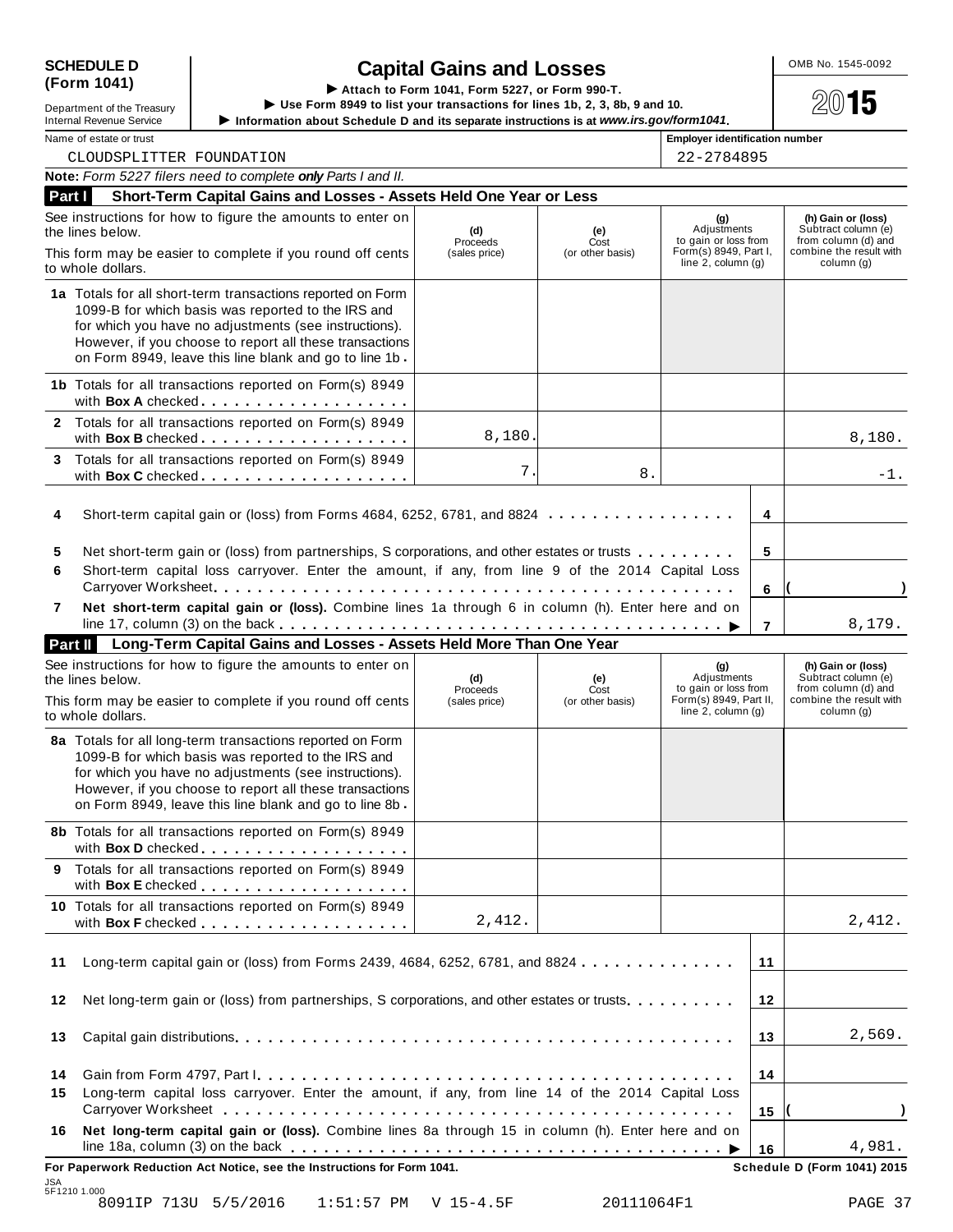|    | Schedule D (Form 1041) 2015                                                                                                                                                                                                                                                                                                                                                             |                 |                     |              |    | Page 2      |
|----|-----------------------------------------------------------------------------------------------------------------------------------------------------------------------------------------------------------------------------------------------------------------------------------------------------------------------------------------------------------------------------------------|-----------------|---------------------|--------------|----|-------------|
|    | <b>Summary of Parts I and II</b><br>Part III                                                                                                                                                                                                                                                                                                                                            |                 | (1) Beneficiaries'  | (2) Estate's |    | $(3)$ Total |
|    | Caution: Read the instructions before completing this part.                                                                                                                                                                                                                                                                                                                             |                 | (see instr.)        | or trust's   |    |             |
| 17 |                                                                                                                                                                                                                                                                                                                                                                                         | 17              |                     |              |    | 8,179.      |
| 18 | Net long-term gain or (loss):                                                                                                                                                                                                                                                                                                                                                           |                 |                     |              |    |             |
|    |                                                                                                                                                                                                                                                                                                                                                                                         | 18a             |                     |              |    | 4,981.      |
|    | <b>b</b> Unrecaptured section 1250 gain (see line 18 of the wrksht.)                                                                                                                                                                                                                                                                                                                    | 18 <sub>b</sub> |                     |              |    |             |
|    |                                                                                                                                                                                                                                                                                                                                                                                         | 18c             |                     |              |    |             |
|    | 19 Total net gain or (loss). Combine lines 17 and 18a                                                                                                                                                                                                                                                                                                                                   | 19              |                     |              |    | 13,160.     |
|    | Note: If line 19, column (3), is a net gain, enter the gain on Form 1041, line 4 (or Form 990-T, Part I, line 4a). If lines 18a and 19, column (2), are net<br>gains, go to Part V, and do not complete Part IV. If line 19, column (3), is a net loss, complete Part IV and the Capital Loss Carryover Worksheet, as<br>necessary.<br><b>Part IV</b><br><b>Capital Loss Limitation</b> |                 |                     |              |    |             |
| 20 | Enter here and enter as a (loss) on Form 1041, line 4 (or Form 990-T, Part I, line 4c, if a trust), the smaller of:                                                                                                                                                                                                                                                                     |                 |                     |              |    |             |
|    | Note: If the loss on line 19, column (3), is more than \$3,000, or if Form 1041, page 1, line 22 (or Form 990-T, line 34), is a loss, complete the Capital                                                                                                                                                                                                                              |                 |                     |              | 20 |             |
|    | Loss Carryover Worksheet in the instructions to figure your capital loss carryover.                                                                                                                                                                                                                                                                                                     |                 |                     |              |    |             |
|    | Tax Computation Using Maximum Capital Gains Rates<br><b>Part V</b>                                                                                                                                                                                                                                                                                                                      |                 |                     |              |    |             |
|    | Form 1041 filers. Complete this part only if both lines 18a and 19 in column (2) are gains, or an amount is entered in Part I or Part II and                                                                                                                                                                                                                                            |                 |                     |              |    |             |
|    | there is an entry on Form 1041, line 2b(2), and Form 1041, line 22, is more than zero.                                                                                                                                                                                                                                                                                                  |                 |                     |              |    |             |
|    | Caution: Skip this part and complete the Schedule D Tax Worksheet in the instructions if:                                                                                                                                                                                                                                                                                               |                 |                     |              |    |             |
|    | • Either line 18b, col. (2) or line 18c, col. (2) is more than zero, or                                                                                                                                                                                                                                                                                                                 |                 |                     |              |    |             |
|    | • Both Form 1041, line 2b(1), and Form 4952, line 4g are more than zero.                                                                                                                                                                                                                                                                                                                |                 |                     |              |    |             |
|    | Form 990-T trusts. Complete this part only if both lines 18a and 19 are gains, or qualified dividends are included in income in Part I of Form<br>990-T, and Form 990-T, line 34, is more than zero. Skip this part and complete the Schedule D Tax Worksheet in the instructions if either                                                                                             |                 |                     |              |    |             |
|    | line 18b, col. (2) or line 18c, col. (2) is more than zero.                                                                                                                                                                                                                                                                                                                             |                 |                     |              |    |             |
|    |                                                                                                                                                                                                                                                                                                                                                                                         |                 |                     |              |    |             |
| 21 | Enter taxable income from Form 1041, line 22 (or Form 990-T, line 34)                                                                                                                                                                                                                                                                                                                   |                 | 21                  |              |    |             |
| 22 | Enter the smaller of line 18a or 19 in column (2)                                                                                                                                                                                                                                                                                                                                       |                 |                     |              |    |             |
|    | 22<br>but not less than zero                                                                                                                                                                                                                                                                                                                                                            |                 |                     |              |    |             |
| 23 | Enter the estate's or trust's qualified dividends                                                                                                                                                                                                                                                                                                                                       |                 |                     |              |    |             |
|    | from Form 1041, line 2b(2) (or enter the qualified                                                                                                                                                                                                                                                                                                                                      |                 |                     |              |    |             |
|    | dividends included in income in Part I of Form 990-T)<br>23                                                                                                                                                                                                                                                                                                                             |                 |                     |              |    |             |
| 24 | 24<br>Add lines 22 and 23                                                                                                                                                                                                                                                                                                                                                               |                 |                     |              |    |             |
| 25 | If the estate or trust is filing Form 4952, enter the                                                                                                                                                                                                                                                                                                                                   |                 |                     |              |    |             |
|    | amount from line 4g; otherwise, enter -0- ▶<br>25                                                                                                                                                                                                                                                                                                                                       |                 |                     |              |    |             |
| 26 | Subtract line 25 from line 24. If zero or less, enter -0-<br><u>.</u>                                                                                                                                                                                                                                                                                                                   |                 | 26                  |              |    |             |
| 27 | Subtract line 26 from line 21. If zero or less, enter -0-<br>de la caractería de la caractería                                                                                                                                                                                                                                                                                          |                 | 27                  |              |    |             |
| 28 | Enter the smaller of the amount on line 21 or \$2,500                                                                                                                                                                                                                                                                                                                                   |                 | 28                  |              |    |             |
| 29 | Enter the smaller of the amount on line 27 or line 28                                                                                                                                                                                                                                                                                                                                   |                 | 29                  |              |    |             |
| 30 | Subtract line 29 from line 28. If zero or less, enter -0-. This amount is taxed at 0%.                                                                                                                                                                                                                                                                                                  |                 | .                   |              | 30 |             |
| 31 | Enter the smaller of line 21 or line 26                                                                                                                                                                                                                                                                                                                                                 |                 | 31                  |              |    |             |
| 32 |                                                                                                                                                                                                                                                                                                                                                                                         |                 | 32                  |              |    |             |
| 33 |                                                                                                                                                                                                                                                                                                                                                                                         |                 | 33                  |              |    |             |
| 34 |                                                                                                                                                                                                                                                                                                                                                                                         |                 | 34                  |              |    |             |
| 35 |                                                                                                                                                                                                                                                                                                                                                                                         |                 | 35                  |              |    |             |
| 36 |                                                                                                                                                                                                                                                                                                                                                                                         |                 | 36                  |              |    |             |
| 37 |                                                                                                                                                                                                                                                                                                                                                                                         |                 | $\alpha$ . $\alpha$ |              | 37 |             |
| 38 |                                                                                                                                                                                                                                                                                                                                                                                         |                 | 38                  |              |    |             |
| 39 |                                                                                                                                                                                                                                                                                                                                                                                         |                 | 39                  |              |    |             |
| 40 |                                                                                                                                                                                                                                                                                                                                                                                         |                 | 40                  |              |    |             |
| 41 |                                                                                                                                                                                                                                                                                                                                                                                         |                 |                     |              | 41 |             |
| 42 | Figure the tax on the amount on line 27. Use the 2015 Tax Rate Schedule for Estates                                                                                                                                                                                                                                                                                                     |                 |                     |              |    |             |
|    | and Trusts (see the Schedule G instructions in the instructions for Form 1041)                                                                                                                                                                                                                                                                                                          |                 | 42                  |              |    |             |
| 43 | Add lines 37, 41, and 42                                                                                                                                                                                                                                                                                                                                                                |                 | 43                  |              |    |             |
| 44 | Figure the tax on the amount on line 21. Use the 2015 Tax Rate Schedule for Estates                                                                                                                                                                                                                                                                                                     |                 |                     |              |    |             |
|    | and Trusts (see the Schedule G instructions in the instructions for Form 1041)                                                                                                                                                                                                                                                                                                          |                 | 44                  |              |    |             |
| 45 | Tax on all taxable income. Enter the smaller of line 43 or line 44 here and on Form 1041, Schedule                                                                                                                                                                                                                                                                                      |                 |                     |              |    |             |
|    |                                                                                                                                                                                                                                                                                                                                                                                         |                 |                     |              | 45 |             |

**Schedule D (Form 1041) 2015**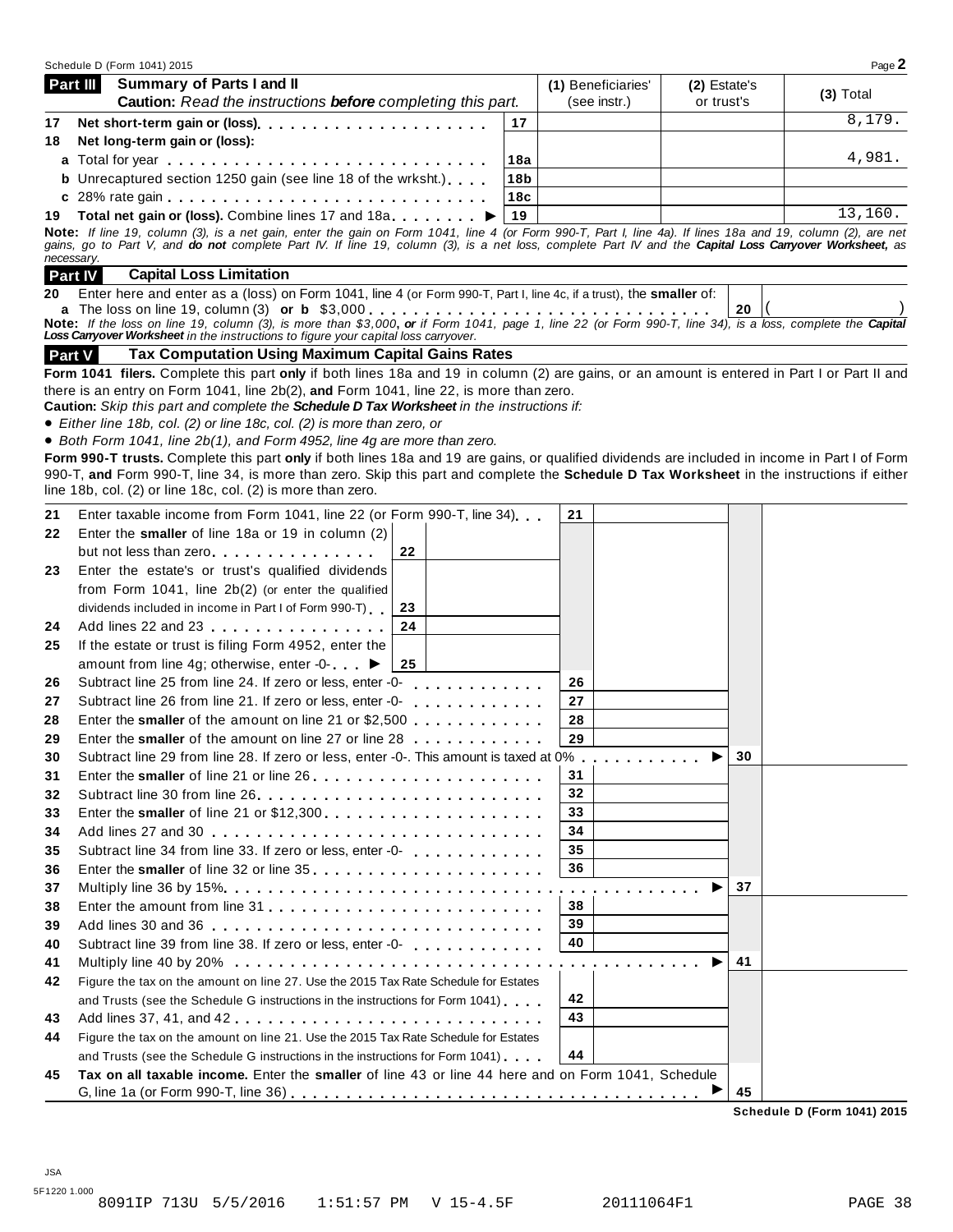### **Sales and Other Dispositions of Capital Assets**  $\frac{\circ}{\cdot}$ Form **8949**

**IF INFORMATION DEPARTMENT OF TREASURY CONTRESS IN THE VIS OF THE WITH YOU TO ALL PROPARTMENT OF THE <b>Department** of the Treasury **internal Revenue Service** in Sequence No. 12A Department of the Treasury **File with your Schedule D to list your transactions for lines 1b, 2, 3, 8b, 9, and 10 of Schedule D.** 

| Name(s                                  | $\cdots$                           |
|-----------------------------------------|------------------------------------|
| ⊢return                                 | r identification number            |
| shown on                                | Social security number or taxpaver |
| FOUNDATION<br>LITTER<br>ำเเ<br>CLOUDSP' | <u>็</u> ⊌ ⊧                       |

Before you check Box A, B, or C below, see whether you received any Form(s) 1099-B or substitute statement(s) from your broker. A substitute statement will have the same information as Form 1099-B. Either will show whether your basis (usually your cost) was reported to the IRS by your *broker and may even tell you which box to check.*

**Short-Term.** Transactions involving capital assets you held 1 year or less are short term. For long-term transactions, see page 2. **Part <sup>I</sup>**

**Note:** You may aggregate all short-term transactions reported on Form(s) 1099-B showing basis was reported to the IRS and for which no adjustments or codes are required. Enter the totals directly on Schedule D, line 1a; you aren't required to report these transactions on Form 8949 (see instructions).

**You** *must* **check Box A, B,** *or* **C below. Check only one box.** If more than one box applies for your short-term transactions, complete a separate Form 8949, page 1, for each applicable box. If you have more short-term transactions than will fit on this page for one or more of the boxes, complete as many forms with the same box checked as you need.

**(A)** Short-term transactions reported on Form(s) 1099-B showing basis was reported to the IRS (see **Note** above)

**(B)** Short-term transactions reported on Form(s) 1099-B showing basis was **not** reported to the IRS X

**(C)** Short-term transactions not reported to you on Form 1099-B

| 1<br>(a)<br>Description of property                                                                                                                                                                                                    | (b)<br>Date acquired | (c)<br>Date sold or            | (d)<br>Proceeds                     | (e)<br>Cost or other basis.<br>See the Note below     |                                     | Adjustment, if any, to gain or loss.<br>If you enter an amount in column (g),<br>enter a code in column (f).<br>See the separate instructions. | (h)<br>Gain or (loss).<br>Subtract column (e)                |
|----------------------------------------------------------------------------------------------------------------------------------------------------------------------------------------------------------------------------------------|----------------------|--------------------------------|-------------------------------------|-------------------------------------------------------|-------------------------------------|------------------------------------------------------------------------------------------------------------------------------------------------|--------------------------------------------------------------|
| (Example: 100 sh. XYZ Co.)                                                                                                                                                                                                             | (Mo., day, yr.)      | disposed of<br>(Mo., day, yr.) | (sales price)<br>(see instructions) | and see Column (e)<br>in the separate<br>instructions | (f)<br>Code(s) from<br>instructions | (g)<br>Amount of<br>adjustment                                                                                                                 | from column (d) and<br>combine the result<br>with column (g) |
| .1 SHS TELEFONICA SA                                                                                                                                                                                                                   |                      | 04/20/2015                     | 8,180.                              |                                                       |                                     |                                                                                                                                                | 8,180.                                                       |
|                                                                                                                                                                                                                                        |                      |                                |                                     |                                                       |                                     |                                                                                                                                                |                                                              |
|                                                                                                                                                                                                                                        |                      |                                |                                     |                                                       |                                     |                                                                                                                                                |                                                              |
|                                                                                                                                                                                                                                        |                      |                                |                                     |                                                       |                                     |                                                                                                                                                |                                                              |
|                                                                                                                                                                                                                                        |                      |                                |                                     |                                                       |                                     |                                                                                                                                                |                                                              |
|                                                                                                                                                                                                                                        |                      |                                |                                     |                                                       |                                     |                                                                                                                                                |                                                              |
|                                                                                                                                                                                                                                        |                      |                                |                                     |                                                       |                                     |                                                                                                                                                |                                                              |
|                                                                                                                                                                                                                                        |                      |                                |                                     |                                                       |                                     |                                                                                                                                                |                                                              |
|                                                                                                                                                                                                                                        |                      |                                |                                     |                                                       |                                     |                                                                                                                                                |                                                              |
|                                                                                                                                                                                                                                        |                      |                                |                                     |                                                       |                                     |                                                                                                                                                |                                                              |
|                                                                                                                                                                                                                                        |                      |                                |                                     |                                                       |                                     |                                                                                                                                                |                                                              |
|                                                                                                                                                                                                                                        |                      |                                |                                     |                                                       |                                     |                                                                                                                                                |                                                              |
|                                                                                                                                                                                                                                        |                      |                                |                                     |                                                       |                                     |                                                                                                                                                |                                                              |
|                                                                                                                                                                                                                                        |                      |                                |                                     |                                                       |                                     |                                                                                                                                                |                                                              |
| 2 Totals. Add the amounts in columns (d), (e), (g), and (h) (subtract<br>negative amounts). Enter each total here and include on your<br>Schedule D, line 1b (if Box A above is checked), line 2 (if Box B                             |                      |                                | 8,180                               |                                                       |                                     |                                                                                                                                                | 8,180.                                                       |
| above is checked), or line 3 (if Box C above is checked) $\blacktriangleright$<br>Note: If you checked Box A above but the basis reported to the IRS was incorrect, enter in column (e) the basis as reported to the IRS, and enter an |                      |                                |                                     |                                                       |                                     |                                                                                                                                                |                                                              |

adjustment in column (g) to correct the basis. See *Column (g)* in the separate instructions for how to figure the amount of the adjustment.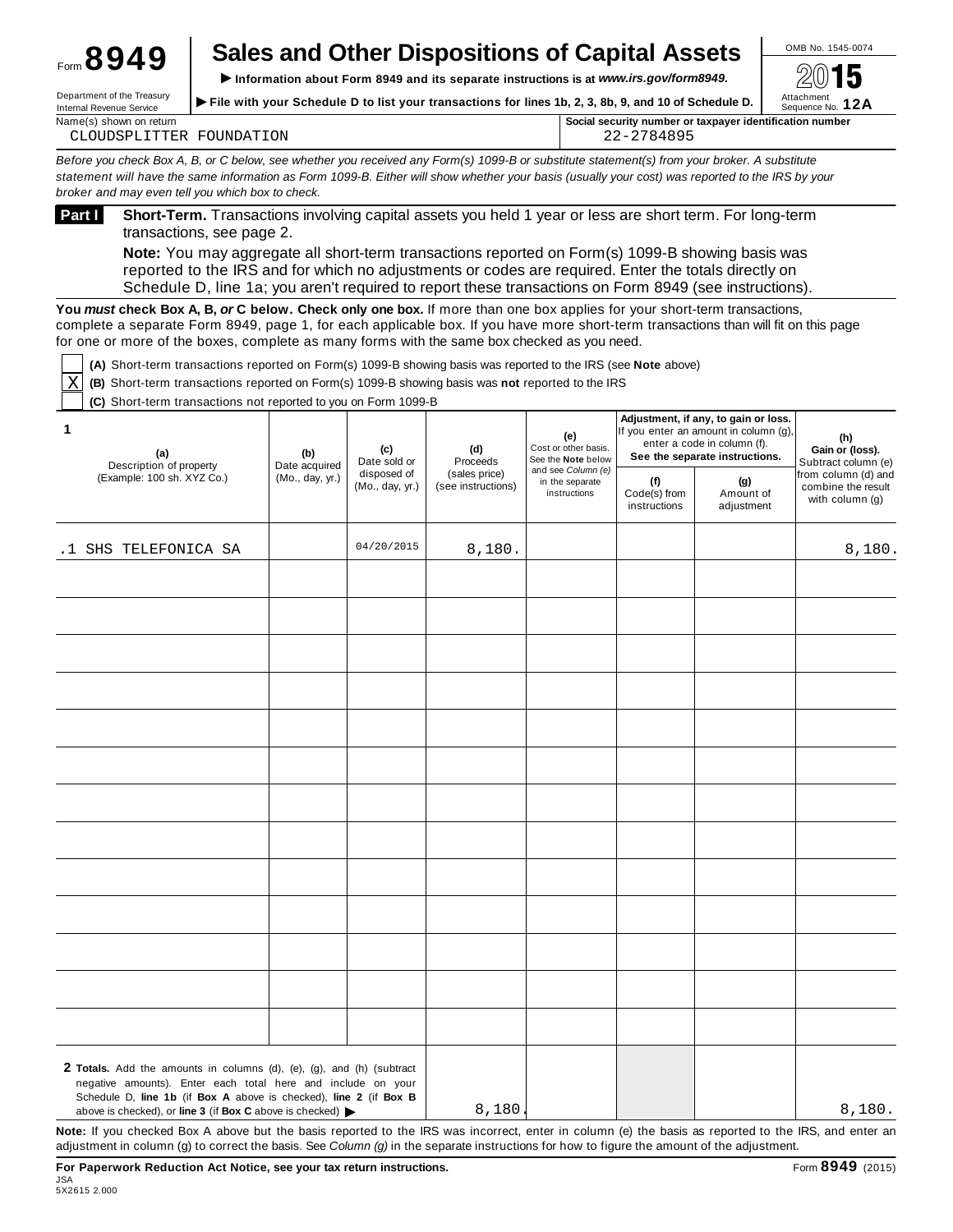# **Sales and Other Dispositions of Capital Assets**  $\frac{\circ}{\cdot}$

IFORM **Department of the Treasury**<br>
Information about Form 8949 and its separate instructions is at *www.irs.gov/form8949.* <br>
Internal Revenue Service<br>
Note Treasury<br>
Internal Revenue Service<br>
Note Treasury<br>
Internal Rev Department of the Treasury **File with your Schedule D to list your transactions for lines 1b, 2, 3, 8b, 9, and 10 of Schedule D.** 

| Name(s)<br>i shown on return                            | Social security number or taxpayer identification number |
|---------------------------------------------------------|----------------------------------------------------------|
| TON<br>ገገ ਜਾਂ ਜ<br><b>FOUND</b><br>ΔI<br>$\overline{A}$ | ◡<br>,  _                                                |

Before you check Box A, B, or C below, see whether you received any Form(s) 1099-B or substitute statement(s) from your broker. A substitute statement will have the same information as Form 1099-B. Either will show whether your basis (usually your cost) was reported to the IRS by your *broker and may even tell you which box to check.*

**Short-Term.** Transactions involving capital assets you held 1 year or less are short term. For long-term transactions, see page 2. **Part <sup>I</sup>**

**Note:** You may aggregate all short-term transactions reported on Form(s) 1099-B showing basis was reported to the IRS and for which no adjustments or codes are required. Enter the totals directly on Schedule D, line 1a; you aren't required to report these transactions on Form 8949 (see instructions).

**You** *must* **check Box A, B,** *or* **C below. Check only one box.** If more than one box applies for your short-term transactions, complete a separate Form 8949, page 1, for each applicable box. If you have more short-term transactions than will fit on this page for one or more of the boxes, complete as many forms with the same box checked as you need.

**(A)** Short-term transactions reported on Form(s) 1099-B showing basis was reported to the IRS (see **Note** above)

**(B)** Short-term transactions reported on Form(s) 1099-B showing basis was **not** reported to the IRS

 $\overline{\mathrm{X}}$  (C) Short-term transactions not reported to you on Form 1099-B

| 1<br>(a)<br>Description of property                                                                                                                                                                                                                                                          | (b)<br>Date acquired | (c)<br>Date sold or            | (d)<br>Proceeds                     | (e)<br>Cost or other basis.<br>See the Note below<br>and see Column (e) |                                     | Adjustment, if any, to gain or loss.<br>If you enter an amount in column (g),<br>enter a code in column (f).<br>See the separate instructions. | (h)<br>Gain or (loss).<br>Subtract column (e)                |
|----------------------------------------------------------------------------------------------------------------------------------------------------------------------------------------------------------------------------------------------------------------------------------------------|----------------------|--------------------------------|-------------------------------------|-------------------------------------------------------------------------|-------------------------------------|------------------------------------------------------------------------------------------------------------------------------------------------|--------------------------------------------------------------|
| (Example: 100 sh. XYZ Co.)                                                                                                                                                                                                                                                                   | (Mo., day, yr.)      | disposed of<br>(Mo., day, yr.) | (sales price)<br>(see instructions) | in the separate<br>instructions                                         | (f)<br>Code(s) from<br>instructions | (g)<br>Amount of<br>adjustment                                                                                                                 | from column (d) and<br>combine the result<br>with column (g) |
| .58 SHS TELEFONICA SA                                                                                                                                                                                                                                                                        | 12/16/2015           | 12/16/2015                     | 7.                                  | 8                                                                       |                                     |                                                                                                                                                | $-1.$                                                        |
|                                                                                                                                                                                                                                                                                              |                      |                                |                                     |                                                                         |                                     |                                                                                                                                                |                                                              |
|                                                                                                                                                                                                                                                                                              |                      |                                |                                     |                                                                         |                                     |                                                                                                                                                |                                                              |
|                                                                                                                                                                                                                                                                                              |                      |                                |                                     |                                                                         |                                     |                                                                                                                                                |                                                              |
|                                                                                                                                                                                                                                                                                              |                      |                                |                                     |                                                                         |                                     |                                                                                                                                                |                                                              |
|                                                                                                                                                                                                                                                                                              |                      |                                |                                     |                                                                         |                                     |                                                                                                                                                |                                                              |
|                                                                                                                                                                                                                                                                                              |                      |                                |                                     |                                                                         |                                     |                                                                                                                                                |                                                              |
|                                                                                                                                                                                                                                                                                              |                      |                                |                                     |                                                                         |                                     |                                                                                                                                                |                                                              |
|                                                                                                                                                                                                                                                                                              |                      |                                |                                     |                                                                         |                                     |                                                                                                                                                |                                                              |
|                                                                                                                                                                                                                                                                                              |                      |                                |                                     |                                                                         |                                     |                                                                                                                                                |                                                              |
|                                                                                                                                                                                                                                                                                              |                      |                                |                                     |                                                                         |                                     |                                                                                                                                                |                                                              |
|                                                                                                                                                                                                                                                                                              |                      |                                |                                     |                                                                         |                                     |                                                                                                                                                |                                                              |
|                                                                                                                                                                                                                                                                                              |                      |                                |                                     |                                                                         |                                     |                                                                                                                                                |                                                              |
|                                                                                                                                                                                                                                                                                              |                      |                                |                                     |                                                                         |                                     |                                                                                                                                                |                                                              |
| 2 Totals. Add the amounts in columns (d), (e), (g), and (h) (subtract<br>negative amounts). Enter each total here and include on your<br>Schedule D, line 1b (if Box A above is checked), line 2 (if Box B<br>above is checked), or line 3 (if Box C above is checked) $\blacktriangleright$ |                      |                                | 7.                                  | 8                                                                       |                                     |                                                                                                                                                | $-1$ .                                                       |
| Note: If you checked Box A above but the basis reported to the IRS was incorrect, enter in column (e) the basis as reported to the IRS, and enter an                                                                                                                                         |                      |                                |                                     |                                                                         |                                     |                                                                                                                                                |                                                              |

adjustment in column (g) to correct the basis. See *Column (g)* in the separate instructions for how to figure the amount of the adjustment.

| <sub>Form</sub> 8949 |  |  |  |
|----------------------|--|--|--|
|                      |  |  |  |